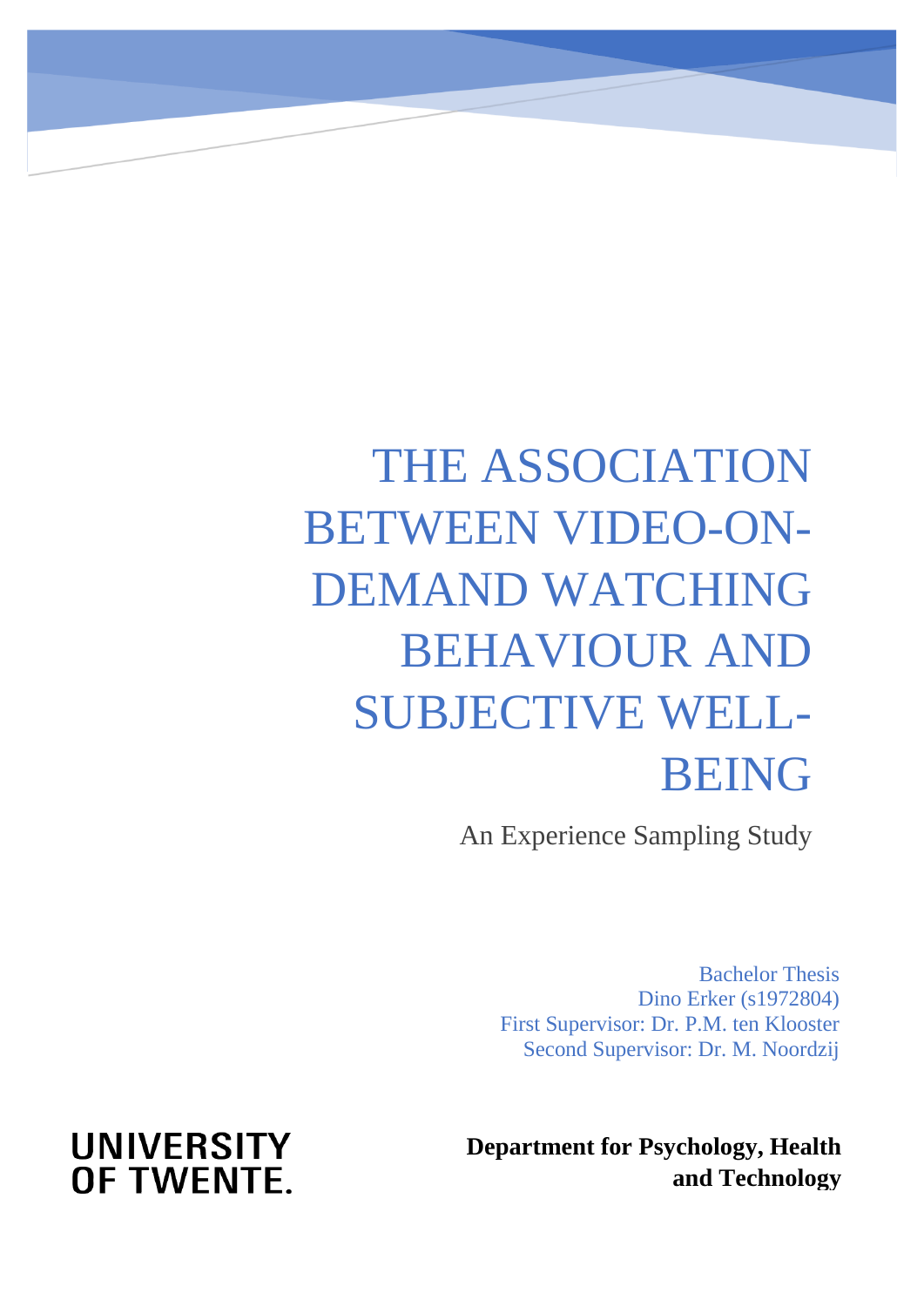#### **Table of Content**

| Association of binge-watching and life satisfaction: binge-watching as a predictor for life-          |
|-------------------------------------------------------------------------------------------------------|
|                                                                                                       |
|                                                                                                       |
| Association of binge-watching and life satisfaction: binge-watching as a outcome of life-satisfaction |
|                                                                                                       |
|                                                                                                       |
|                                                                                                       |
|                                                                                                       |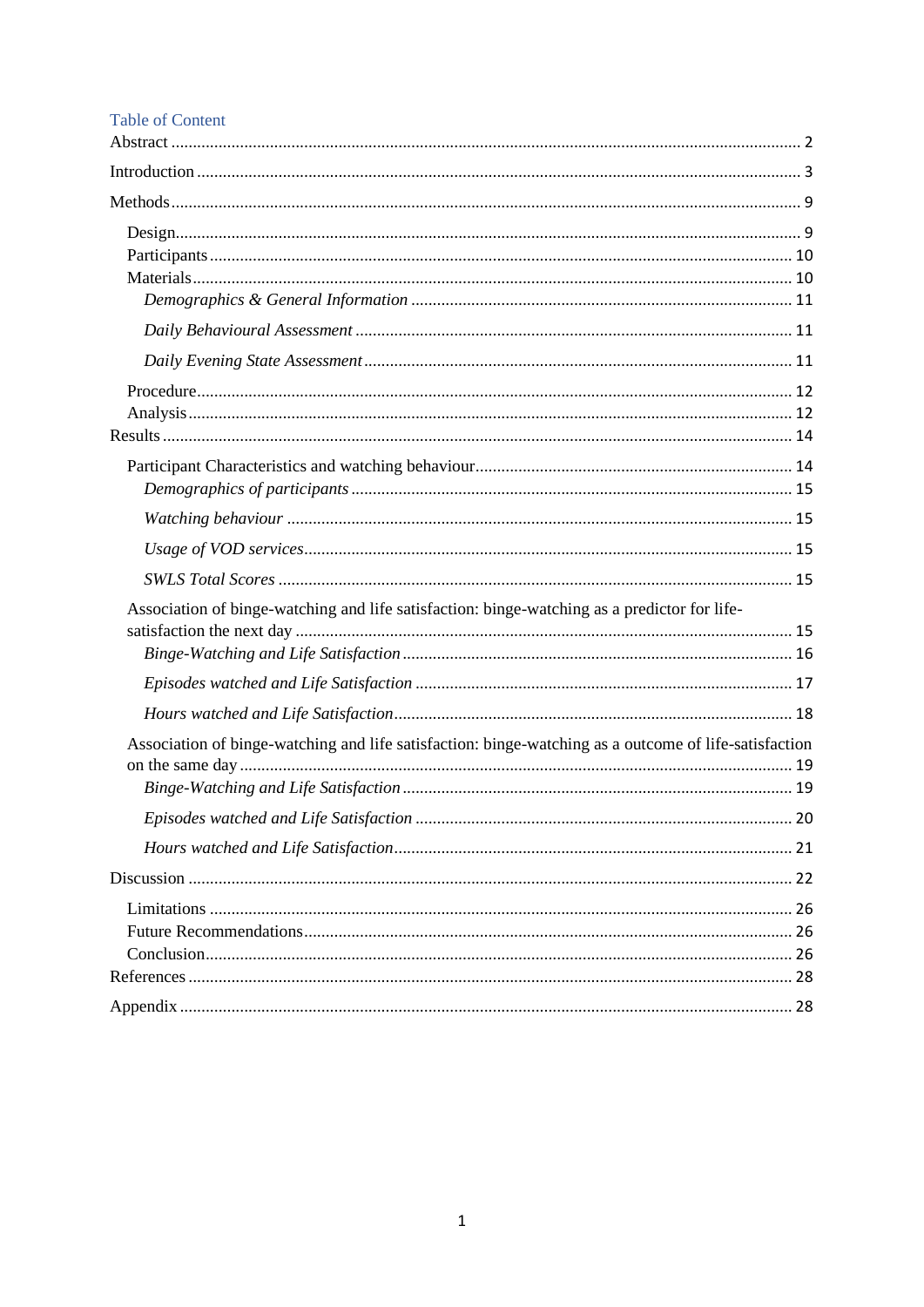## <span id="page-2-0"></span>Abstract

#### *Background*

Binge-watching, commonly defined as watching 2-6 episodes of a TV show consecutively, is a phenomenon that has gained increasing research interest in recent years. Through the growth of the video-on-demand (VoD) streaming market, binge-watching has become a widespread behaviour, being especially prevalent among college students. Several studies have investigated multiple aspects such as motivations, gratifications or characteristics of binge-watchers. Yet, there is only little evidence of how this behaviour might affect our well-being. Some evidence has hinted at both positive and negative consequences for the user's mental health. However, it appears that most studies suffer from design weaknesses and mostly rely on cross-sectional study designs.

#### *Aim*

This study aims to use an intensive longitudinal measurement approach to study the phenomenon of binge-watching and its association with subjective well-being over time.

#### *Method*

A longitudinal study design was used to investigate participants' (n=42) watching behaviour and life satisfaction, also referred to as subjective well-being. The Experience Sampling Method (ESM) required respondents to fill out daily questionnaires using their own smartphones over a period of two weeks. To measure subjective well-being for this study, the Satisfaction with Life Scale (SWLS) was used. A series of linear mixed model analyses were conducted to discover any significant relationship(s) between subjective well-being as a predictor or outcome of binge-watching. Besides analysing binge-watching according to its conceptualisation, more general watching behaviour such as "episodes watched" and "hours watched" was examined as well.

#### *Results*

No significant association of well-being with binge-watching or hours watched was found, however, the number of episodes watched positively predicted life satisfaction scores on the next day ( $p = 0.02$ ). The related B- estimate of 0.15, however, indicates that this effect on life satisfaction was relatively small.

#### *Conclusion*

Findings generally suggest that binge-watching neither benefits nor harms people's subjective wellbeing. Interestingly, the number of episodes watched, however, positively predicted life satisfaction on the next day. These findings are partly in line with previous research, yet, they also conflict with some other findings of negative assumed consequences of binge-watching. The results suggest that it is questionable if the negative framing of the term binge-watching is deserved. Also, it remains unclear whether the definition of binge-watching should be altered and further adapted. Findings of this study may be limited due to a homogenous sample and the Corona pandemic in 2020 which caused this research to be conducted under extraordinary circumstances.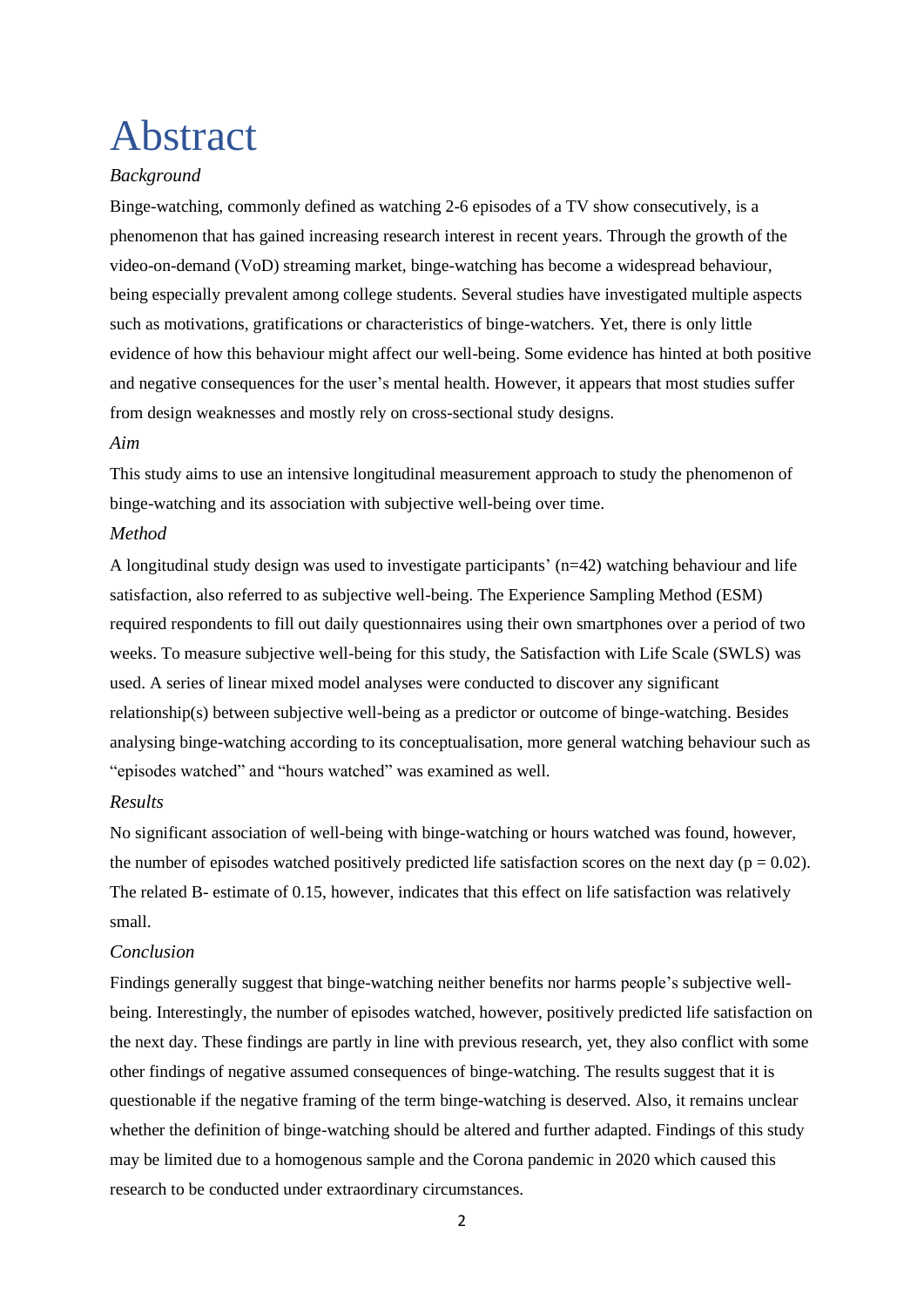## <span id="page-3-0"></span>Introduction

Binge-watching can be broadly defined as consuming two to six episodes of a single TV show in one sitting (Silverman and Ryalls, 2016). Binge-watching behaviour was first observed with the introduction of DVD boxsets in the late 1990s and the ability to consume an entire season of a show in one sitting. Nowadays, this form of watching behaviour is rapidly becoming the new norm of television viewing (Jenner, 2016). The emergence of online streaming services seems to be essentially linked to the rising of popularity of binge-watching. Video on Demand (VoD) streaming services such as Netflix, Amazon Video or more recently Disney Plus provides the user with easy and cheap access to consume multiple episodes of the same series in a sitting (Da Costa, 2019). The subscription of such a service provides the user with a nearly unlimited autonomy concerning the selection and consumption of media content (Granow, Reinecke, & Ziegele, 2018). This autonomy has fostered a change in usage-patterns: binge-watching has now become a prevalent phenomenon (Pittman & Sheehan, 2015).

The term binge or binging is often connoted with self-harming behaviour. Binge drinking or binge eating have been associated with diseases such as alcoholism or bulimia (Jenner, 2017). To binge relates to a form of shameful indulgence and a lack of control. The use of the term binge-watching is also and especially in news media used to describe a viewing practice that moves the medium itself in a negative spotlight. Nevertheless, the term is itself also used by large VoD providers to promote their service. Especially by Netflix, introducing a genre to sort their content: "Most BingeWorthy TV" (Netflix.com). Interestingly, we do not refer to large consumption of music as "binge hearing" or reading an exciting book excessively as "binge reading" (Ramsay, 2013). Binge-watching is not associated with a clinical diagnosis similarly to heavy-episodic drinking or binge eating, rather it is a term coined by pop culture and is more related to the content release strategy of VoD providers, especially Netflix (Tefertiller & Maxwell, 2018). Consequently, the term binge-watching has been criticised because of its negative connotation, with some preferring the term "marathon viewing" (Silverman & Ryalls, 2016). Yet, others associate the practice directly with specific VoD platforms and refer to binge-watching as the "Netflix Effect" (Matrix, 2014). To date, it remains questionable, whether binge-watching does have similar negative well-being implications for individuals as the other negatively framed terms such as binge drinking or binge eating.

In research, it has been proven rather challenging to give binge-watching a concrete definition. In a study commissioned by Netflix (McCracken, 2013), most respondents themselves described bingewatching as "watching between two and six episodes of a TV show in one sitting". They further reported that the first season of a series can be entirely binge-watched in a span of four to six days. It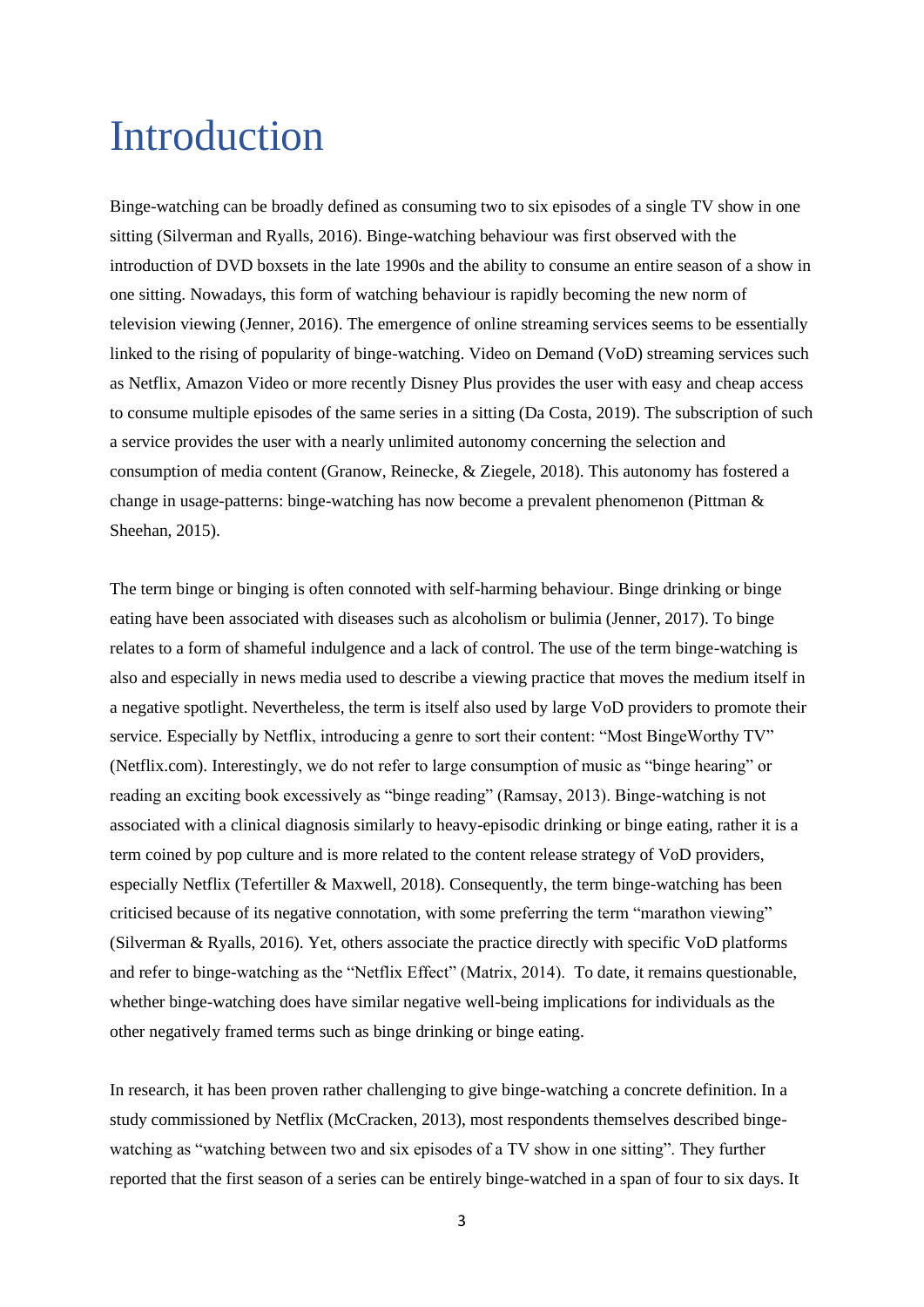is unclear whether we should define binge-watching by the number of episodes, or the entire period taken to complete a series (Gangadharbatla, Ackerman, & Bamford, 2019). Pierce-Grove (2016) already pointed to the lack of a consistent definition and thus indicated there is a need for a common empirically grounded definition. Also, there exists no consensus on how many episodes would constitute binge-watching (Sung, Kang, & Lee, 2018). In sum, binge-watching as a construct remains "ill-defined" because there exists no consensus on operationalization and measurement. The early stage of research on the impact of binge-watching behaviour shows that if we want to forward our understanding of binge-watching research should strive for more consistency and harmonization of constructs and their operationalizations (Flayelle et al., 2020). Nevertheless, the wide spreading of binge-watching behaviour has attracted increasing research interest over the last 4 years.

The very recently published systematic review of previous research studying the binge-watching phenomena by Flayelle et al. (2020), provides some clarity on what is known so far. Summarizing 24 articles in total, the primary focus in reviewed studies was the investigation of factors related to bingewatching (58% of studies) such as personality traits or psychopathology. Next up, articles focused (25% of studies) on the identification of binge-watching motivations. Followed by the development of validation of related measurement instruments (17% of studies). Fourthly, the characterization of binge-watching with 13% of studies and the definition of binge-watching with 8% of studies. Finally, the experimental testing of binge-watching and its impact on audience engagement was focused on by 8% of reviewed studies (Flayelle et al., 2020).

Research on binge-watching behaviour often utilizes college students (18-24 years old) as a target group. Besides the convenience of access to this population, this is because they engage in more video on internet watching than other age groups and 92% of college students have access to a Netflix account (Vaterlaus, Spruance, Frantz & Kruger, 2018). Overall, the average prevalence rate of people who binge-watch is estimated by research data to be around 72%, suggesting that binge-watching is not atypical but rather a norm across current samples (Flayelle et al., 2020). This prevalence of the binge-watching phenomenon makes it crucial to study the antecedents and consequences of bingewatching. Until this point research has found both positive and negative consequences of bingewatching, but also positive and negative motivations behind the behaviour.

Some insight gained by previous research shows different motivators to indulge in binge-watching. First, in a mixed-methods study conducted by Panda and Pandey (2017), students indicated to spend more time binge-watching to engage with their peers in conversations and avoid being excluded. Also, they imitate their peers' and friends' behaviour and perceive binge-watching as accepted behaviour. One more negative key factor found in the study was that students use the opportunity to binge-watch as an escape from reality. The various range of available shows further motivates students to engage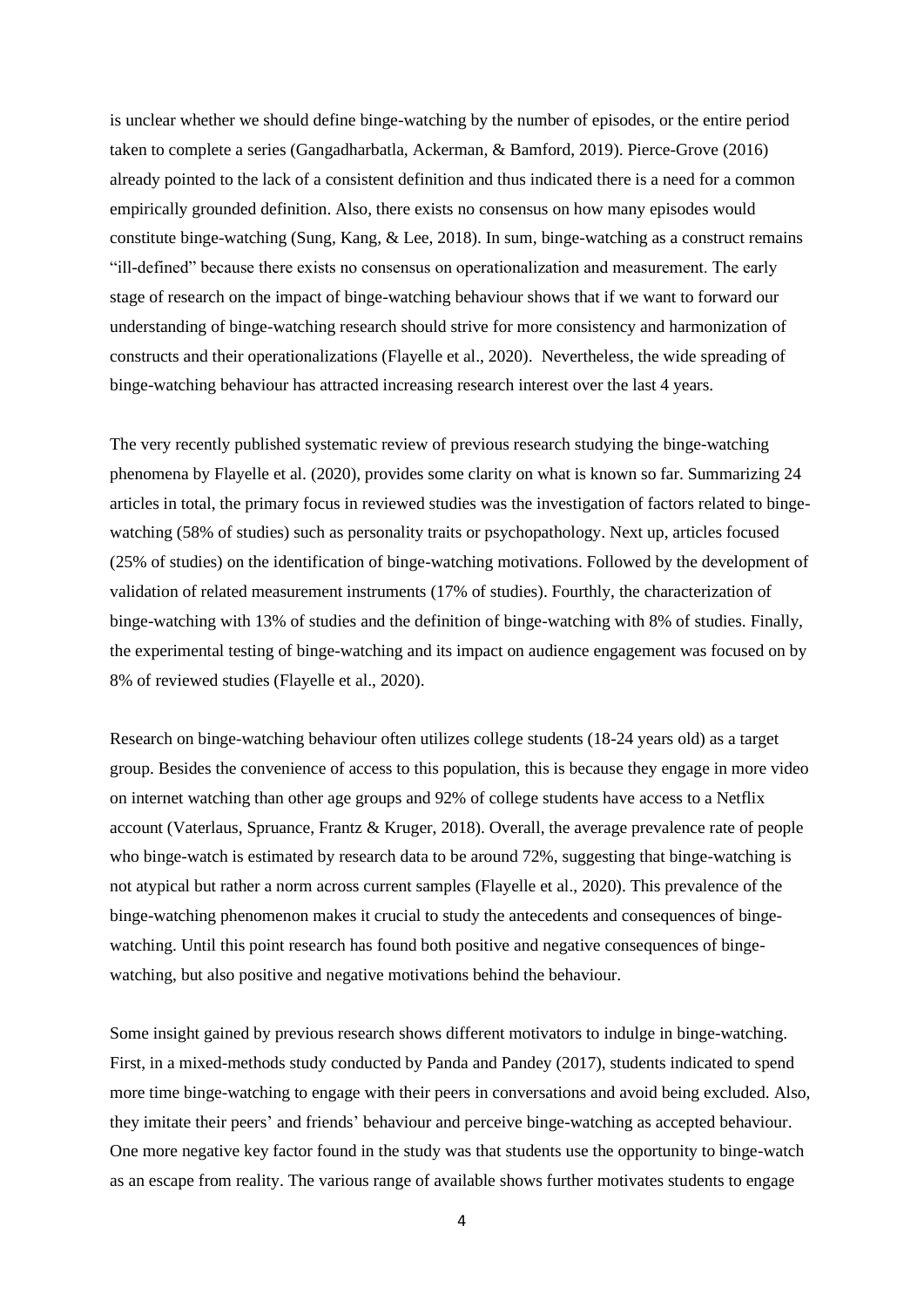with a different world. In another qualitative study, researchers also found gratification of technology that eases binge-watching to be a motivating factor (Rubenking, Bracken, Sandoval & Rister, 2018). VoD platforms often provide a feature that shows the next episodes appearing on-screen at the finish of one, then mostly continuing the series after a countdown. The user is drawn into an ongoing cycle of anticipation, being presented the next episode he can indulge in (Rubenking et al., 2018). Moreover, the nature of the content (i.e. captivating, intense, well-done, easy-to-identify-with characters) and nature of the technology (i.e. streaming services automatically starting new content without any user input needed) was found to be a propelling factor. Additionally, mood management, relaxation, and the autonomy that VoD platforms provide the user with were mentioned as motivating factors (Rubenking et al., 2018). The uses and gratification framework indicates that consumers have goals and needs they continually seek to satisfy through various mass media activities (Elliott & Quattlebaum, 1979). The framework is based on traditional media, but it can be modified to fit VoD context showing that people binge-watch to fulfil different needs. "Lone wolves" binge-watch to assuage loneliness and gain companionship, while "social animals" binge to enjoy company with others (Panda & Pandey, 2017).

With respect to consequences, binge-watching is regarded by some studies as restorative experience (Panda & Pandey, 2017). Furthermore, binge-watching has given users new opportunities for selfdetermination of entertainment consumption and positively influences media enjoyment and wellbeing through this perceived autonomy (Granow et al., 2018).

However, binge-watching can also potentially have negative effects for several reasons. Research has found that prolonged involvement in binge-watching leads to problematic watching patterns and deleterious consequences (Flayelle et al., 2020). Initial evidence links excessive binge-watching with insomnia and chronic fatigue, a sedentary and unhealthy lifestyle, negligence of other activities and reduction of social relationships. Additionally, binge-watching is widely assumed to have addictive qualities (Flayelle et al., 2020). Research among college studies found an indication that bingewatching can result in experiencing guilt and regret for the time lost during the process and thus taken away from especially academic responsibilities (Vaterlaus et al., 2018). Moreover, some participants of the study conducted by Vaterlaus, Spruance, Frantz and Kruger (2018) stated that binge-watching could possibly be a factor in the development of health issues, if it is used as an escape or facilitator of procrastination, thus leading to an aggregation of stress because important tasks are not completed.

Although previous research has addressed the phenomenon of binge-watching and its consequences these studies fall victim to several limitations. First of all, research on binge-watching is mostly targeted only at the potential harmfulness and the addictive nature, most studies using a confirmatory approach (Flayelle, Maurage, Vögele, Karila & Billieux, 2019). The latter consists of recycled substance use abuse criteria to define a potential new disorder. Using the same type of approach to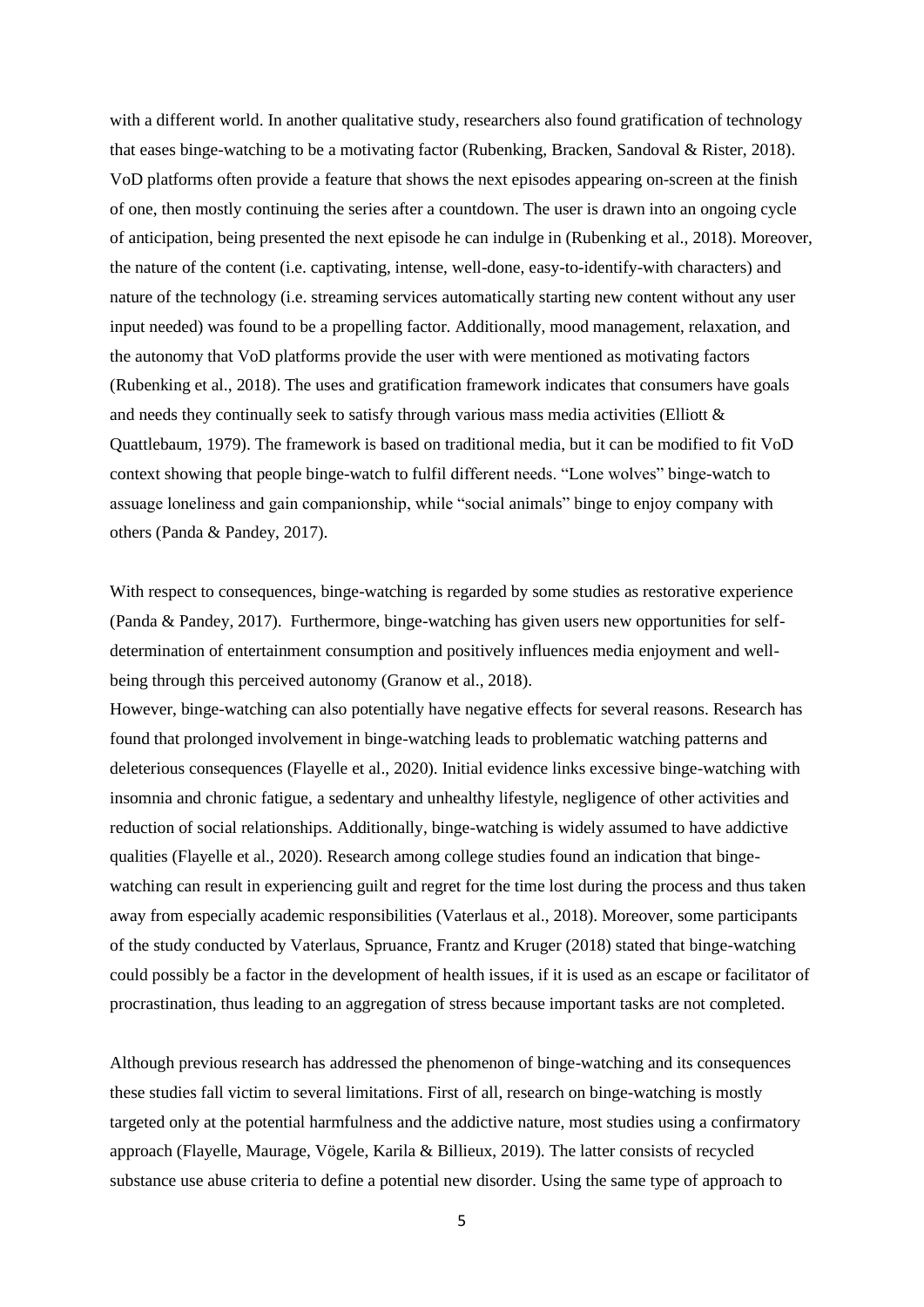binge-watching much may limit the understanding of the phenomenon. To gain a genuine understanding of binge-watching behaviour more exploratory approaches are required (Flayelle, Maurage, Vögele, Karila & Billieux, 2019). Another major limitation with respect to the design of previous binge-watching studies, is that most of them are based on qualitative or cross-sectional survey data only. This neither permits any causal inferences nor does it provide information about potential long-term effects or the direction of tested effects (Granow et al., 2018). Furthermore, these studies are often limited due to retrospective bias. This is explained by Trull and Ebener-Priemer (2009) in detail: "individuals are more likely to recall or report experiences that seem more personal relevant (personal heuristics effect), that occurred more recently (recency effect), that stand out as significant or unusual (salience or novelty effect), or that are consistent with their current mood state (mood-congruent memory effect)". Real-time data collection strategies, however, offer a more immediate, moment-to-moment emotional, behavioural, and cognitive experience in their natural environments and thus can reduce the effect of recall bias (Trull, & Ebener-Priemer, 2009). Hence, this study will instead use the experience sampling method to investigate participants binge-watching behaviour in their natural environment over a period of 2 weeks.

The experience sampling method (ESM) aims to obtain self-reports of people's momentary lives for a representative sample of participants over a longer time frame. Participants, therefore, should carry an electronic device, a pager or smartphone. The participant will receive signals according to a random schedule, these signals are cues for the participant to answer a self-report questionnaire (Csikszentmihalyi & Larson, 2014). The ESM can acquire deeper insight into prevalence of behaviour and associations between variables over time than other sampling methods. Other advantages are that it reduces recall bias as the data collection is more immediate and closer to the moment of occurrence than other methods. As such, thoughts and feelings can be studied in specific situations and contexts. Several methodological limitations of traditional study designs such as pen and paper or interview methods appear to be surmounted by the ESM. Unlike traditional methods the ESM does not rely on recollection and reconstruction of participants, but rather immediate reports of ongoing conditions in research subjects' lives are being collected. Also, the method is not dependent on a single assessment but repeated measurements on many occasions are obtained, offering insight into a person variation of a variable related to what the person does, the time of day or any other events or contexts (Csikszentmihalyi & Larson, 2014). Further, the ESM may reveal subjective effects that otherwise might be hidden from the consciousness of an individual. Additionally, experience sampling increases ecological validity providing a more representative finding of participants daily lives. One of the major limitations of the ESM is that it is often reliant on respondents' self-reports only, although it can also be combined with more objective continuous assessments of behaviour and feelings, such as GPS trackers and physiological measurements.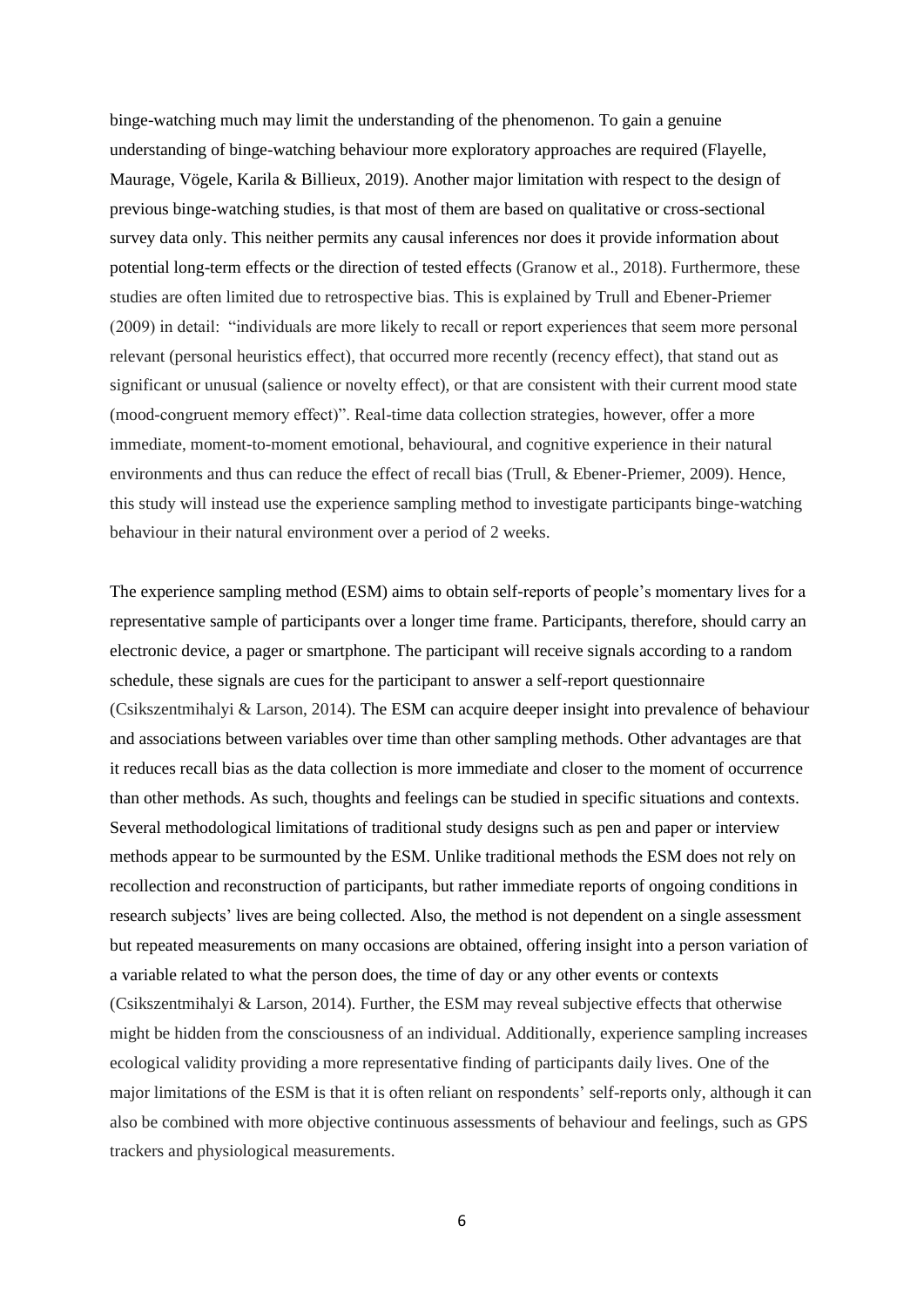Most studies to date have focussed on identifying factors or motivations related to binge-watching (Flayelle et al., 2020). Only a few have tried to examine the association of well-being and bingewatching. The study conducted by Granow, Reinecke and Ziegele (2018) found that binge-watching can have both positive (media enjoyment and well-being through perceived autonomy) and negative (goal conflicts of entertainment consumption and other obligations resulting in feelings of guilt) effects on a user's well-being. This study, however, was limited by its design being based on crosssectional data, neither allowing causal inferences nor providing information on any long-term effects or directions of tested effects (Granow et al., 2018). The authors further note that future research would benefit from longitudinal research designs to examine effects of binge-watching on life satisfaction. Also, they mention that incorporating hedonic and eudemonic indications of well-being would provide a more differentiated understating of the well-being and thus should be investigated in future research. Another study has found similar positive effects (increased agency through streaming) but no negative effects (Groshek, Krongard, & Zhang, 2018). The study by Panda and Pandey (2018) focuses mostly on motivators and gratification, but similarly to Granow et al. (2018), found both positive (restorative experience) and negative (addiction) effects of binge-watching. Nevertheless, these studies also suffer from certain mostly methodological limitations. In their article Panda and Pandey (2017) mention that their findings are limited due to the self-reported and cross-sectional data. They do also recommend longitudinal research for future studies to better understand the phenomenon of binge-watching.

Previously conducted research mostly did not specifically engage into examining subjective wellbeing and may have been limited by its study design. Therefore, this study will investigate associations between binge-watching and subjective well-being and will further take advantage of the ESM.

Subjective well-being is defined by Diener, Lucas and Oishi (2002) as a person's cognitive and affective evaluation of his or her life as a whole, evaluations including emotional reactions to events as well as cognitive judgements of satisfaction and fulfilment. Subjective well-being is mostly associated with the hedonistic approach to well-being (Deci & Ryan, 2008). The eudemonic perspective, on the other hand, is related to an individual living well and actualizing their full human potential. Eudaimonia is associated with psychological well-being. Eudaimonic aspects of well-being include competence, autonomy, and relatedness and thus exceed the pleasure-oriented view of subjective well-being (Granow et al., 2018). Although these two being different perspectives on the nature of well-being, hedonia and eudaimonia are believed to have substantial overlap on the experience of well-being (Deci & Ryan, 2008). In their article, Granow et al. (2018) suggested that hedonic and eudaimonic indicators of well-being should be jointly assessed to provide a more differentiated understanding of the well-being implications of binge-watching.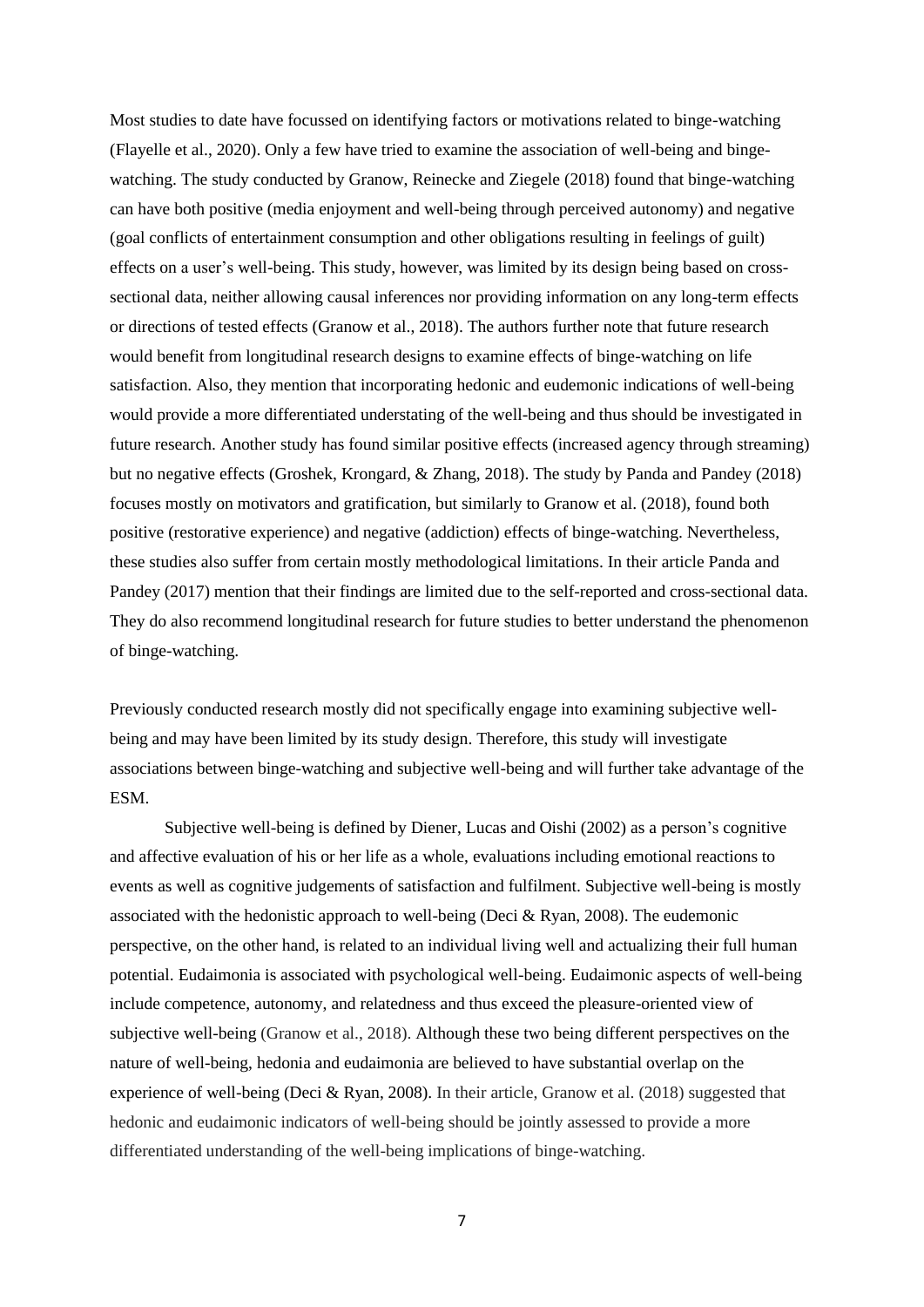The current study aims to explore the association between binge-watching behaviour and subjective well-being over time in a sample of young adult individuals. Specifically, the study will address the following research questions:

1) How is binge-watching associated with subjective well-being over time?

Also, because the current conceptualization of binge-watching remains questionable, two research questions have been established which do not rely on a pre-set definition of binge-watching:

- 2) How is the number of episodes watched associated with subjective well-being over time?
- 3) How is time spend watching associated with subjective well-being over time?

<span id="page-8-0"></span>Due to this research being explorative no specific hypothesis was formulated. Binge-watching will be examined both as a potential predictor and a potential outcome of well-being. The number of episodes watched, and time spend watching will also be examined in similar regard.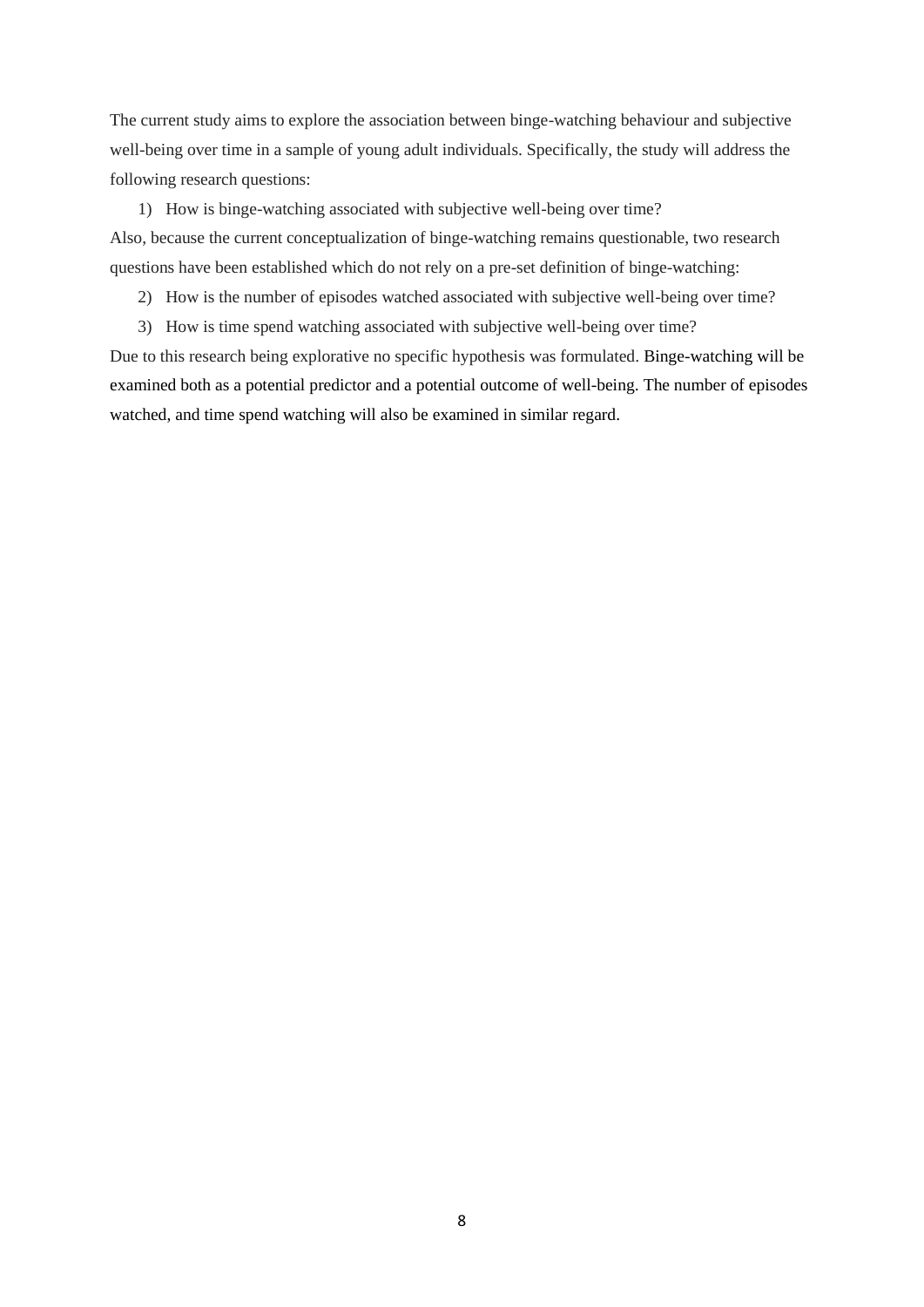## Methods

### <span id="page-9-0"></span>Design

In this study, a repeated-measurement design was employed to examine the influence of bingewatching on subjective well-being. The data collection was issued from the 9<sup>th</sup> until the 23<sup>rd</sup> of April 2020. Additionally, the  $8<sup>th</sup>$  of April was set as the day where participants could register for the study and fill out the demographics survey, making the total study duration 15 days. Common practices of previous ESM studies suggest that an ESM study with a duration of around 2 weeks with multiple short questionnaires yields a good response rate. It was further found that the quality of measured data of participants appears to deteriorate after a period of 2 to 4 weeks. (Berkel, Ferreira, & Kostakos, 2017). The number of recruited participants with a total count of 42, is acceptable, according to Connor and Lehmann (2012), due to the repeated measurements during the 2 weeks a small sample size provides sufficient reliability. Additionally, research suggests that with a median of 19 participants in ESM studies (Berkel et al., 2017), the sample size lies within the norm of previous ESM studies.



*Figure 1*: Visual Representation of Study Design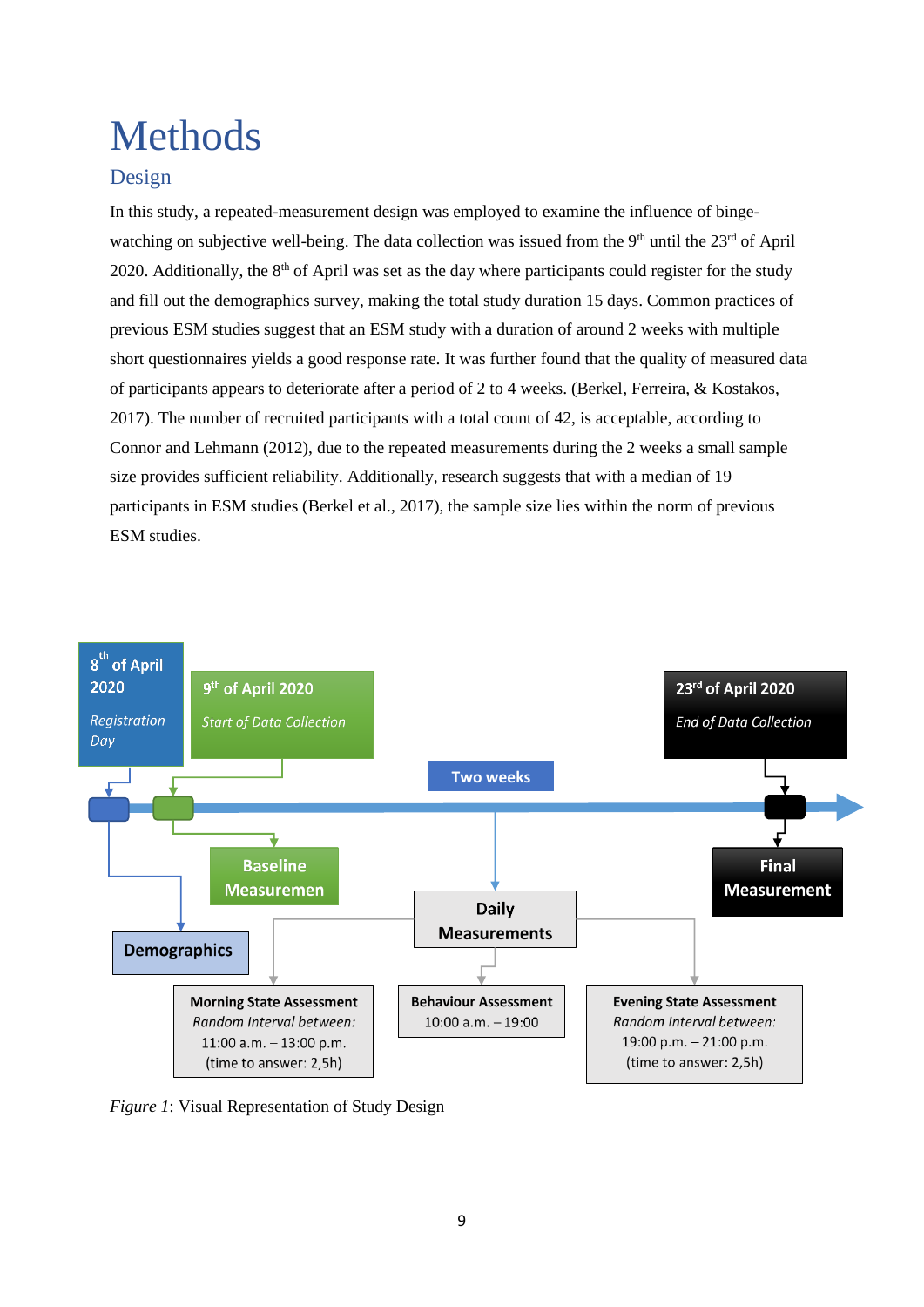Smartphones were chosen as the primary technology platform to carry out the research. It is an affordable method which yields high compliance rates (Connor & Lehmann, 2012). Participants used their own smartphones, instead of devices provided by the researchers. This has the benefit that the respondent is less aware of the presence of an observing device. Another positive aspect is that participants feel more comfortable with their devices, contrary to when they need to operate with an unknown device, because of a novelty effect (Berkel et al., 2017). Further, it is one of the most convenient methods to reach out to participants.

The sampling strategy was a time-based protocol. Assessments did occur at both fixed and variable times. The latter is also called signal-contingent sampling, here assessments were issued in response to a phone notification being delivered at unpredictable times on a set time interval (Connor & Lehman, 2012). The fixed timing schedule on the other hand (also called interval-contingent sampling), plans assessments for set times during the day, such as morning and evening and asks the participant for a momentary report (Connor & Lehmann, 2012). Two random measurements, the state assessments, were issues each day, one in the morning and one in the evening (Figure 1). When receiving the random notifications, participants had 2,5 hours for each measurement to complete the respective survey. The behaviour assessment was issued at a fixed time interval (Figure 1). The demographics questionnaire was not bound by a timeframe, participants could fill in their data from the 8th until the 23rd of April. Further, a baseline measurement of depression and anxiety using the Generalized Anxiety Disorder 7 and Patient Health Questionnaire 9, was issued at the beginning and end of data collection (Figure 1).

#### <span id="page-10-0"></span>**Participants**

In total 42 participants were recruited for this study. Characteristics of participants are shown in the results section in table 1. All participants were recruited using convenience sampling, mostly researchers approached friends and relatives. The overall participation was voluntary. The study was approved by the ethics committee of the faculty of behavioural, management and social sciences of the University of Twente (Approval #200366) All participants confirmed their participation with an online consent form.

#### <span id="page-10-1"></span>**Materials**

The study and data collection were conducted in cooperation with three other researchers. Overall an extensive battery of questions was used to ensure a good amount of data for all researchers. Not all questionnaires are relevant for this current study, thus only the demographics, behavioural and a part of the evening questionnaire were analysed. Questionnaire items were mostly based on previous ESM studies assessing watching behaviour (Flayelle et al., 2020).

After accepting our invitation and signing up for the study participants received an e-mail giving them more information and instructions on how to proceed. Then participants needed to download the app "Ethica", which provided a platform to execute the surveys created by the researchers. On the registration day (day 0) the participants were asked to fill out a demographics survey. On the next day

10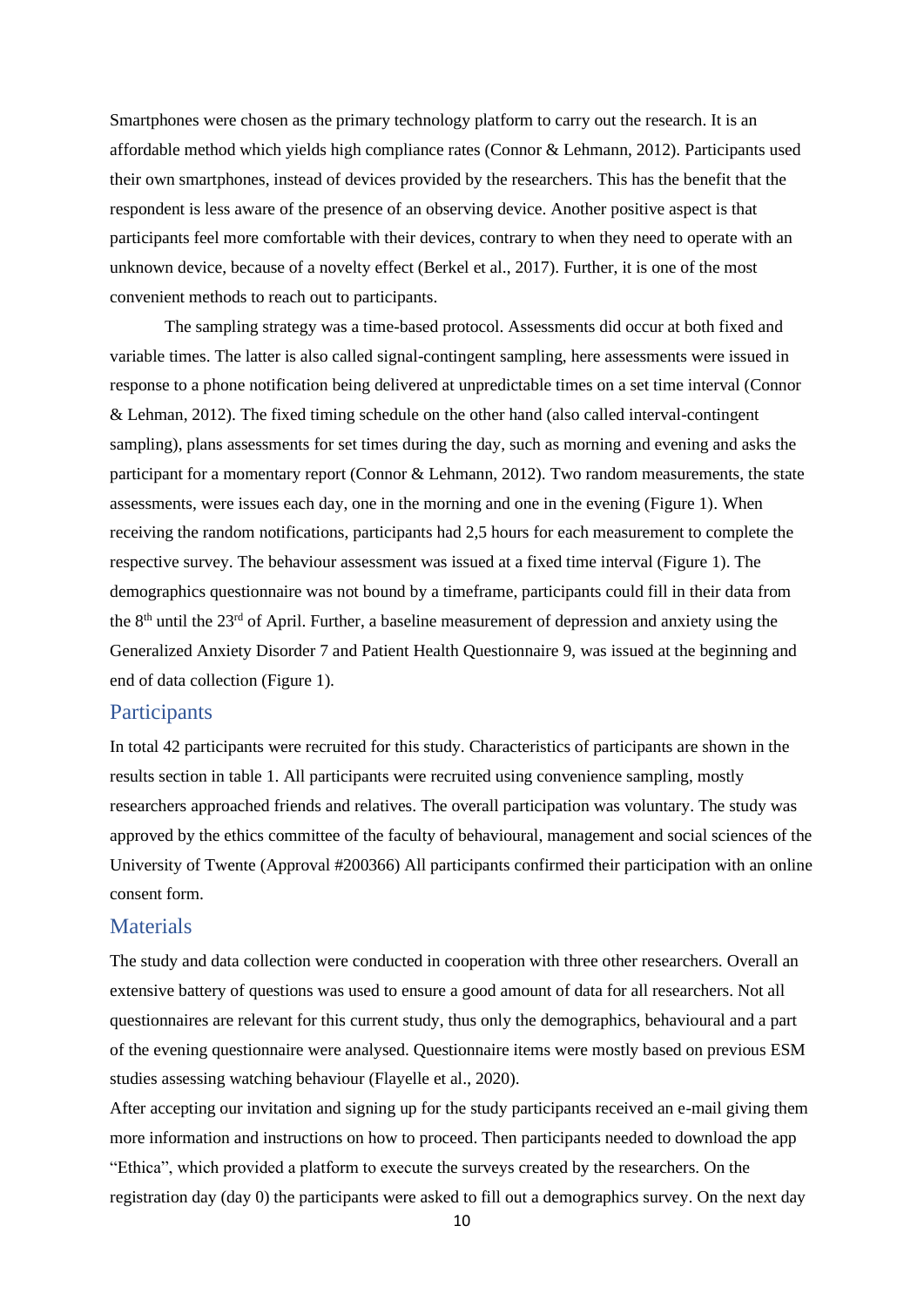(day1) participants received notifications both in the morning ("Morning State Assessment") and in the evening ("Evening State Assessment") on fluctuating times. Additionally, a third questionnaire, which was used to assess binge-watching behaviour ("Behaviour Assessment"), could be filled out during the whole day. Furthermore, a baseline-questionnaire ("Baseline Measurement") was deployed at the beginning and end of the study. All surveys can be found under Appendix at the end of this paper.

#### <span id="page-11-0"></span>*Demographics & General Information*

The demographics questionnaire included four questions regarding participants personal information: Gender ("Male, "Female" and "Other or no answer"), age, nationality ("Dutch", "German", "Other, European" and "Other, non-European") and occupation ("Pupil", "Student", "Apprentice", "Employed full-time", "Employed part-time", "Unemployed" and "Other"). In addition, two questions asking for some general information, which VoD streaming service(s) are usually used ("Netflix", "Amazon Prime", "Hulu", "Disney+", "Maxdome", "Sky Home", "YouTube" and "Other", multiple answers were possible) and whether these services are used at least once a week ("Yes" or "No").

#### <span id="page-11-1"></span>*Daily Behavioural Assessment*

The behavioural questionnaire was used to assess watching behaviour of participants. The questions aimed for information regarding VoD platform use for the previous day. Therefore, the first question was "Did you watch a series on a video-on-demand platform such as Netflix or Amazon Prime Video yesterday?" answerable with "Yes" or "No". If the participant did use such a service, they could continue with the rest of the questionnaire. If they had not watched, the behavioural questionnaire for the respective day ended. The next questions were designed to receive more detailed information about their watching behaviour. First participants were asked for what time of the day they watched (indicating "Morning", "Afternoon", "Evening" and "Night" multiple answers possible). Further, it was asked whether participants watched for more than one hour, how much they actually watched and how many episodes were watched. These questions were most relevant to indicate binge-watching behaviour according to the set definition so a variable could later be coded for binge-watching. Also, some question regarding information about content, motivation and context were asked. After that, a question was prompted to assess possible guilt associated with the recent binge-watching behaviour.

#### <span id="page-11-2"></span>*Daily Evening State Assessment*

Each evening, the satisfaction with life scale (SWLS) was used to gain information about participants subjective wellbeing. This scale was only used at the evening assessments, to prevent participants from becoming exhausted and because it was not expected to yield many different results within a day. The SWLS originally developed by Diener, Emmons, Larsen and Griffing (1985) is a short 5-item instrument designed to measure global cognitive judgments of satisfaction with one's life. Despite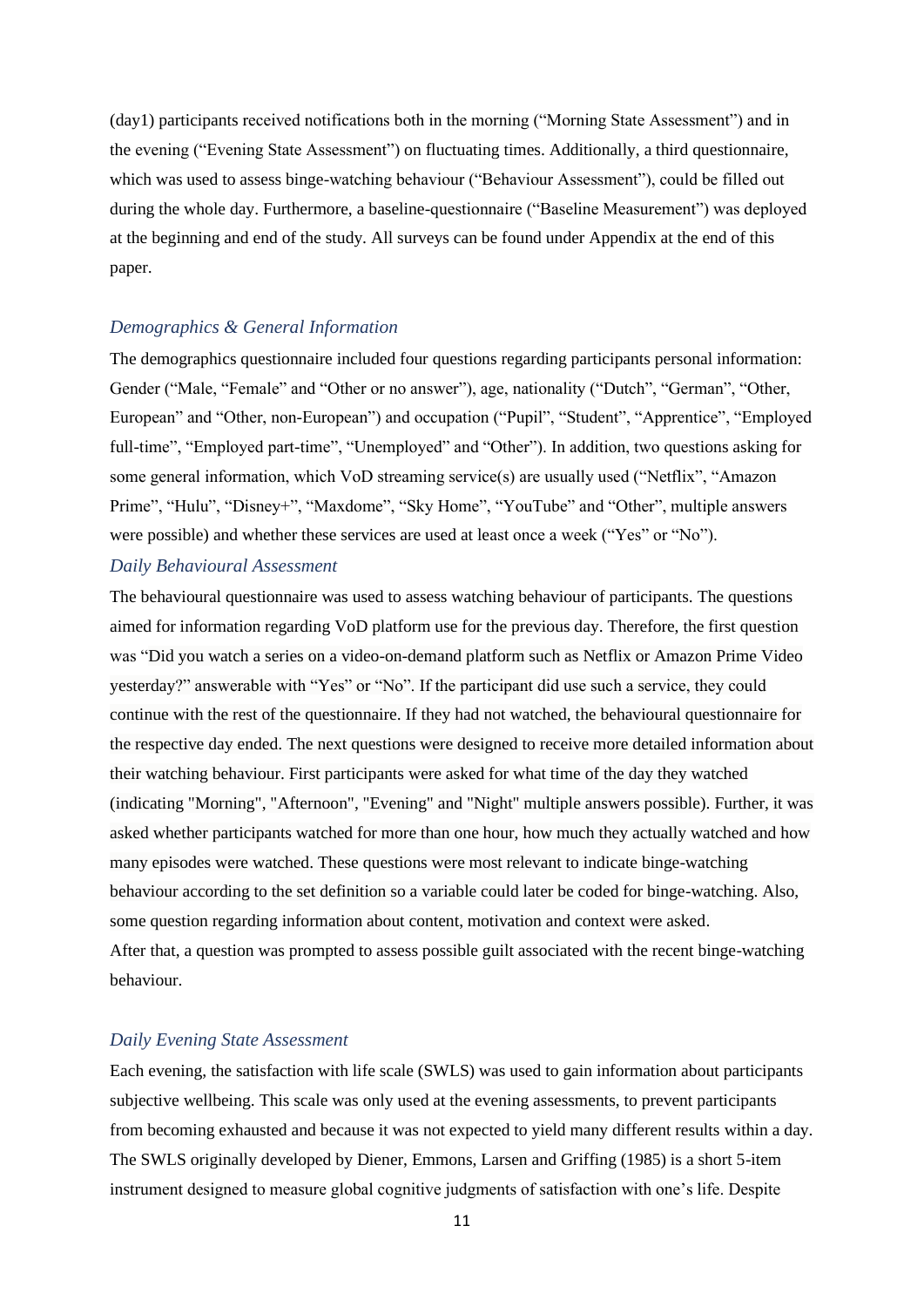only including five items, the SWLS has demonstrated good psychometric characteristics (Pavot & Diener, 2008). This has also been confirmed by a study conducted by Arrindell, Meeuwesen and Huyse (1991), testing its psychometric properties for a non-psychiatric medical outpatient sample. The results of the study showed clear support for the reliability of the SWLS. Further, its convergent, and divergent construct validity was established by significantly strong associations with other measures of well-being.

The SWLS was considered a well-suited scale for a daily ESM study, because not only of its good psychometrics but also its brevity (usually only requiring about a minute of respondent's time). The participant is confronted with 5 statements: "In most ways, my life is close to my ideal", "the conditions of my life are excellent", "I am satisfied with my life", "so far I have gotten the important things I want in life" and "if I could live my life over, I would change almost nothing". Then the participant has to rate the statements based on their momentary feeling using a 1-7 scale ranging from "strongly disagree" (1), "disagree" (2), slightly disagree" (3), Neither agree nor disagree (4), slightly agree (5), "agree" (6) to "strongly agree", (7). The total score of all five items then indicates how satisfied the patient is with his life.

#### <span id="page-12-0"></span>Procedure

On Wednesday the 14<sup>th</sup> of April participants received an e-mail invitation with a registration code to partake in the study. Further, participants received a written e-mail by the researchers with a step by step guide to take part in the study. Contact details of all involved researchers for follow up questions were provided. After downloading the "Ethica" app and registering with the provided code, participants were asked to accept or decline the online informed consent and fill out the "demographics" questionnaire. Participants were able to withdraw from the study at any given time without giving further information. On the next day the study began and participants were asked to fill out the now daily appearing "behaviour assessment", "morning state assessment", "evening state assessment" and "baseline measurement" surveys. The latter only needed to be filled out once. Participants then received notifications every day to fill out the respective surveys. If participants forgot or did not comply to notifications the app sent them a reminder. At the end of the data collection, the respondents were asked to fill in a "final measurement" corresponding to the "baseline measurement".

#### <span id="page-12-1"></span>Analysis

To analyse the collected data the statistical program for social sciences (SPSS, version 26) was used. Data were recoded if needed. Binge-watching was coded as either 1 (binge-watching behaviour) or 0 (no binge-watching behaviour) for each behaviour assessment. Binge-watching was defined by watching at least 2 episodes of the same show and watching for at least 1 hour. The SWLS total scores were added up according to the official scoring key of the SWLS (Diener, Larsen, & Griffin, 1985).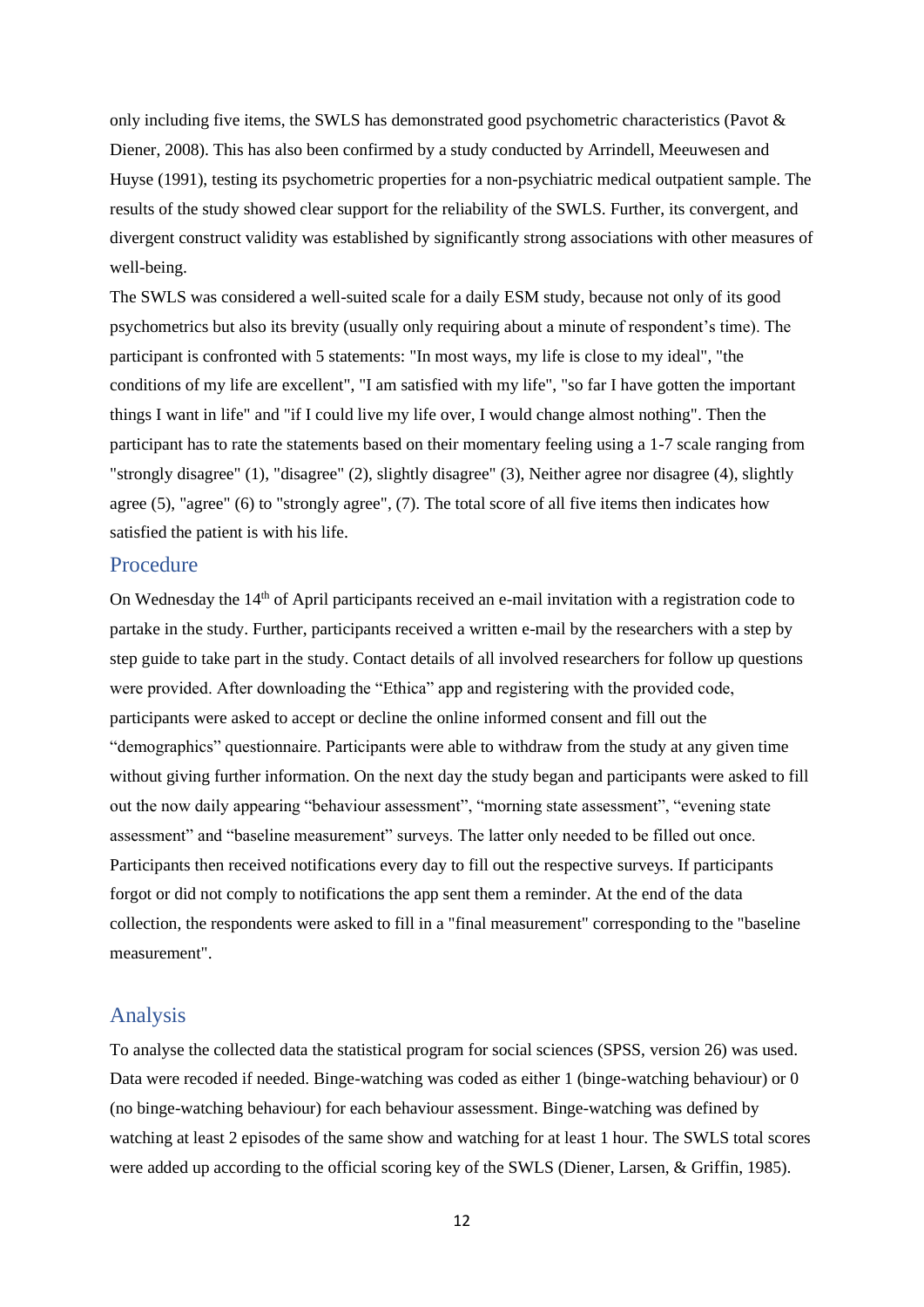Overall, 4 participants were removed from the final data set because of no or minimal participation. In detail, 3 participants missed more than 40% of assessments. It is commonplace that participants are required to complete at least 50% of reports (Connor & Lehmann, 2012). However, because of the sufficient sample size and otherwise high response rates, it was decided to leave out participants if they missed more than 40% of assessments. The fourth participant was removed from the data set because he or she failed to complete all evening questionnaires, thus resulting in missing important data. Therefore, the final data set consisted of 38 participants for analysis. To analyse demographics, descriptive statistics and frequency tables were created. To examine all proposed research questions, a series of linear mixed models (LMMs) analyses were executed.

The LMM was chosen as the primary analysis tool because it is well suited to handle ESM data. First, because due to the structural nature of the ESM it was likely that respondents would miss out some questionnaires (Scollon, Prieto, & Diener, 2009). The LMM accounts for missing data with a maximum likelihood estimation, calculating the most likely behaviour of a respondent-based on their previously reported values. This makes the LMM especially useful for longitudinal designs. Additionally, the LMM can deal with the nested nature of intensive longitudinal data. Observations are "nested" within people, requiring the proper analytical treatment (Connor & Lehmann, 2012). In addition to the LMMs, for every analysis conducted, graphical representations were created to visually demonstrate more clearly any existing or not existing association.

LMM analyses were conducted with a first-order autoregressive structure with homogenous variances. To obtain estimated marginal means for the variables of interest over persons and time points, LMMs were estimated with respondents (subject) and time points (repeated measurement) set as fixed factors. For analysing the association between watching behaviour and subjective well-being, similar models were run with SWLS total scores set as the dependent variable and watching behaviour as the fixed factor (for binge-watching) or covariate (for numbers of hours and episodes). To gain more insight into any possible associations, unstandardized B-estimates were computed. Furthermore, because every behaviour assessment refers to the previous day, to test for any significant associations on the same day instead of the following day, total SWLS scores were recoded into "lagged" variables as well. Identical LMM analysis were conducted with the SWLS scores as lagged variable for each respective research question.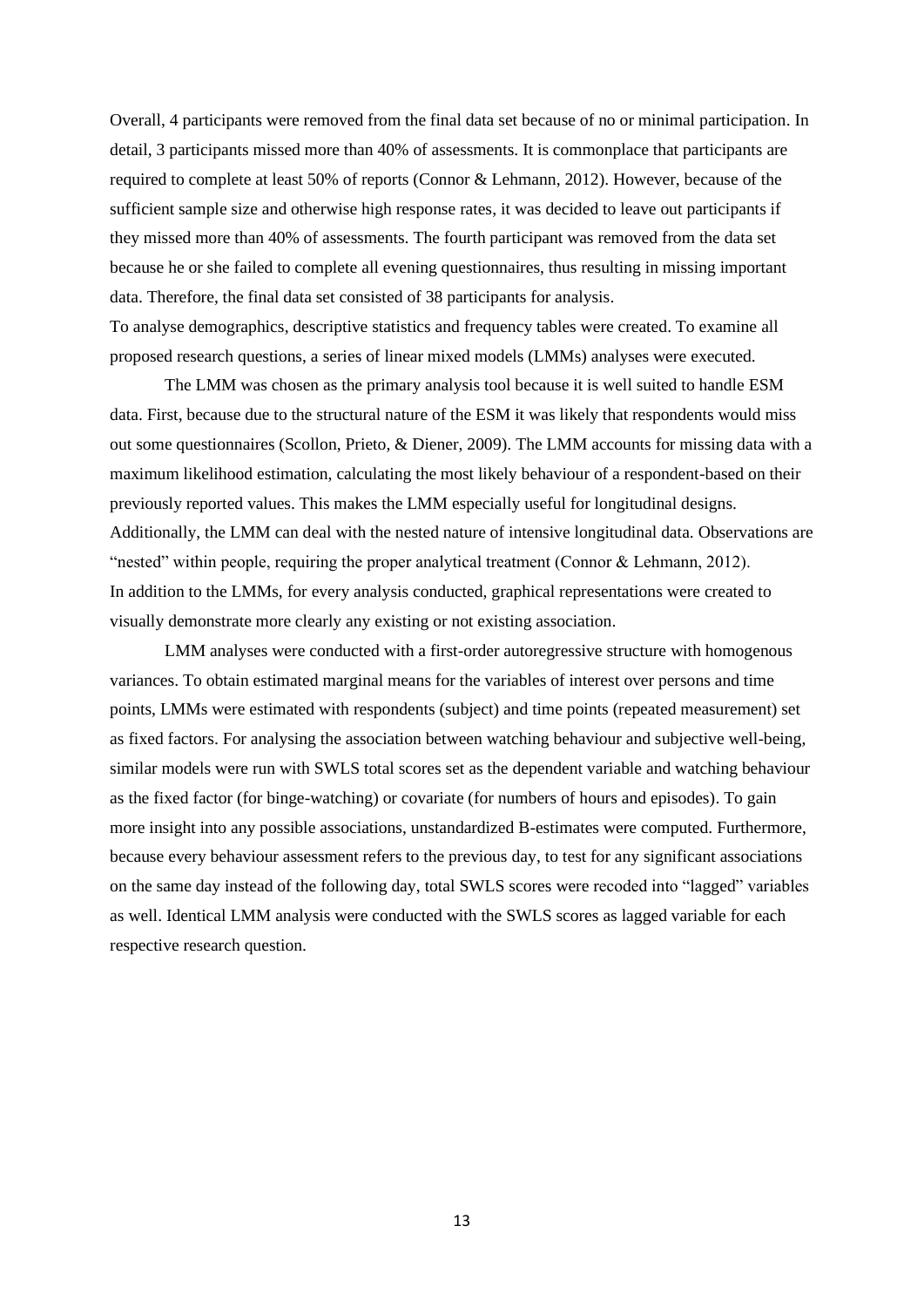## <span id="page-14-0"></span>Results

### <span id="page-14-1"></span>Participant Characteristics and watching behaviour

*Table 1: Characteristics and watching behaviour of participants*

| Characteristics of participants $(n=38)$ |                     |
|------------------------------------------|---------------------|
| <b>Sex</b>                               |                     |
| Male                                     | 21 (55.3%)          |
| Female                                   | 17 (44.7%)          |
| Age (years)                              |                     |
| Mean $(SD)$ ; range                      | 23.79 (5.33); 18-51 |
| <b>Nationality</b>                       |                     |
| German                                   | 35 (92.1%)          |
| Dutch                                    | $1(2.6\%)$          |
| Other European                           | $2(5.3\%)$          |
| Occupation                               |                     |
| Apprentice                               | $3(7.9\%)$          |
| Employed full-time                       | 9(23.7%)            |
| Employed part-time                       | $1(2.6\%)$          |
| Other                                    | $2(5.3\%)$          |
| Pupil                                    | $1(2.6\%)$          |
| Student                                  | 22 (57.9%)          |
| <b>Second Occupation</b>                 |                     |
| Employed part-time                       | $1(2.6\%)$          |
| Employed full-time                       | $1(2.6\%)$          |
| <b>Watching behaviour</b>                |                     |
| Binge-Watching cases,                    | 199 (37.4)          |
| $n$ (%)                                  |                     |
|                                          |                     |
| No Binge-Watching                        | 333 (62.6)          |
| cases, $n$ $(\%)$                        |                     |
|                                          |                     |
| Hours watched per day                    | 2.27(1.98)          |
| mean(SD)                                 |                     |
|                                          |                     |
| Episodes watched per day                 | 3.54(3.24)          |
| mean(SD)                                 |                     |
| <b>Usage of VOD services</b>             |                     |
|                                          |                     |
| Netflix                                  | 32                  |
| YouTube                                  | 30                  |
| Amazon Prime Video                       | 22                  |
| Disney+                                  | $\overline{7}$      |
| Other                                    | 7                   |
| Sky Home                                 | $\overline{4}$      |
|                                          |                     |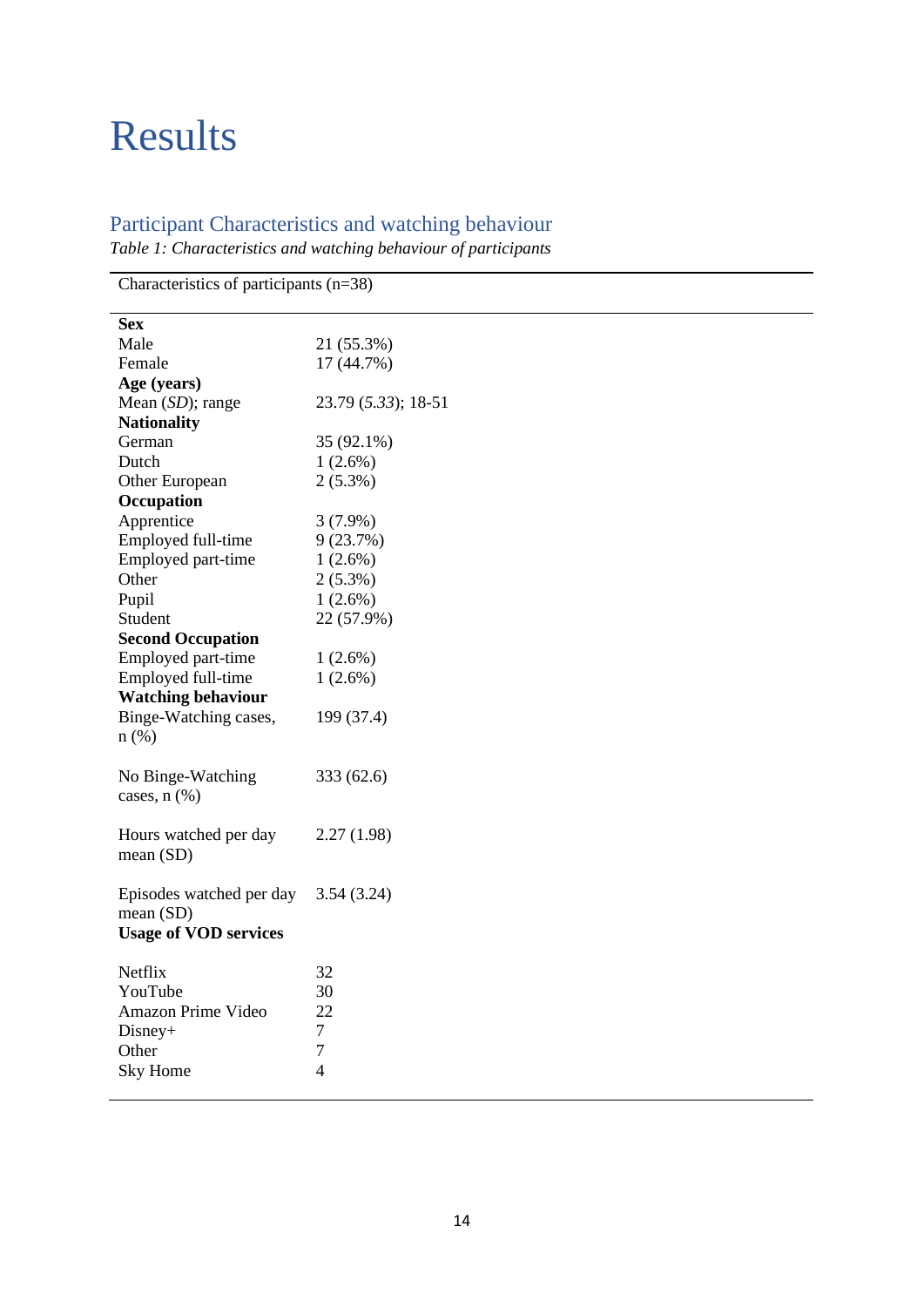#### <span id="page-15-0"></span>*Demographics of participants*

In this study, most participants were male  $(n=21)$  making up 55.3% of the sample, while 17 female participants took part corresponding to 44.7% of the sample. The sample consisted further of mostly young people (M=23.79, SD=5.33), overall people from age 18 to 51 participated. The majority of participants had German nationality constituting 92.1 % (n=35) of the sample. Only one person was of Dutch nationality (2.6%) and two indicated to be of other European nationality (5.3%). Participants mainly indicated their occupation as students (n=22; 57.9%), followed by employed full-time (n=9; 23.7%), apprentice (n=3; 7.9%), other (n=2; 5.3%) and lastly pupil and employed part-time (both n=1; 2.6%). Only two participants reported a second occupation being employed part-time (n=1; 2.6%) and employed full-time (n=1; 2.6%).

#### <span id="page-15-1"></span>*Watching behaviour*

In total 199 (37.4%) cases of binge-watching corresponding to the pre-set definition were recorded over the two weeks. In comparison, over the 14-Days period most participant did not engage into binge-watching, cases of where no binge-watching could be measured correspond to 333 (62.6%). Over the measurement period, all participants watched on average 2.27 (SD=1.98) hours and watched 3.54 (SD=3.24) episodes daily on average.

#### <span id="page-15-2"></span>*Usage of VOD services*

The reported usage of VOD services was dominated by Netflix (n=32) and YouTube (n=30), followed by Amazon Prime Video ( $n=22$ ), Disney+ ( $n=7$ ), other ( $n=7$ ) and the fewest mentioned VOD service being Sky Home (n=4). The number of VoD Service usage exceeds the total count of participants due to the nature of the survey. Participants could indicate more than one VoD service in the initial demographic's questionnaire

#### <span id="page-15-3"></span>*SWLS Total Scores*

The mean SWLS score overall participants and all days was measured to be 23.73 (SD=4.81) which lies in the 21-25 cut-off score indicating an on average slightly satisfied state with life.

### <span id="page-15-4"></span>Association of binge-watching and life satisfaction: binge-watching as a predictor for life-satisfaction the next day

*Table 2*: Results of the linear mixed model analysis for binge-watching and SWLS total scores on the next day.

| <b>Estimates of Fixed</b> | B-Estimate       | p-value | <b>Estimated Marginal</b> |
|---------------------------|------------------|---------|---------------------------|
| <b>Effects</b>            | (Standard error) |         | Means SWLS scores         |
| Binge-Watching            | $-0.19(0.28)$    | 0.49    | 23.49                     |
| No Binge-Watching         |                  |         | 23.30                     |
| Episodes watched          | 0.15(0.07)       | 0.02    |                           |
| Hours watched             | 0.15(0.10)       | 0.14    |                           |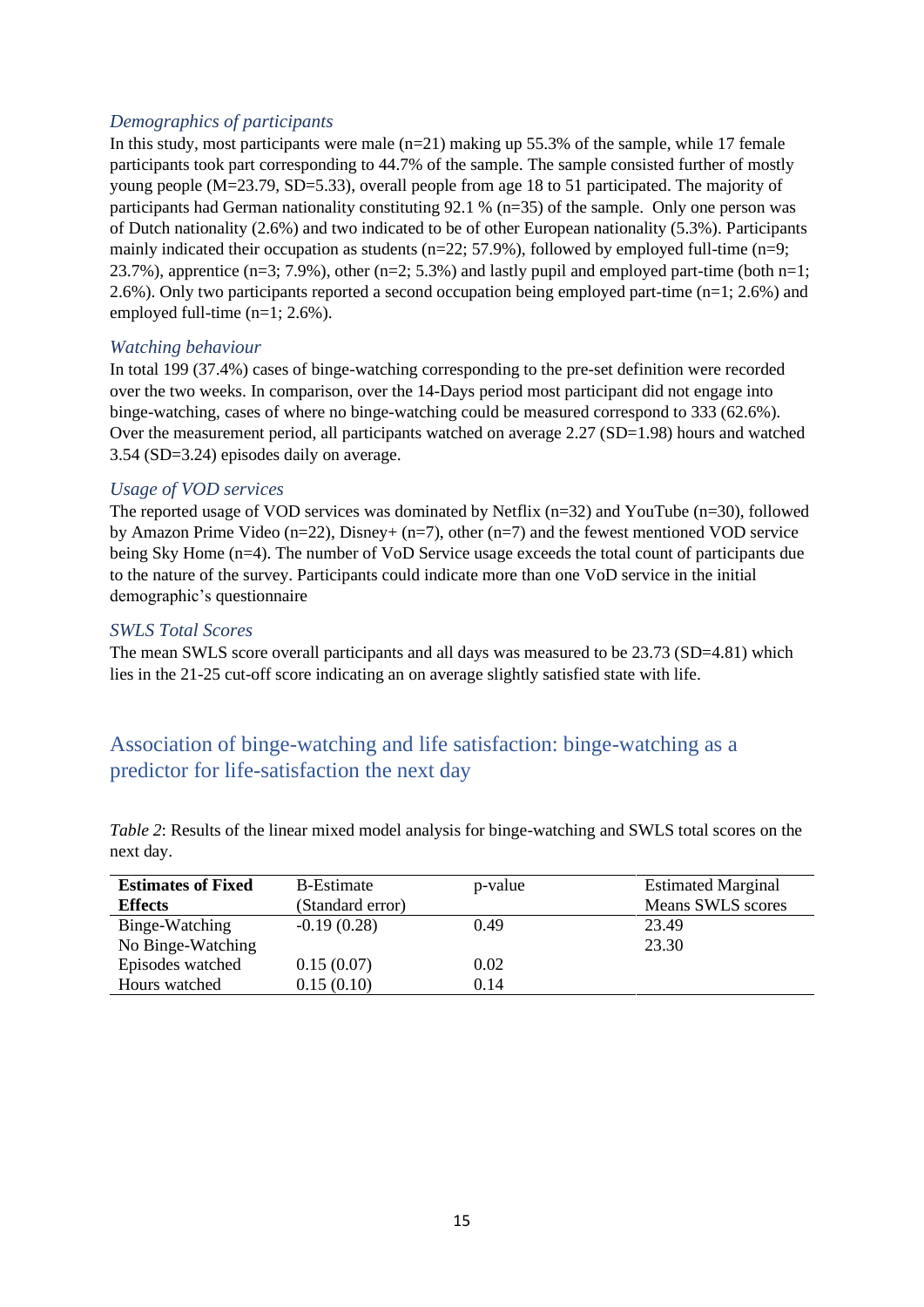#### <span id="page-16-0"></span>*Binge-Watching and Life Satisfaction*

The estimates of fixed effects (Table 2) for the analysis of binge-watching indicates that there was no significant association between binge-watching and well-being the next day ( $p= 0.49$ ). The B-estimate was measured to be -0.19 with a standard error (SE) of 0.28. Further, the estimated means showed a very similar Total SWLS score mean for when no binge-watching occurred (*m*=23.3) and when bingewatching was measured ( $m=23.49$ ). Thus, for both occurrences (binge-watching and no bingewatching) the SWLS scores the next day were not different in a noticeable way.



*Figure 2*: SWLS total scores compared with binge-watching corresponding to each day of measurement.

Also, as graphical representation (Figure 2) confirmed there is no consistent association between binge-watching and life satisfaction.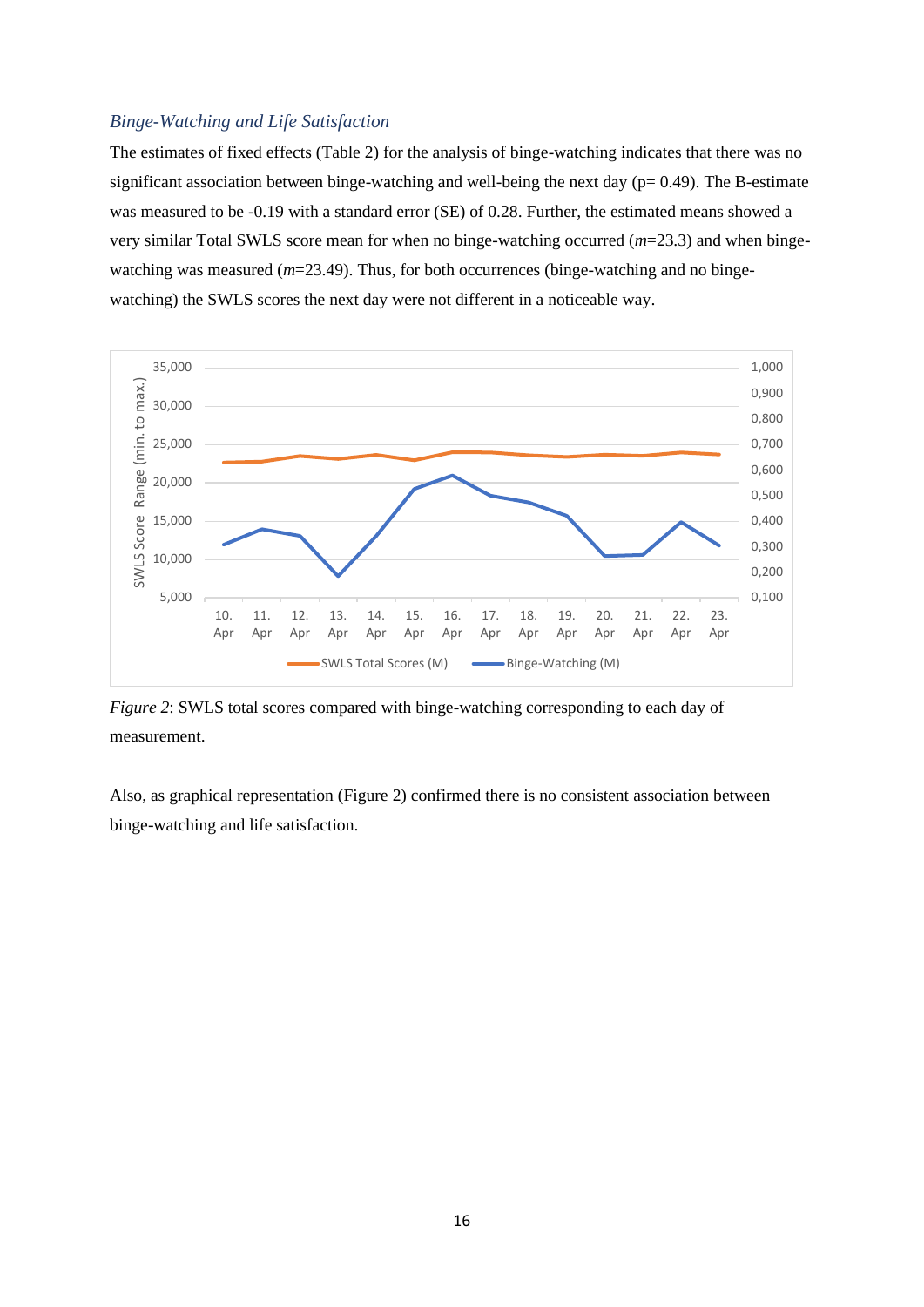#### <span id="page-17-0"></span>*Episodes watched and Life Satisfaction*

In contrast to binge-watching, the actual number of episodes watched was significantly related with the total SWLS scores on the next day (Table 2,  $p = 0.02$ ). Thus, the number of episodes watched on a day positively predicted SWLS scores on the following day. The B-estimate corresponds to a value of  $0.15$  (SE = 0.07; Table 2). This indicates that by a 1-unit increase of episodes watched, SWLS total scores increased by 0.15.



*Figure 3*: SWLS total scores compared with numbers of episodes watched corresponding to each day of measurement.

When comparing timepoints of both variables on a graph (Figure 3) the association becomes apparent. Positive trends in the blue line appear to stimulate change in orange line by a bit. For example, on the 14th of April when numbers of episodes watched line rose, it is also noticeable that SWLS total scores had a small upwards trend on the 15<sup>th</sup> of April, associated with the watching behaviour of the previous day.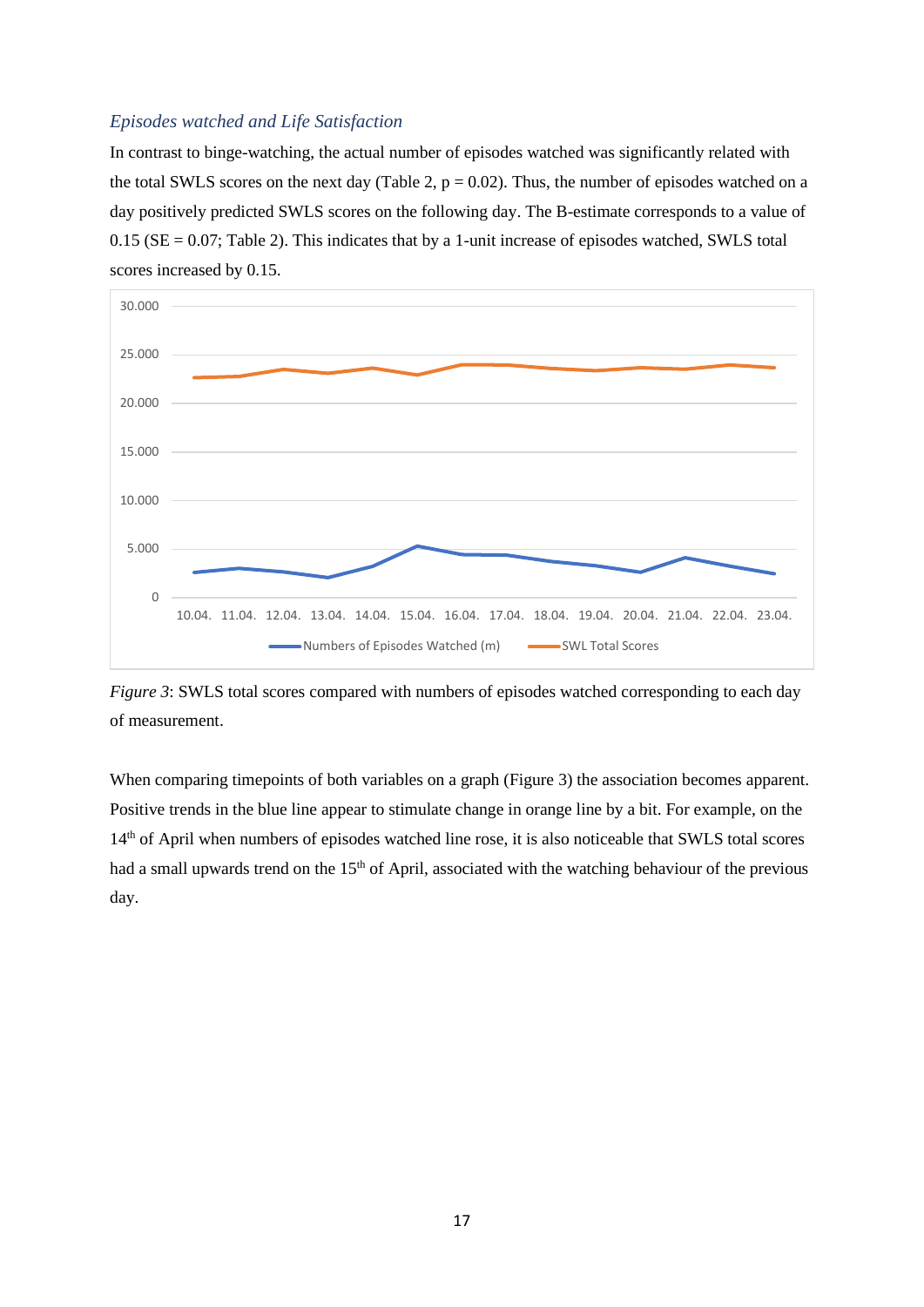#### <span id="page-18-0"></span>*Hours watched and Life Satisfaction*

In the mixed linear model analysis of numbers of hours watched with total SWLS scores, a significant relationship could not be established. The association was not significant (Table 2,  $p = 0.14$ ). The Bestimate value was  $0.15$  (SE = 0.10; Table 2).



*Figure 4*: SWLS total scores compared with numbers of hours watched corresponding to each day of measurement.

Although Figure 4 shows some similarities to Figure 3, they are not significant enough to establish an association between hours watched and SWLS total scores on the next day.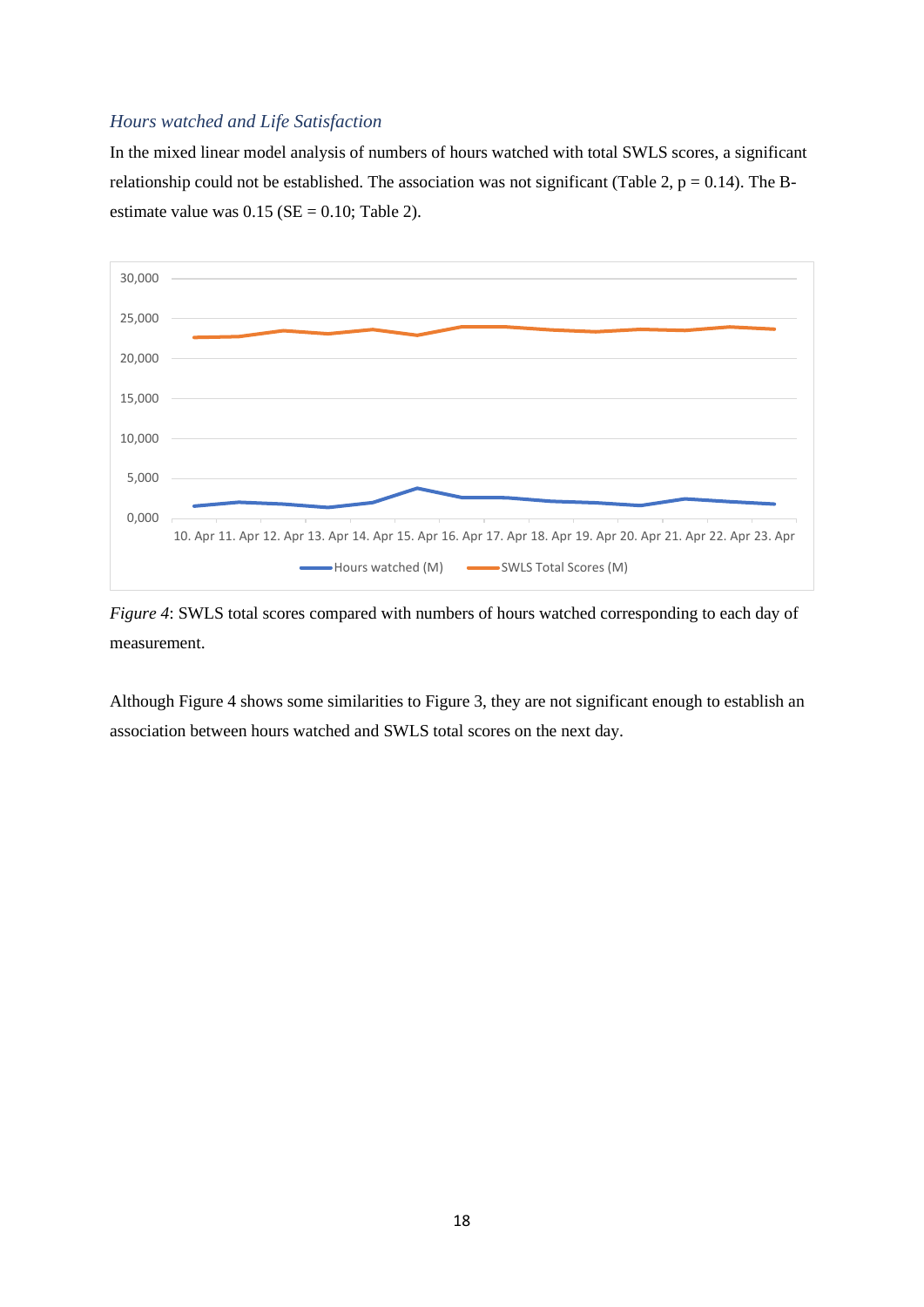## <span id="page-19-0"></span>Association of binge-watching and life satisfaction: binge-watching as an outcome of life-satisfaction on the same day

*Table 3*: Results of the linear mixed model analysis for SWLS total scores and binge-watching on the same day.

| <b>Estimates of Fixed</b> | <b>B-Estimate</b> | p-value | <b>Estimated Marginal</b> |
|---------------------------|-------------------|---------|---------------------------|
| <b>Effects</b>            | (standard error)  |         | Means SWLS scores         |
| Binge-Watching            | 0.27(0.32)        | 0.39    | 23.51                     |
| No Binge-Watching         |                   |         | 23.79                     |
| Episodes watched          | $-0.13(0.08)$     | 0.12    |                           |
| Hours watched             | $-0.11(0.12)$     | 0.37    |                           |

#### <span id="page-19-1"></span>*Binge-Watching and Life Satisfaction*

Like binge-watching and its association to SWLS which corresponded to the next day, there was also no significant association (Table 3,  $p = 0.39$ ) found when compared to SWLS scores on the same day of binge-watching, indicating that subjective wellbeing was not predictive of binge-watching that day. Again, also the estimated marginal means (Table 3) show similar SWLS means for both bingewatching (23.51) and no binge-watching (23.79). The B-estimate corresponds to value of  $0.27$  (SE = 0.32).



*Figure 5*: SWLS total scores compared with binge-watching on the same day, corresponding to each day of measurement.

Similarly to the representation in Figure 1, no relationship can be established between binge-watching and life satisfaction scores on the same day (Figure 5).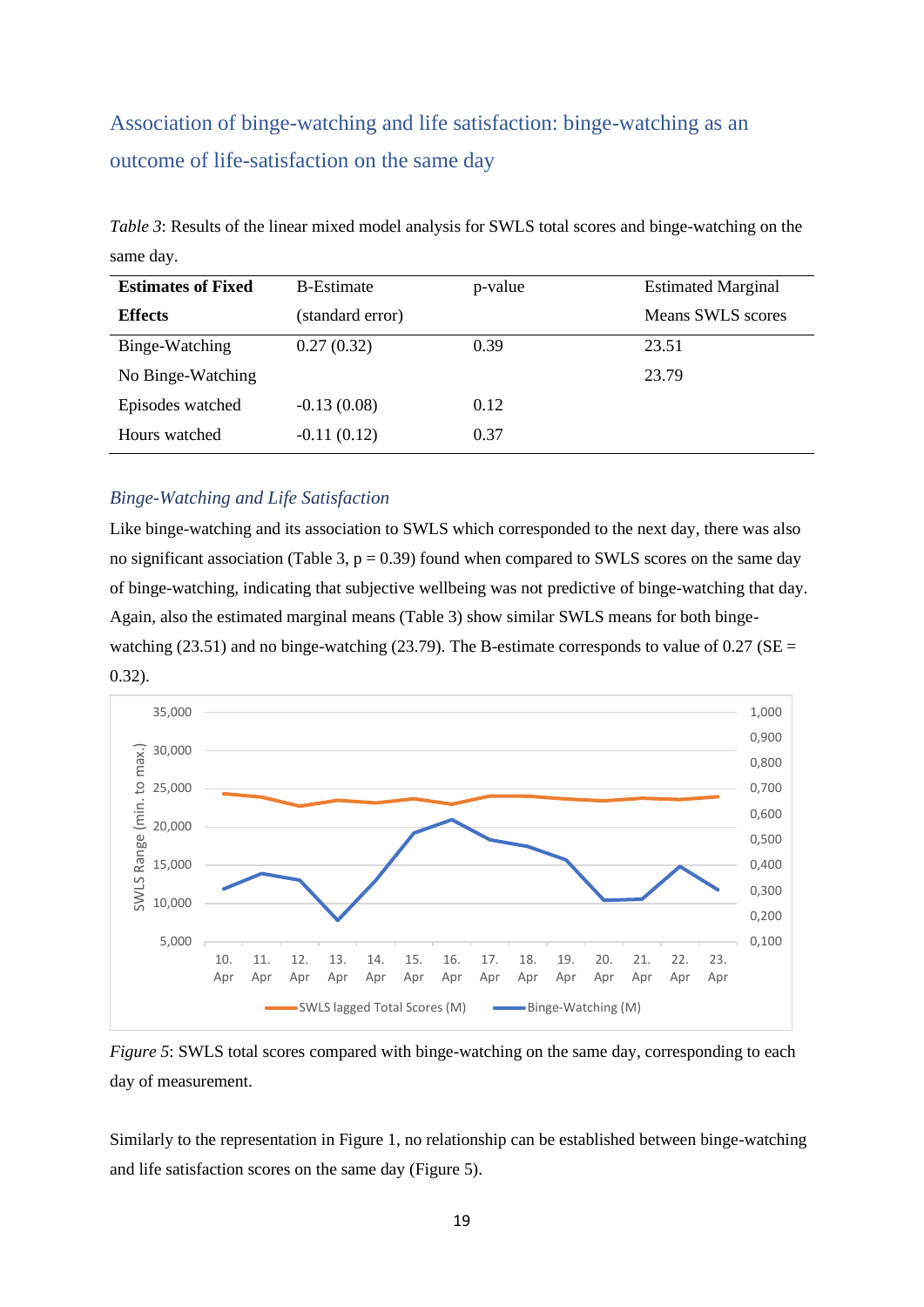#### <span id="page-20-0"></span>*Episodes watched and Life Satisfaction*

When analysing the connection of episodes watched and SWLS on the same day, also no significant association was found (Table 3,  $p = 0.12$ ;  $B = -0.13$ ,  $SE = 0.08$ ).



*Figure 6*: SWLS total scores compared with numbers of episodes watched on the same day, corresponding to each day of measurement.

There was no visual association to be found that binge-watching predicts life satisfaction on the same day (Figure 6).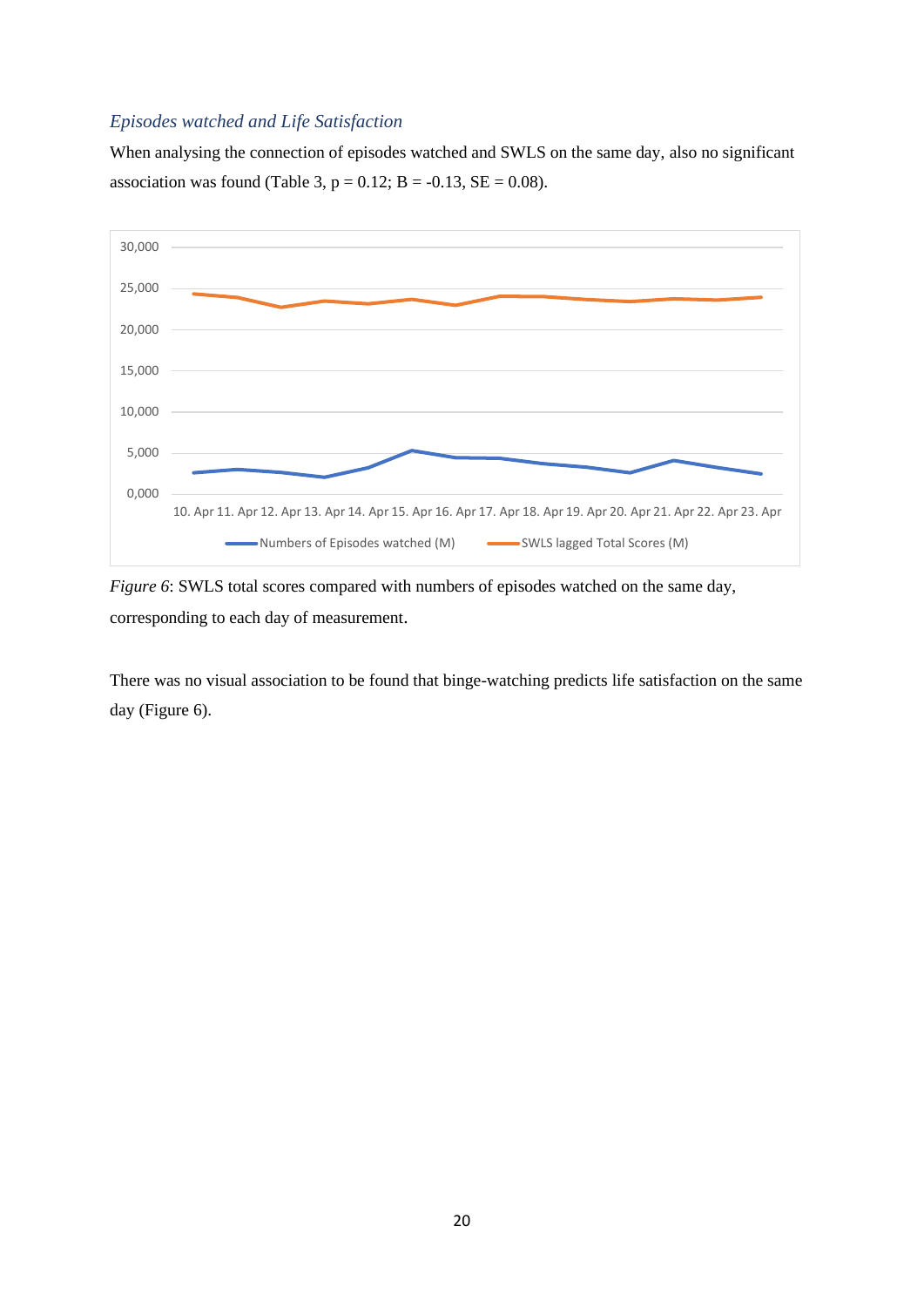#### <span id="page-21-0"></span>*Hours watched and Life Satisfaction*

When examining the effect of hours watched on SWLS scores on the same day, no significant association could be found either (Table 3,  $p = 0.37$ ;  $B = -0.11$ ,  $SE = 0.12$ ).



*Figure 7*: SWLS total scores compared with hours of episodes watched on the same day, corresponding to each day of measurement.

<span id="page-21-1"></span>Adding to the findings of the analysis of hours watched and life satisfaction on the next day, no association could be found between hours watched and life satisfaction when compared on the same day (Figure 7).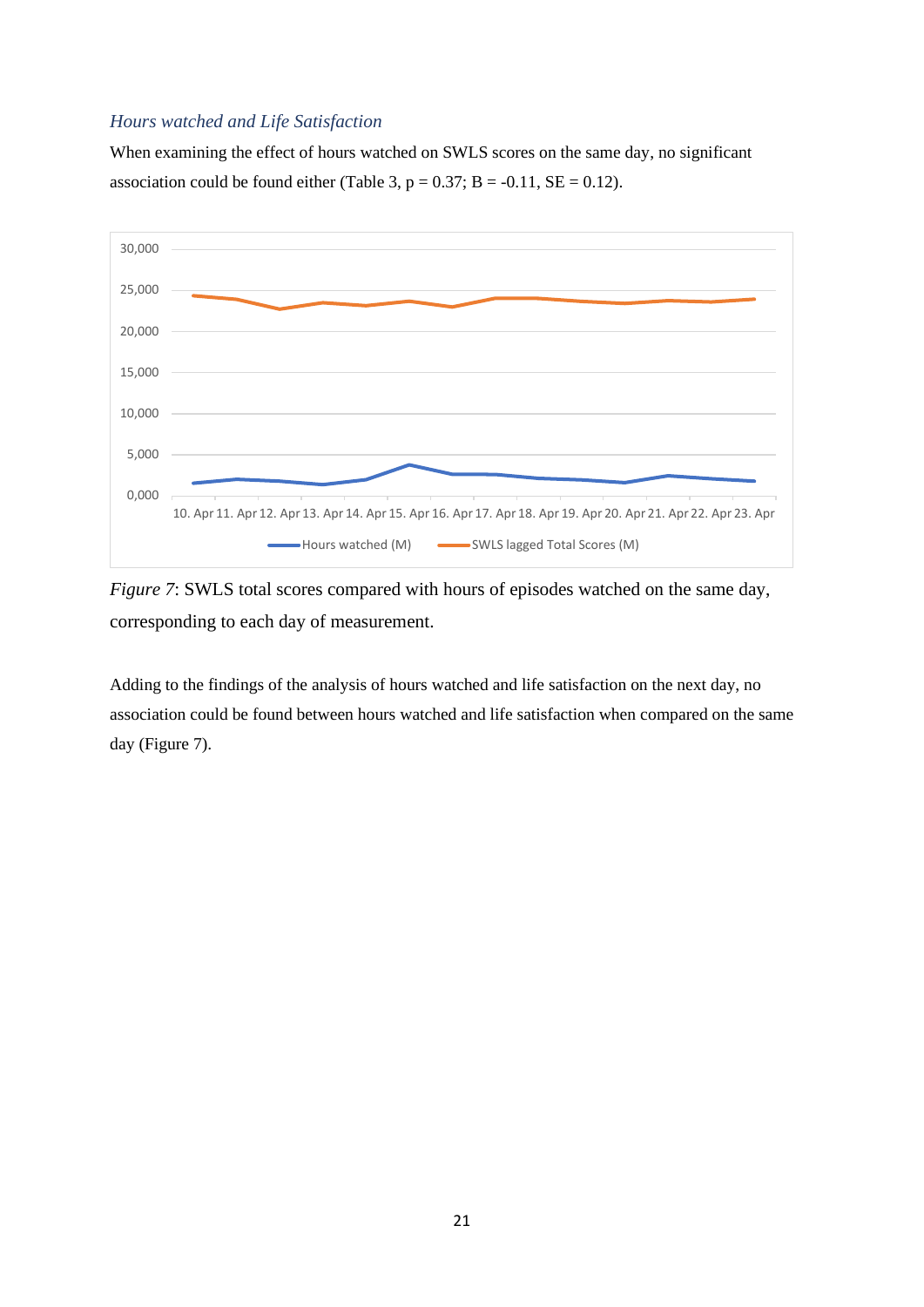## Discussion

This study examined the association between VoD watching behaviour and subjective well-being. It was found that the number of episodes watched was positively, but weakly, associated with life satisfaction on the following day. Still, the found association has a rather tiny impact on well-being. Binge-watching, on the other hand, was not associated with well-being the next day and well-being was also not predictive of watching behaviour the same day.

Generally, this study adds to the small number of studies who previously examined well-being and watching behaviour. Previously, it was found that binge-watching can be regarded as a restorative experience (Panda & Pandey, 2017). Also, media enjoyment through perceived autonomy and new opportunities for self-determination of entertainment consumption were mentioned (Granow et al., 2018). However, research has also found potentially negative effects of binge-watching. These include but are not limited to, formation of guilt and regret due to neglecting of responsibilities (Vaterlaus et al., 2018), insomnia, reduction of social relationships, and finally even addiction to binge-watching (Flayelle et al., 2020). This study differs from previous research in that regard that the ESM was used for investigating the phenomenon of binge-watching. The positive association that was found between numbers of episodes watched and subjective well-being can be interpreted as a potentially positive consequence of VoD watching. Further, no negative consequences or a decline in life satisfaction as a result of binge-watching was found. Thus, in contrary to previous research, this study does not indicate that watching behaviour has a negative association on well-being.

The average life satisfaction of the participants over all assessments was measured to be 23.73 (*SD=4.81*), which corresponded with being "slightly satisfied" with life. Compared to another study which examined SWLS scores in the German population the average scores in this study are slightly lower. In the study conducted by Hinz et al. (2018) a large German community was investigated with the SWLS and provided a norm SWLS total score of around 26 in the age group under 39 years. This corresponds to a "satisfied with life" interpretation. Nevertheless, this studies sample lies within the normal distribution. Also, the authors themselves mention that their measured SWL score was slightly higher than that of other similar studies (Hinz et al., 2018). Thus, the sample in this research was relatively representative with respect to subjective well-being.

Overall, this study did not show any negative consequences for VoD watching on well-being but did show a positive association between number of episodes watched and well-being the next day. These findings are in line with some previous research indicating that VoD watching can positively affect a users' well-being. In another conducted ESM study, happiness and relaxation were found as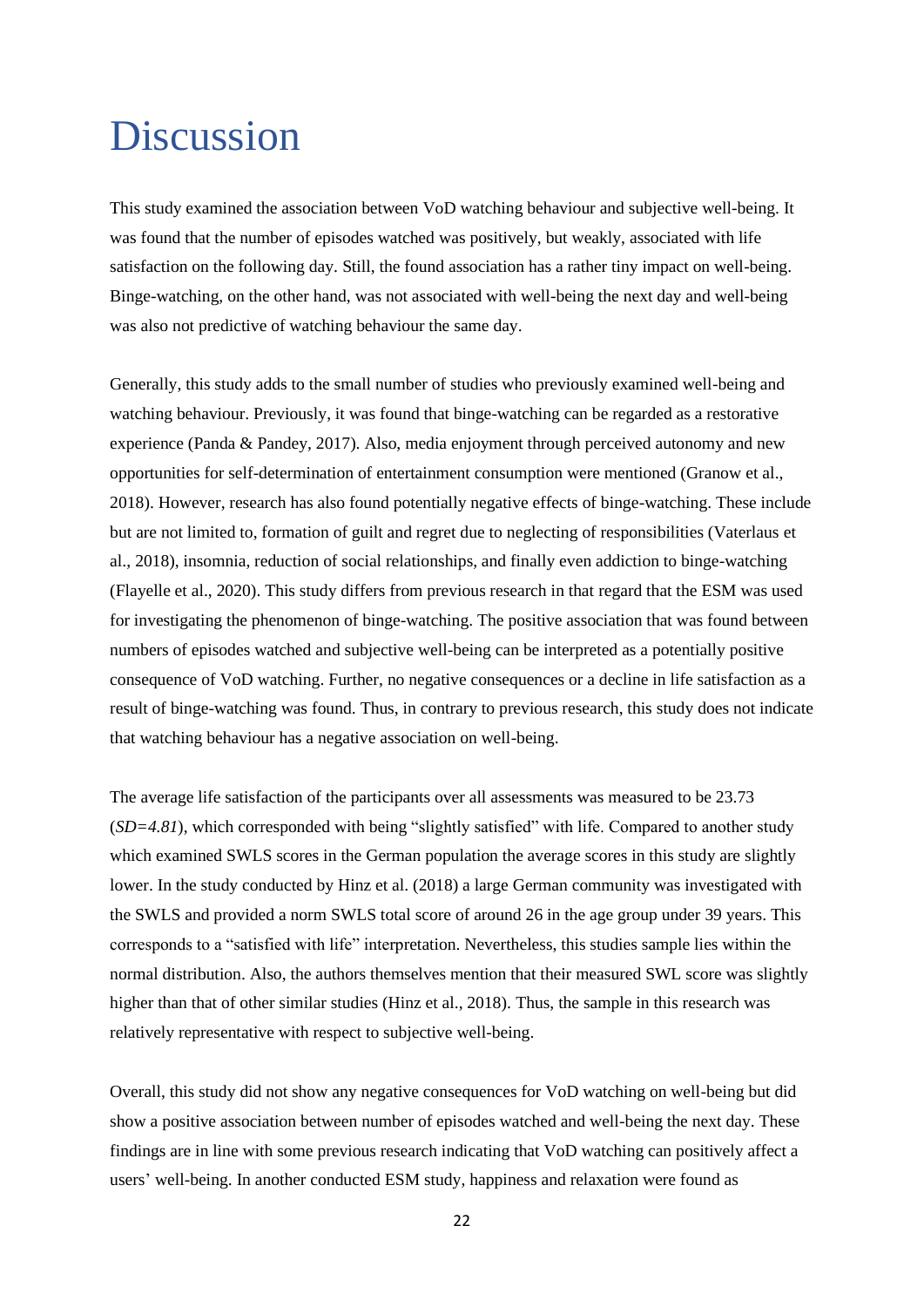significantly correlated positive psychological consequences of binge-watching (Troles, 2019). Additionally, these findings add to the other predominantly cross-sectional studies that found mostly positive qualities of VoD watching ((Rubenking et al., 2018; Panda & Pandey, 2017; Granow et al., 2018; Flayelle et al., 2020). Nevertheless, some studies have also pointed to negative consequences of binge-watching (Panda & Pandey, 2017; Vaterlaus et al., 2018; Flayelle et al., 2020). This could be due to different target groups or definitions of binge-watching operationalized. Examining different target groups such as for example a clinical sample may yield vastly different results. Also, different definitions operationalized with other cut-off scores may indicate problematic behaviour with individuals and thus produce found negative consequences of binge-watching.

This positive association could mean that in the current sample VoD watching maybe a healthy and well-controlled behaviour and that respondents watch mainly for entertainment and watching more episodes of a series they enjoy makes them more satisfied. The B-estimate indicated that watching 1 episode more can elevate the SWL scores on the following day by 0.15 points. This, however, indicates that, although positive, the impact of VoD watching is rather small. For example, if the average SWLS score of 23.73 should be positively impacted from a "slightly satisfied" state to a "satisfied state" (cut-off ranging from 26-30) a person needs to watch roughly 15 episodes a day to achieve this state the next day. Interestingly, the time spend watching (hours watched) did not significantly influence this well-being. This could be due to episodes of shows generally differing in length from episodes as short as 20 minutes to episodes lasting a full hour. Perhaps, measuring watching behaviour should not only rely on number of episodes per se but consist of a combination of both length and number of episodes as has been suggested by Rubenking et al. (2018).

Further, there was no association between binge-watching and life satisfaction the next day. According to the set definition of binge-watching for this study at least. This finding shows that binge-watching has no positive but also no negative effect on subjective well-being. However, it may be the case that the association is non-linear, and the definition used in this research may be too liberal and thus fails to indicate any problematic behaviour. Therefore, the cut-off should perhaps be set higher in order to recognize any problematic behaviour that could eventually yield negative consequences. In early binge-watching research, the lack of a validated and common definition of binge-watching is also clearly identified as a major obstacle to coherence and reproducibility (Flayelle et al., 2020). Therefore, the operationalization should be reconsidered, and the usually used components of bingewatching such as the quantity based-index, characterisation of content and time pattern may need to be altered, as has been proposed by Rubenking and Bracken (2018). They added the typical length of a show as a further specification and thus adapting their threshold of the binge-watching definition. Yet, their adapted definition constitutes an exception among current definitions (Flayelle et al., 2020).

23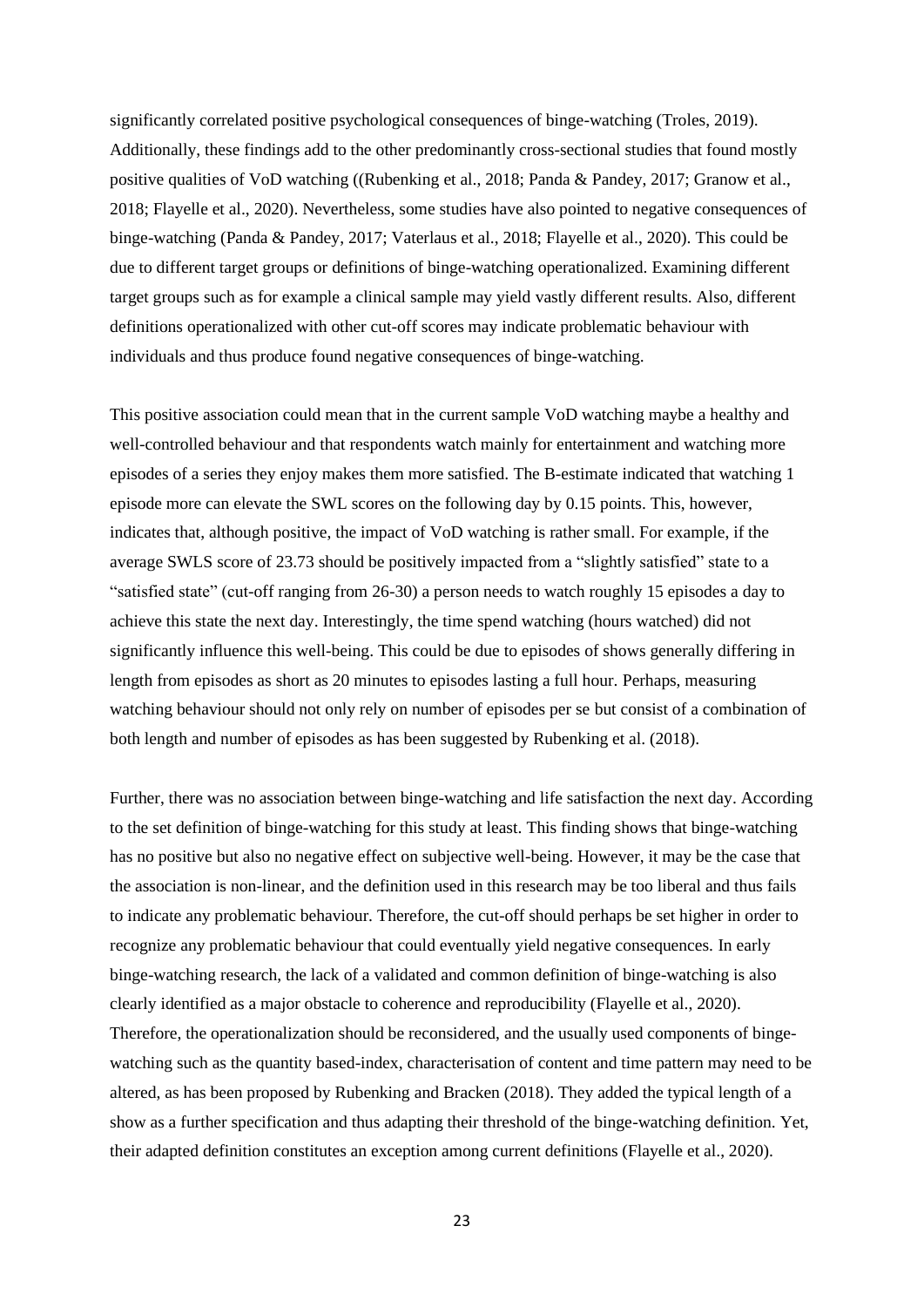Binge-watching as a concept can be hardly defined at this point and needs to be further concretized in the future as has been confirmed by previous research.

For both binge-watching and hours watched there was also no relationship with well-being found if compared to the same day of watching. Additionally, this was also the case for numbers of episodes watched and subjective well-being differing from when measured on the next day. Hence, well-being does not appear to be a predictor of VoD watching behaviour. This eventually indicates that the number of episodes watched can be regarded as a predictor of life satisfaction but not a outcome of life satisfaction.

Previous research studying both motivating factors and gratification of people could help in explaining the found association between numbers of episodes watched and subjective well-being the next day. Relaxation, peer acceptance and perceived autonomy have been identified as propelling factors for binge-watching (Rubenking et al., 2018; Panda & Pandey, 2017; Granow et al., 2018). Perhaps, besides relaxation, peer acceptance and perceived autonomy that lets respondents engage in watching influences the number of episodes and thus also influences well-being indirectly. If participants watch more of a series they experience more of the show and therefore are more socially accepted, because they can exchange with peers about the watched content and thus making them happier. However, this explanation remains questionable, due to the specific circumstances under which the study was conducted. The COVID-19 pandemic that took place during the period of data collection caused people to stay home in isolation. Although people can still exchange via digital means, it is unlikely that they would watch more episodes in isolation just to be socially accepted, as no social happenings were occurring. More on the specific circumstances that COVID-19 evoked will be discussed later under limitations.

Still, in their isolated state participants who engage into watching for enjoyment and value their perceived autonomy could explain the finding of this study. The technological state of most VoD platform allows respondents to watch a series continually and comfortably. The cycle of anticipation (Rubenking et al., 2018) can draw the user into watching more episodes. As users mostly watch to relax and entertain themselves, they could engage more with a series, resulting in an elevated state of subjective well-being on the next day. Perhaps, as the participant watches more and finds enjoyment in watching more of a series, he or she would evaluate his life more positively. This is especially relevant as the pandemic caused people to stay home in isolation. If people find no possibility to socialize, work or follow their hobbies they could retreat to watch more episodes. Then, the respondent finds relaxation, enjoyment and maybe also a purpose in the state of isolation which makes them overall evaluate their lives more positively.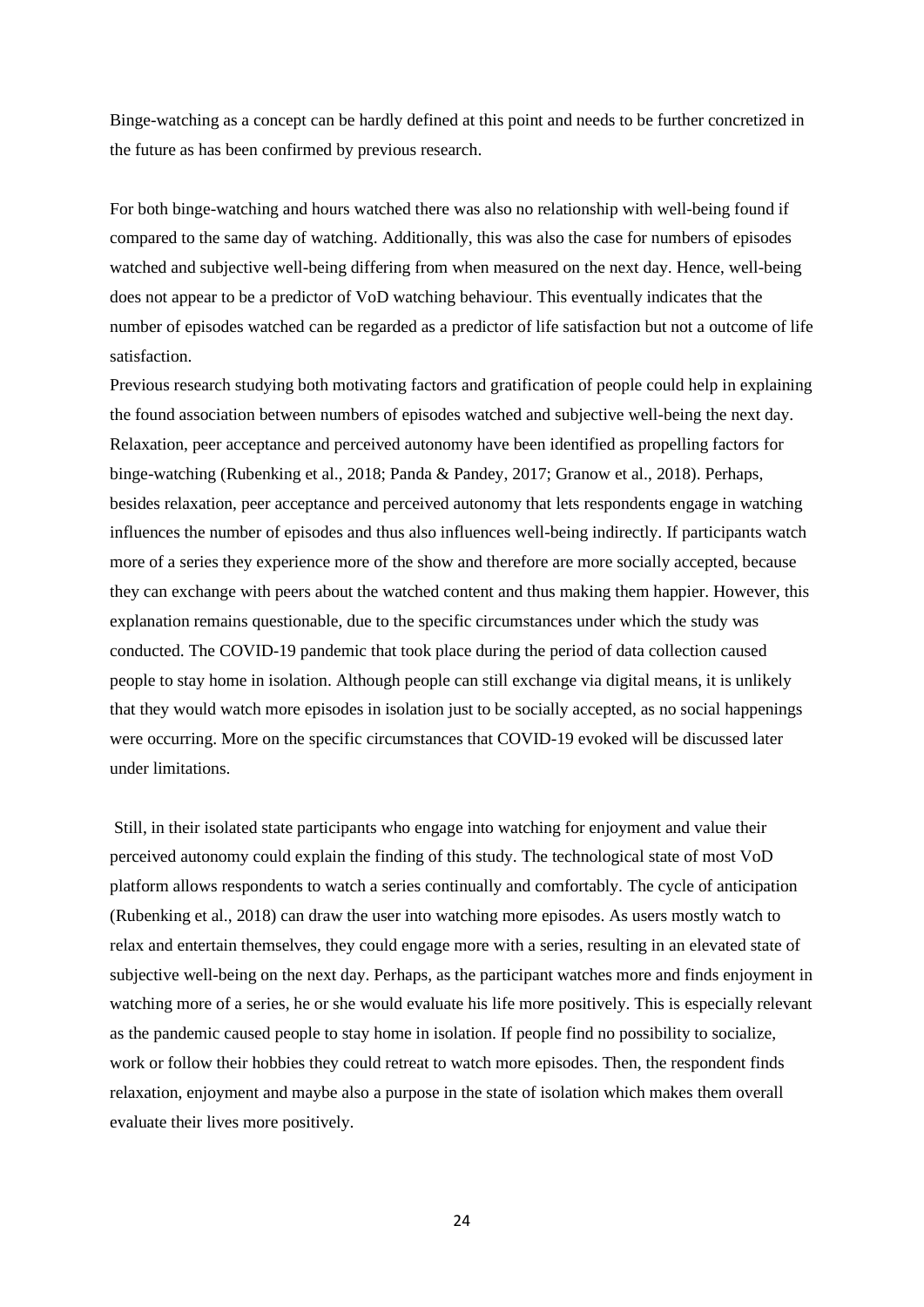This study is relevant not only because there have been few attempts to actually investigate the effects binge-watching has on the viewers subjective well-being, but also for how the term "binge-watching" is regarded by the public and media. Netflix has been promoting the idea that binge-watching is a normalized, new means of television viewing assisted by new technological advancement (Tefertiller & Maxwell, 2018). On the other hand, popular news media tend to consistently report about the negative consequences of binge-watching. Still, Netflix has more or less claimed the term and they proudly present themselves as a platform providing "binge-worthy" material (Netflix.com). With the emergence of new streaming platforms competing with Netflix, we can notice a trend of providing new series in a traditional episodic manner where one episode is released each weak instead of a whole series on the day of release. For example, Disney releasing their own streaming service "Disney Plus" is another big competitor for Netflix that makes use of the weekly release strategy. Comparing Netflix and Disney Plus does in some way represent how binge-watching is viewed. Although it must be mentioned that Disney may employ its strategy mostly because it has the most value profit-wise. Releasing a series over multiple weeks will keep the user engaged and subscribed to the service. Yet, it could be argued that Disney, often claiming their platform to be a family-friendly service, also takes a step back from binge-watching and does not want to support this behaviour (at least for new series). Binge-watching is a negatively connotated term, as mentioned earlier, but coined mostly by the media and pop culture (Pena, 2015).

There has been research finding both negative and positive consequences of this behaviour conflicting with the findings of this research. In this study, no negative outcomes of binge-watching or watching in general for subjective well-being could be found when examining a total group level. There may be negative associations with some individuals. The differences in research findings could be due to too several factors. One major factor is that most studies relied on cross-sectional data. Besides study design, the discrepancy between studies could be due to too different samples or other used definitions of binge-watching. It remains unclear whether the term still deserves the same wording (binge) and connotations as the clinically framed terms of binge-drinking and binge-eating. We can notice that in the rising VoD market big companies shift more to a traditional episodic release strategy on the contrary to Netflix who are popular and proud of their freshly released "binge-worthy" series. There is little agreement on the definition and conceptualisations of binge-watching, but also a validated cut-off is missing. This generates further doubt whether binge-watching is as harmful as the term of binging may indicate it to be. Findings in this research indicate that at least from a hedonistic perspective the negatively framed term of binge-watching cannot be supported. In the contrary, it was found that watching more episodes can, although the effect seems small, positively elevate a user's overall life satisfaction.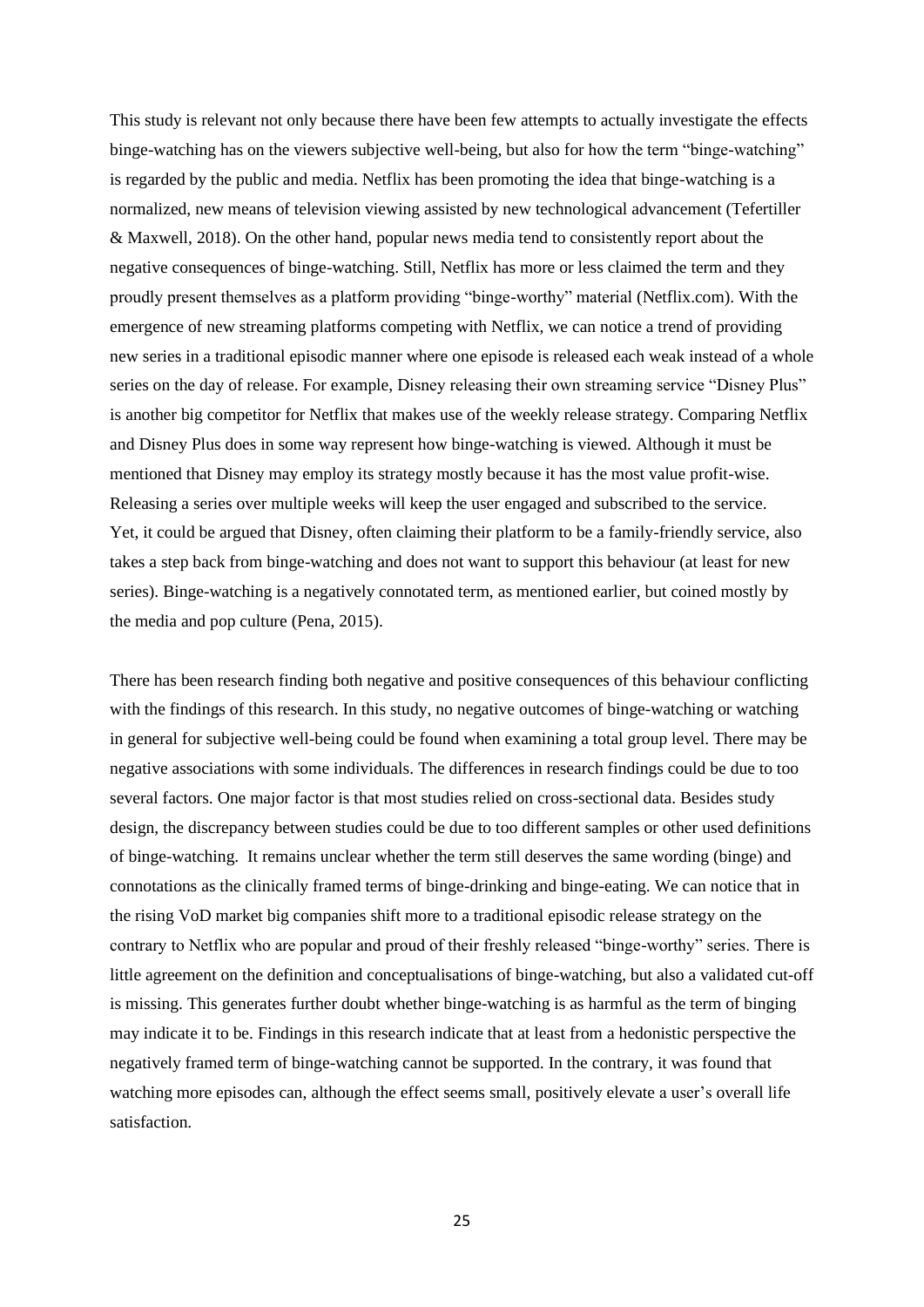#### <span id="page-26-0"></span>Limitations

There were some limitations to this study. First, the sample consisted of mainly young students. The sample was very homogenous, and individuals were for the most part highly educated. On this account, individuals may be less likely to engage in problematic behaviour. Highly educated individuals may be more aware of their behaviour and struggle less to control themselves. Further, students seem to have less responsibilities when compared to people with full-time jobs, children and other care taking tasks. Albeit that binge-watching studies often utilize college students as target group, focus should also be set on more heterogenic and at-risk groups to make findings more generalisable. Also, the data collection took place in the middle of the first weeks of the Corona crisis which created an extraordinary situation. Through isolation, participants had usually more time to engage into watching then in normal circumstances. This situation also applies to subjective wellbeing, but it is unclear how the situation influenced participants well-being state. Although the special environment created through the pandemic might be interesting to study on its own, the findings of this research might differ if conducted under normal circumstances, potentially limiting the external validity of this study.

#### <span id="page-26-1"></span>Future Recommendations

As already mentioned, this study was conducted during the Corona pandemic of 2020, and it is, therefore, unclear whether findings can be replicated during normal circumstances. It is therefore advised to conduct the research anew to confirm any findings. The ESM appeared to be an appropriate method which has several advantages in contrary to the mostly used cross-sectional data in this research area. Hence, it is recommended to stick with a longitudinal study design. It would be advisable to start researching long-term consequences of binge-watching. Most addictions, such as alcohol and nicotine only reveal their negative consequences after some time has passed. Thus, it could be helpful to study binge-watching and related outcomes on a long-term and intensive use basis. Also, the conceptualisation of binge-watching remains questionable. The time of watching and number of episodes watched should always be examined along with binge-watching. More generated data in this research area may lead to a more concrete and validated definition of binge-watching. As shown in this study, binge-watching was not associated with subjective well-being, the analysis of numbers of episodes watched however, did yield significant results.

#### <span id="page-26-2"></span>Conclusion

This study was one of the first to examine the association between binge-watching and subjective well-being using the ESM. Also, two separate variables, namely numbers of episodes watched, and time watched, were examined for a relationship with subjective well-being. All cases were investigated for life-satisfaction scores referring to the next day, but also on the same day. Yet, only

26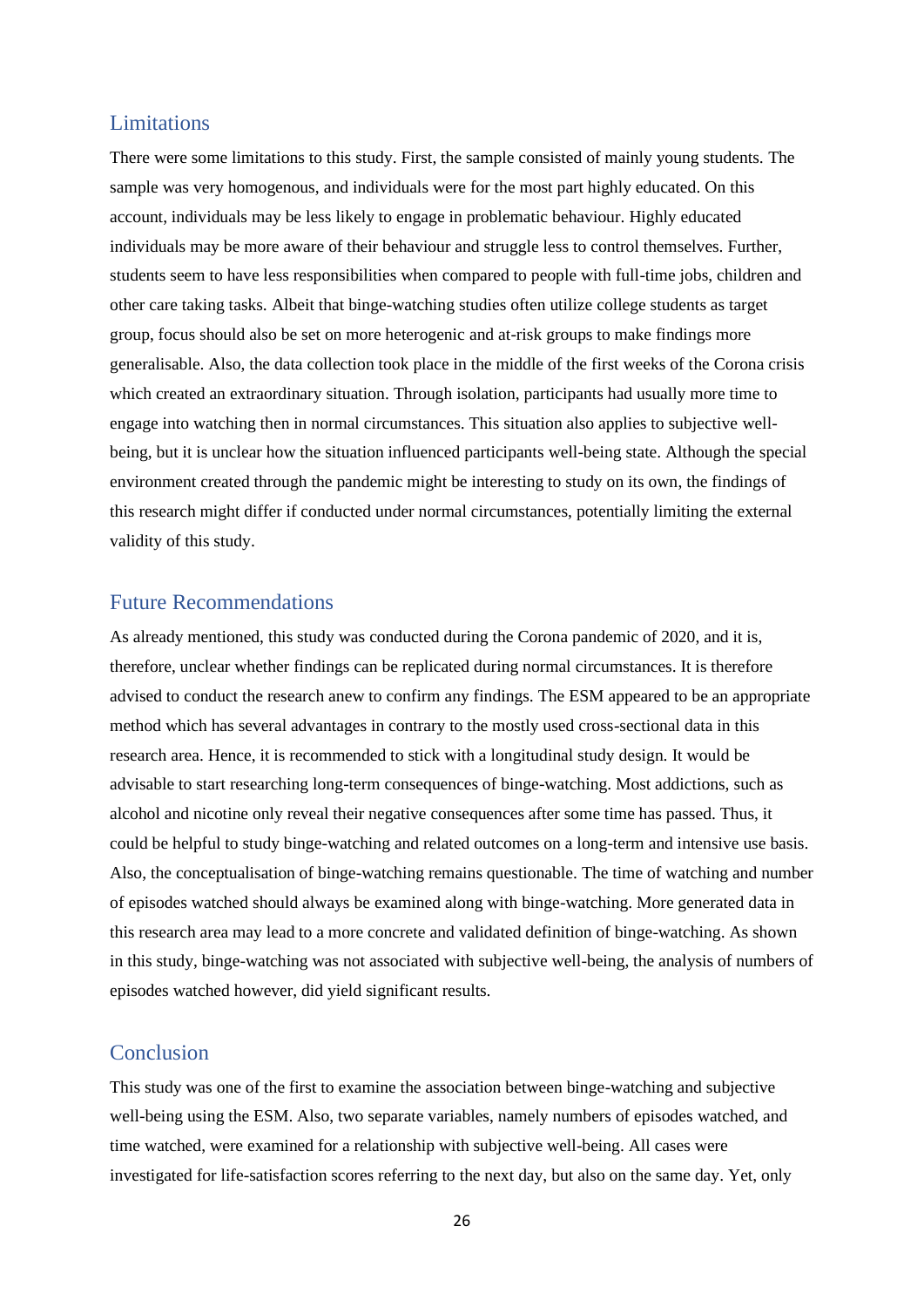<span id="page-27-0"></span>one significant association could be established. It was found that the numbers of episodes watched on a day was slightly positively related to the subjective well-being of participants the next day. It remains unclear whether this was due to the isolation and pandemic situation or an ordinary occurrence. Future studies should continue with longitudinal study designs and aim to research more about the relationship between binge-watching and well-being to provide a clearer picture of how watching behaviour influences people.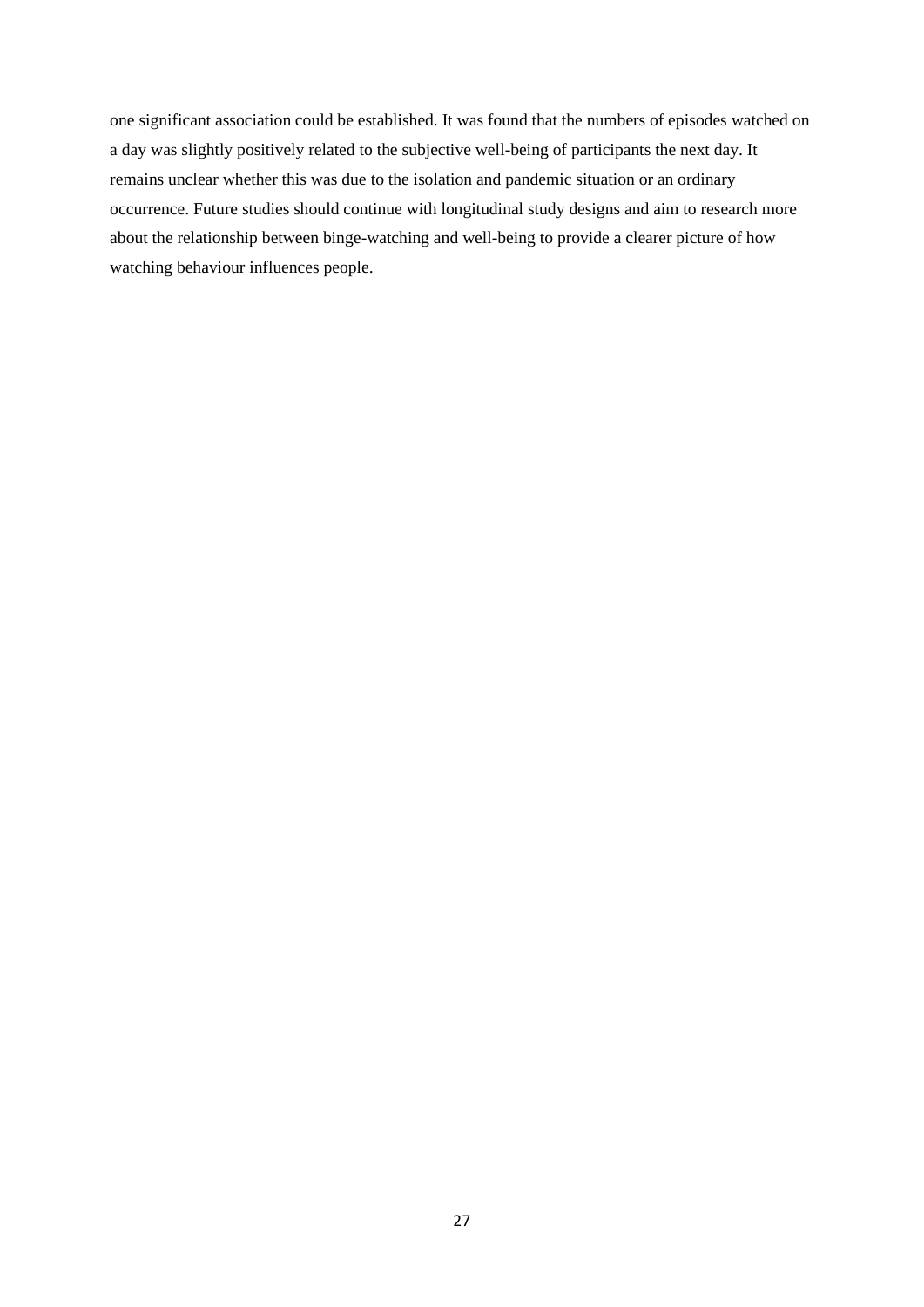## References

- 1. Arrindell, W. A., Meeuwesen, L., & Huyse, F. J. (1991). The satisfaction with life scale (SWLS): Psychometric properties in a non-psychiatric medical outpatients sample. *Personality and Individual Differences*, *12*(2), 117–123. doi:10.1016/0191-8869(91)90094-r
- 2. Conner, T. S., & Lehman, B. J. (2012). Getting started: Launching a study in daily life. In M. R. Mehl & T. S. Conner (Eds.), *Handbook of research methods for studying daily life* (p. 89–107). The Guilford Press.
- 3. Csikszentmihalyi, M., & Larson, R. (2014). Validity and reliability of the experience-sampling method. In *Flow and the foundations of positive psychology* (pp. 35-54). Springer, Dordrecht. https://doi.org/10.1007/978-94-017-9088-8\_3
- 4. Da Costa, J. C. R. (2019). Binge-watching: Self-care or self-harm? Understanding the health subjectivities of binge-watchers. *Journal of health psychology*. https://doi.org/10.1177/1359105319877231
- 5. Deci, E. L., & Ryan, R. M. (2008). Hedonia, eudaimonia, and well-being: An introduction. *Journal of happiness studies, 9*(1), 1-11. https://doi.org/10.1007/s10902-006-9018-1
- 6. Diener, E., Lucas, R. E., & Oishi, S. (2002). Subjective well-being: The science of happiness and life satisfaction. *Handbook of positive psychology*, *2*, 63-73.
- 7. Diener, E. D., Emmons, R. A., Larsen, R. J., & Griffin, S. (1985). The satisfaction with life scale. *Journal of personality assessment, 49*(1), 71-75. https://doi.org/10.1207/s15327752jpa4901\_13
- 8. Elliott, W. R., & Quattlebaum, C. P. (1979). Similarities in patterns of media use: A cluster analysis of media gratifications. *Western Journal of Communication (includes Communication Reports)*, *43*(1), 61-72. https://doi.org/10.1080/10570317909373954
- 9. Flayelle, M., Maurage, P., Di Lorenzo, K. R., Vögele, C., Gainsbury, S. M., & Billieux, J. (2020). Binge-Watching: What Do we Know So Far? A First Systematic Review of the Evidence. *Current Addiction Reports*, 1-17. https://doi.org/10.1007/s40429-020-00299-8
- 10. Flayelle, M., Maurage, P., Vögele, C., Karila, L., & Billieux, J. (2019). Time for a plot twist: Beyond confirmatory approaches to binge-watching research. *Psychology of Popular Media Culture*, *8*(3), 308.
- 11. Gangadharbatla, H., Ackerman, C., & Bamford, A. (2019). Antecedents and consequences of binge-watching for college students. *First Monday*, *24*(12). https://doi.org/10.5210/fm.v24i12.9667
- 12. Granow, V. C., Reinecke, L., & Ziegele, M. (2018). Binge-watching and psychological wellbeing: Media use between lack of control and perceived autonomy. *Communication Research Reports*, *35*(5), 392-401. https://doi.org/10.1080/08824096.2018.1525347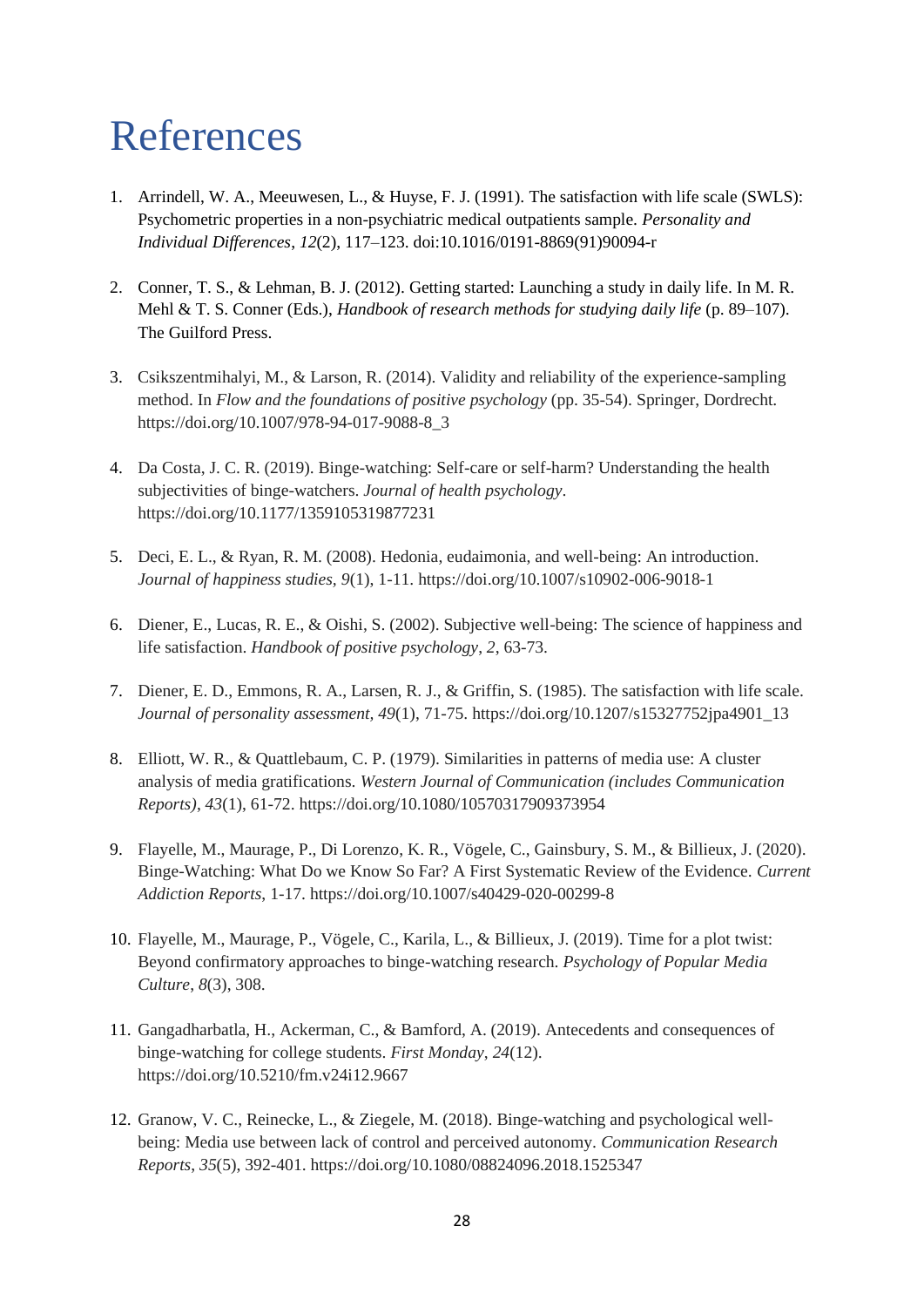- 13. Groshek, J., Krongard, S., & Zhang, Y. (2018, July). Netflix and Ill? Emotional and Health Implications of Binge Watching Streaming TV. In *Proceedings of the 9th International Conference on Social Media and Society* (pp. 296-300). https://doi.org/10.1145/3217804.3217932
- 14. Hinz, A., Conrad, I., Schroeter, M. L., Glaesmer, H., Brähler, E., Zenger, M., Kocalevent, R.D., & Herzberg, P. Y. (2018). Psychometric properties of the Satisfaction with Life Scale (SWLS), derived from a large German community sample. *Quality of Life Research, 27*(6), 1661-1670. https://doi.org/10.1007/s11136-018-1844-1
- 15. Jenner, M. (2016). Is this TVIV? On Netflix, TVIII and binge-watching. *New media & society*, *18*(2), 257-273. https://doi.org/10.1177/1461444814541523
- 16. Jenner, M. (2017). Binge-watching: Video-on-demand, quality TV and mainstreaming fandom. *International Journal of Cultural Studies*, *20*(3), 304-320. https://doi.org/10.1177/1367877915606485
- 17. Larsen, RJ, Diener, E and Emmons, RA. (1985). An evaluation of subjective well-being measures. *Social Indicators Research*, 17: 1–18.
- 18. Matrix, S. (2014). The Netflix effect: Teens, binge watching, and on-demand digital media trends. *Jeunesse: Young People, Texts, Cultures*, *6*(1), 119-138. https://doi.org/10.1353/jeu.2014.0002
- 19. McCracken, G. (2013). From Arrested Development to Dr. Who, Binge-Watching Is Changing Our Culture. *Wired.com*, *24*.
- 20. Panda, S., & Pandey, S. C. (2017). Binge watching and college students: Motivations and outcomes. *Young Consumers*. https://doi.org/10.1108/YC-07-2017-00707
- 21. Pavot, W., & Diener, E. (2008). The satisfaction with life scale and the emerging construct of life satisfaction. *The journal of positive psychology*, *3*(2), 137-152. https://doi.org/10.1080/17439760701756946
- 22. Pena, L. L. (2015). Breaking binge: Exploring the effects of binge watching on television viewer reception. *Dissertations -ALL.* 283. Retrieved from https://surface.syr.edu/etd/283
- 23. Pierce-Grove, R. (2016). Just one more: How journalists frame binge watching. *First Monday*, *22*(1). https://doi.org/10.5210/fm.v22i1.7269
- 24. Pittman, M., & Sheehan, K. (2015). Sprinting a media marathon: Uses and gratifications of bingewatching television through Netflix. *First Monday*, *20*(10).
- 25. Rubenking, B., & Bracken, C. C. (2018). Binge-watching: A suspenseful, emotional, habit. *Communication Research Reports*, *35*(5), 381-391. https://doi.org/10.1080/08824096.2018.1525346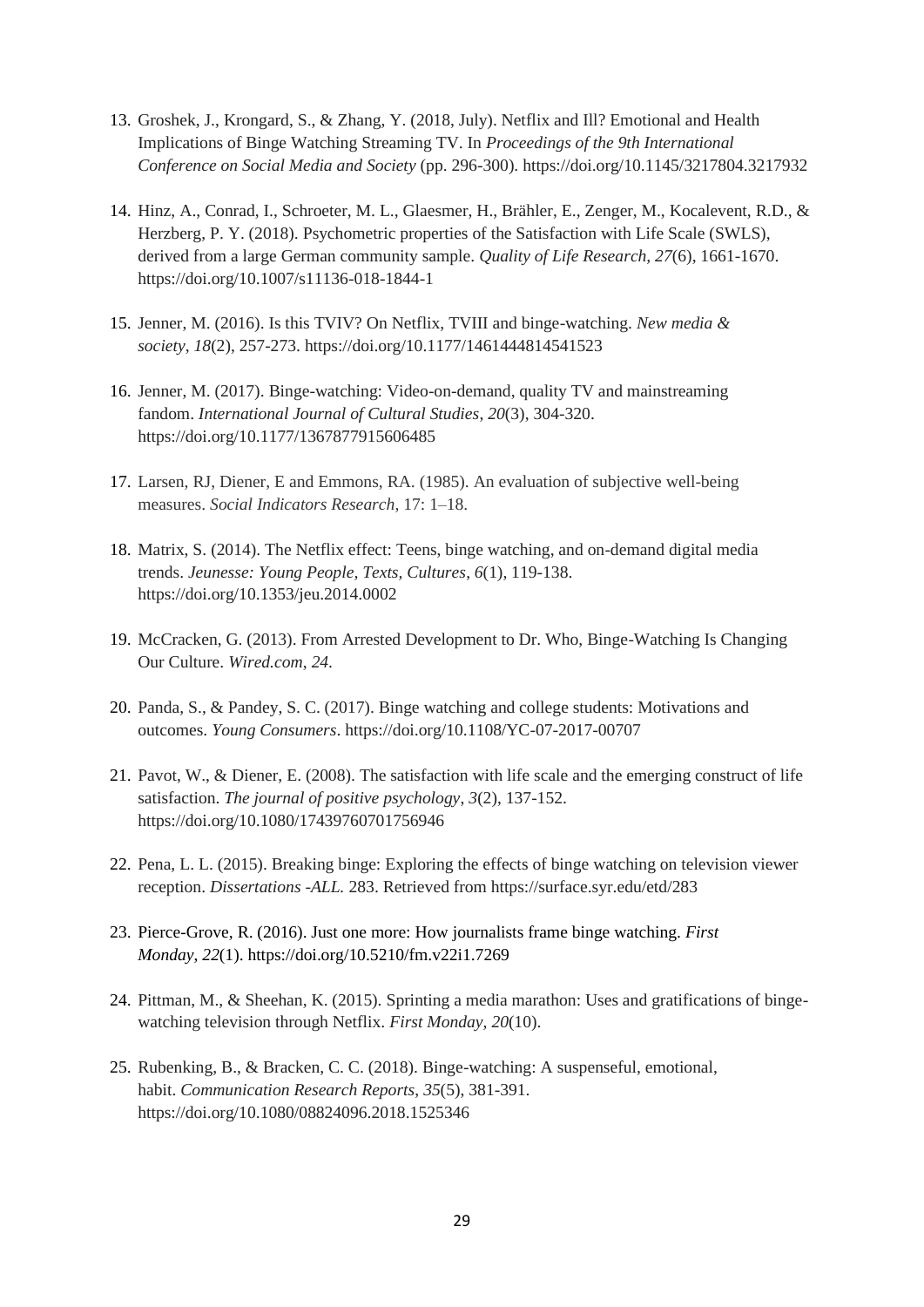- 26. Rubenking, B., Bracken, C. C., Sandoval, J., & Rister, A. (2018). Defining new viewing behaviours: What makes and motivates TV binge-watching?. *International Journal of Digital Television, 9*(1), 69-85. https://doi.org/10.1386/jdtv.9.1.69\_1
- 27. Scollon, C. N., Prieto, C. K., & Diener, E. (2009). Experience sampling: promises and pitfalls, strength and weaknesses. In *Assessing well-being* (pp. 157-180). Springer, Dordrecht. https://doi.org/10.1007/978-90-481-2354-4\_8
- 28. Silverman, R. E., & Ryalls, E. D. (2016). "Everything Is Different the Second Time Around" The Stigma of Temporality on Orange Is the New Black. *Television & New Media*, *17*(6), 520-533. https://doi.org/10.1177/1527476416647496
- 29. Sung, Y. H., Kang, E. Y., & Lee, W. N. (2018). Why do we indulge? Exploring motivations for binge watching. *Journal of Broadcasting & Electronic Media*, *62*(3), 408-426. https://doi.org/10.1080/08838151.2018.1451851
- 30. Tefertiller, A. C., & Maxwell, L. C. (2018). Depression, emotional states, and the experience of binge-watching narrative television. *Atlantic Journal of Communication*, *26*(5), 278-290. https://doi.org/10.1080/15456870.2018.1517765
- 31. Troles, H. (2019). *Binge-watching and its influence on psychological well-being and important daily life duties: An Experience Sampling Study*. Retrieved from http://essay.utwente.nl/78395/
- 32. Trull, T. J., & Ebner-Priemer, U. W. (2009). Using experience sampling methods/ecological momentary assessment (ESM/EMA) in clinical assessment and clinical research: Introduction to the special section [Editorial]. *Psychological Assessment, 21*(4), 457– 462. https://doi.org/10.1037/a0017653
- 33. Van Berkel, N., Ferreira, D., & Kostakos, V. (2017). The experience sampling method on mobile devices. *ACM Computing Surveys (CSUR)*, *50*(6), 1-40. https://doi.org/10.1145/3123988
- 34. Vaterlaus, J. M., Spruance, L. A., Frantz, K., & Kruger, J. S. (2018). *College student television binge watching: Conceptualization, gratifications, and perceived consequences. The Social Science Journal.* doi.org/10.1016/j.soscij.2018.10.004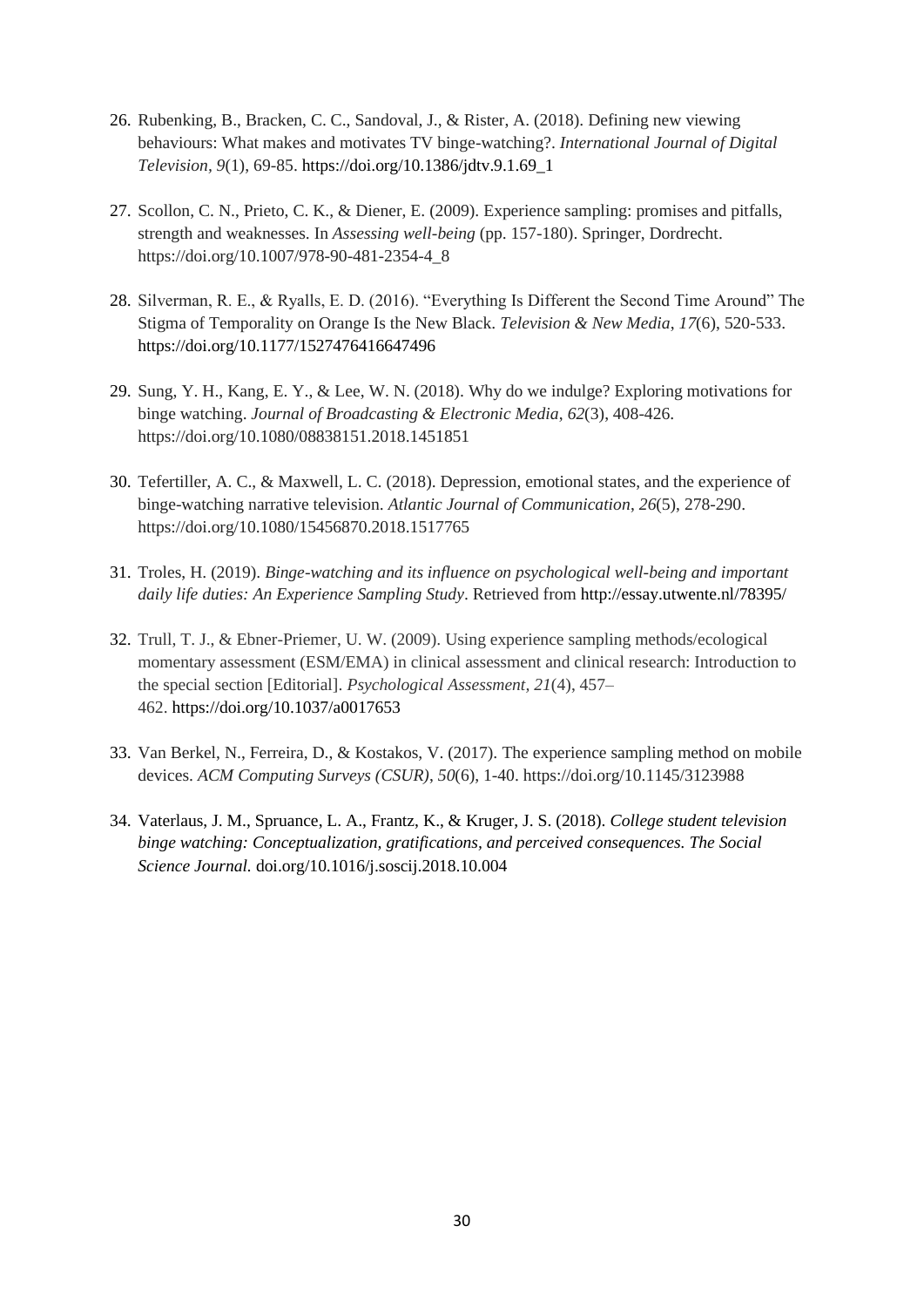## Appendix

### **Behaviour Assessment**

1 (Q#22): on-demand watching behaviour. Hey there! Now we'd like you to answer some questions concerning your video-

2 (Q#13): Prime Video **yesterday**? Did you watch a series on a video-on-demand platform such as Netflix or Amazon

1) ○ Yes

 $2)$   $\bigcirc$  No

3 (Q#2): example: You watched from 6 p.m. until 11 p.m., mark evening and night. At what time of the day did you watch the series? Multiple answers are possible. For

But: The times only serve approximate orientation. If you started watching at 5:55 p.m., for example, you do not have to mark *afternoon*.

- 1)  $\Box$  Morning (6 a.m. 12 p.m.)
- 3) ▢ Afternoon (12 p.m. 6 p.m.)
- 4)  $\Box$  Evening (6 p.m. 11 p.m.)
- 6)  $\bigcap$  Night (11 p.m. 5 a.m.)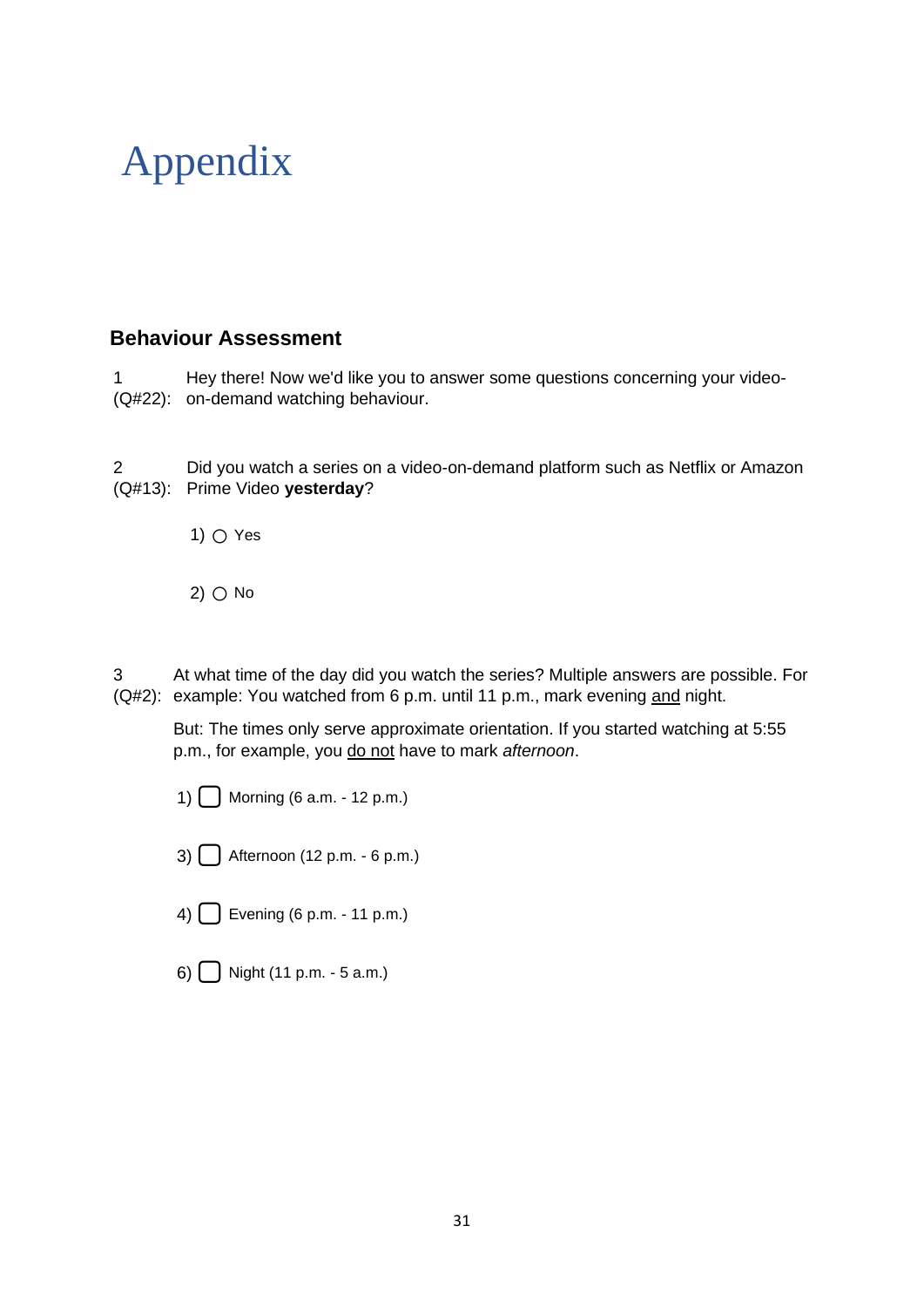4 (Q#12): Did you watch for more than 1 hour?

1)  $\bigcirc$  Yes

2)  $\bigcirc$  No

5 (Q#26): Please indicate the number of hours you watched.

6 (Q#15): episodes, choose *21.*Please indicate how many episodes you watched. If you watched more than 20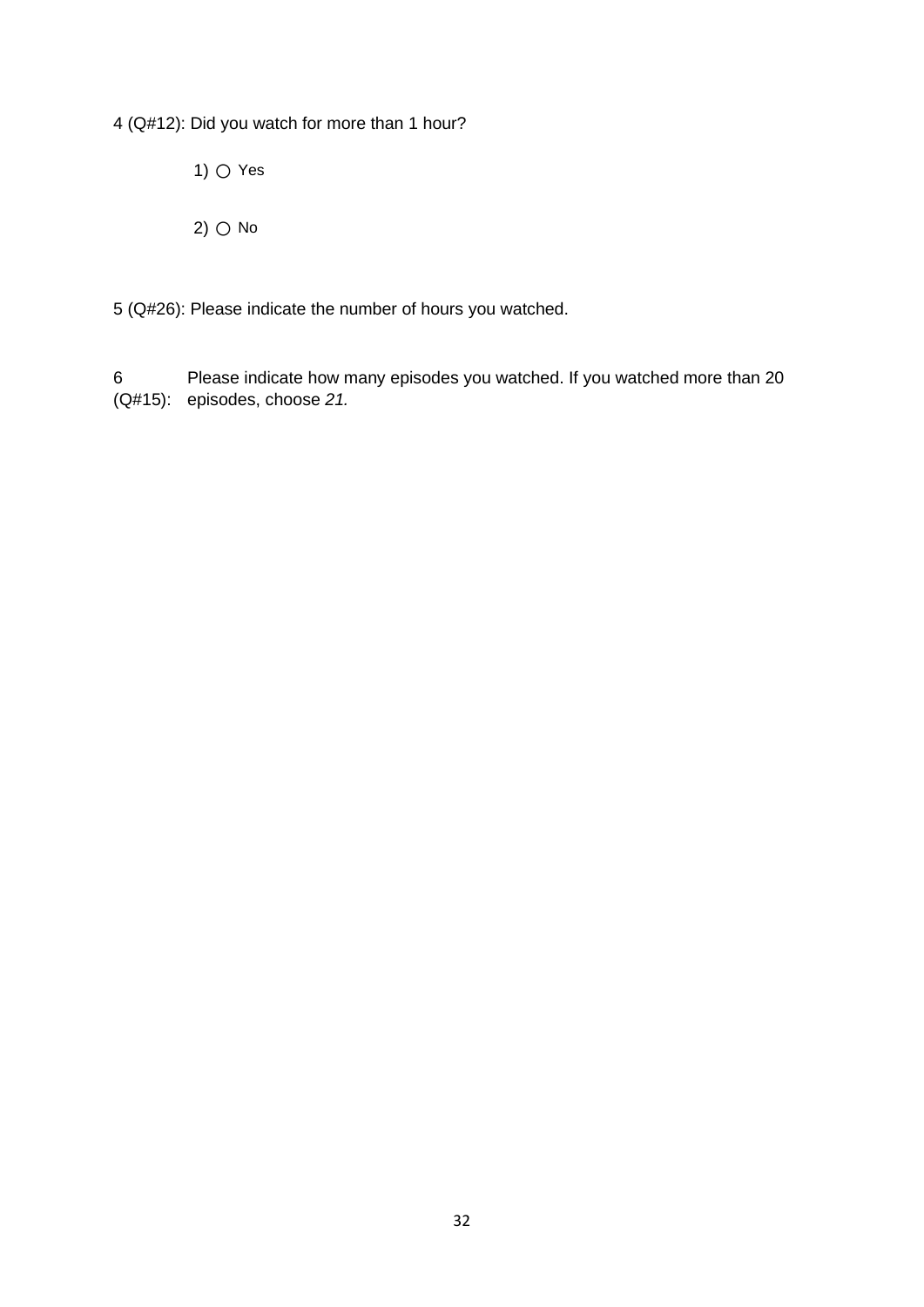7 (Q#27): What type of content did you watch?

| 1) $\bigcap$ Comedy    |
|------------------------|
| 2) $\Box$ Thriller     |
| 3) Documentary         |
| 4) $\bigcap$ Horror    |
| 5) $\bigcap$ Action    |
| 6) $\bigcap$ Drama     |
| 7) $\bigcap$ Romance   |
| 8) Adventure           |
| 9) $\bigcap$ Animation |
| 10) Mystery            |
| 11) Science-Fiction    |
| 12) <b>D</b> Fantasy   |
| 13) Other              |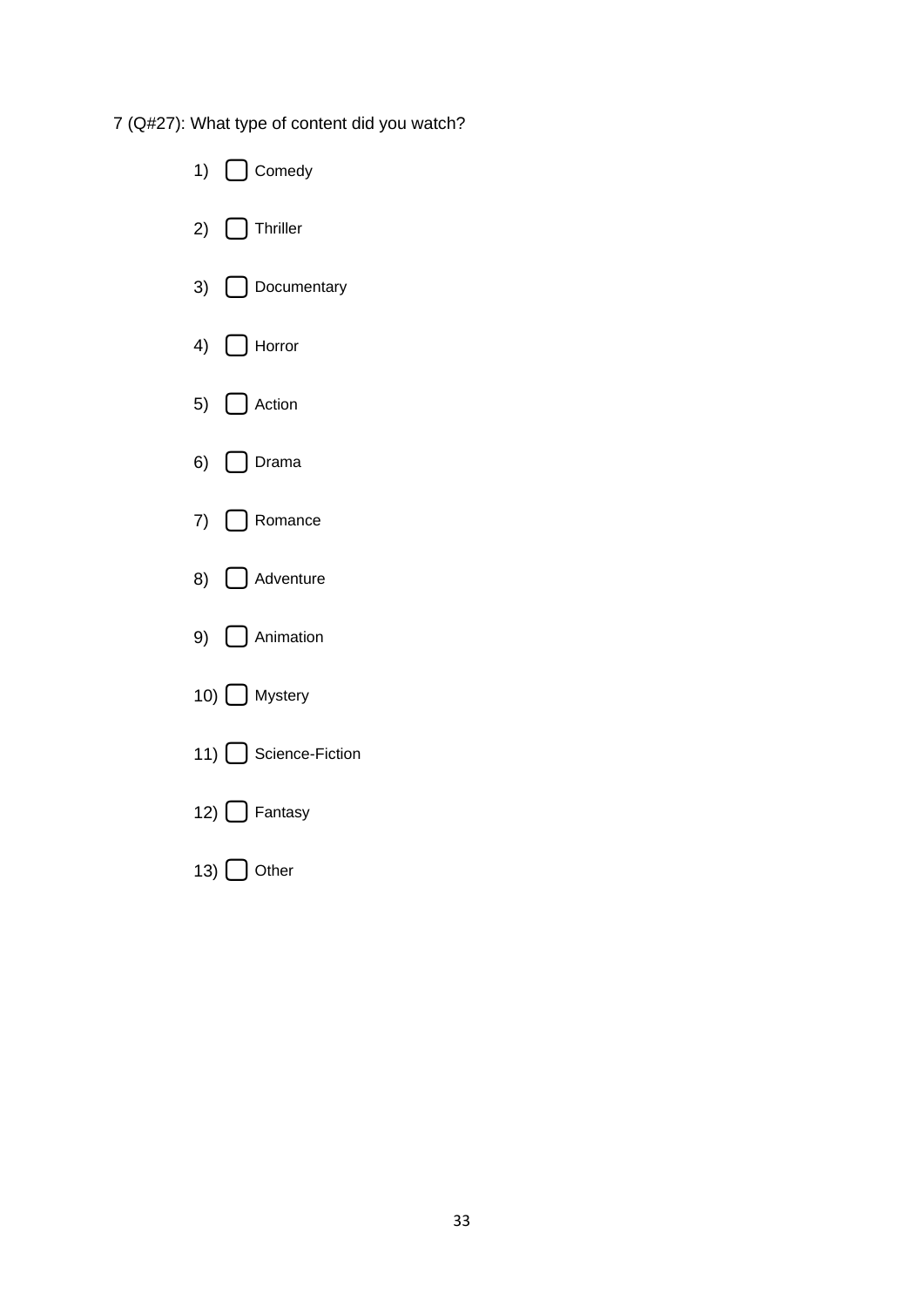8 (Q#20): What was your reason for watching?

| 1) | [ ] Entertainment                                          |
|----|------------------------------------------------------------|
|    | 2)   Boredom/nothing else to do                            |
| 3) | Stress                                                     |
|    | 4) [ ] Interest/Curiosity                                  |
|    | -1) [ ] Escape from reality/distraction                    |
|    | 11) [ ] Procrastination/Avoidance of other responsiblities |
|    | 12) [ ] Information seeking                                |
|    | 13) [ ] Peer activity (watching with friends/family)       |
|    | 14) [ Relaxation/taking a break                            |

9 (Q#28): In what kind of context did you watch?



10 (Q#23): After that, did you feel guilty about watching?

1)  $\bigcirc$  Yes

2)  $\bigcirc$  Not at all.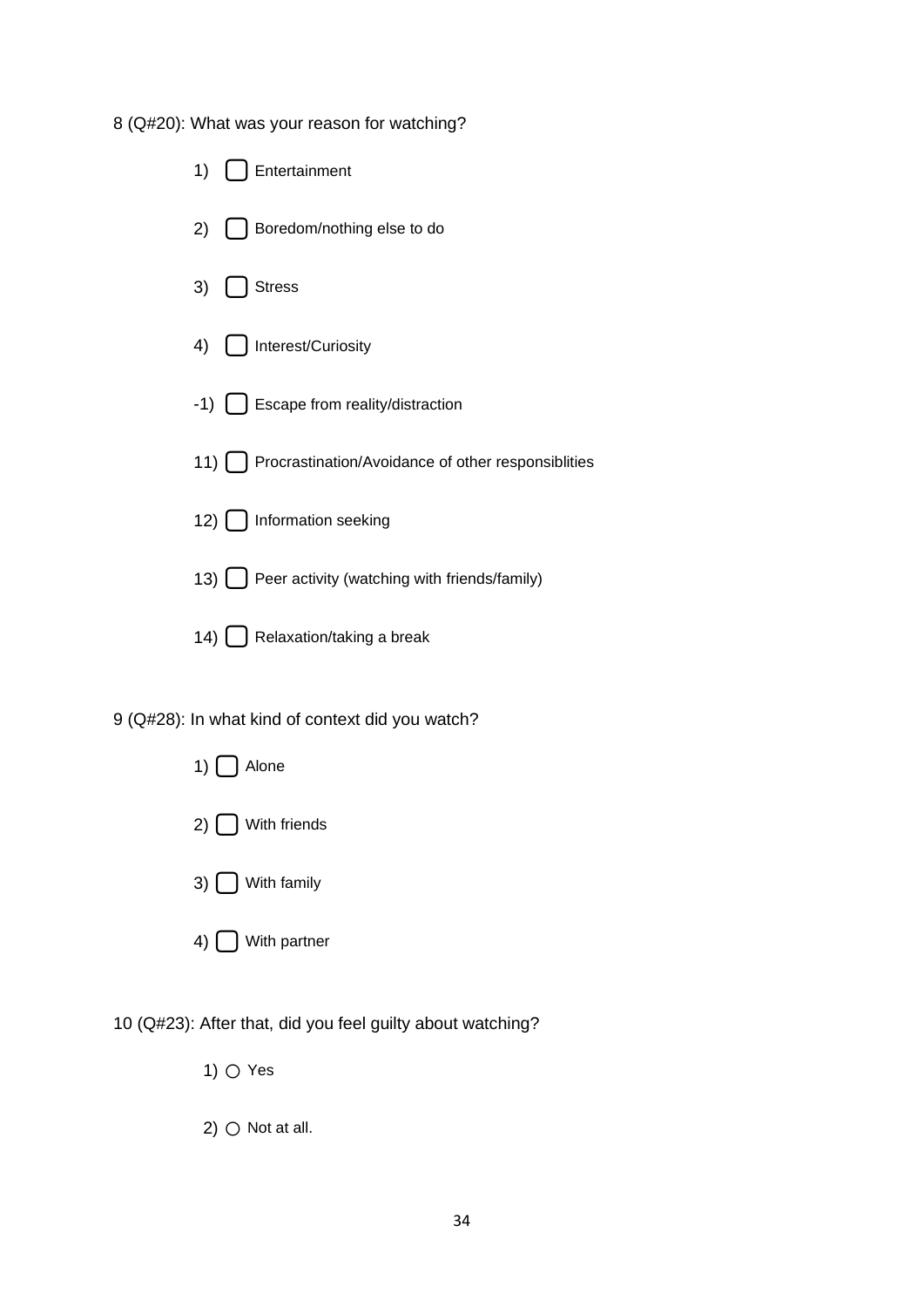11 (Q#29): To what extent did you feel guilty?

- 1)  $\bigcirc$  Slightly guilty
- 2)  $\bigcirc$  Moderately guilty
- 3)  $\bigcirc$  Very guilty
- 4)  $\bigcap$  Extremely guilty

12 (Q#24): Please mark the reason for your guilty feeling.

1)  $\Box$  I watched more episodes or for a longer time than I wanted / planned to.

2) ◯ I neglected other obligations that I should have fulfilled.

- 3)  $\bigcap$  I neglected other free-time activities that I wanted to pursue.
- $(4)$   $\bigcap$  I neglected bodily needs, for example sleep.
- $5)$  I think that I wasted time or could have spent that time more wisely/useful.
- $6)$  Other

13 (Q#30): Other:

Please explain why you felt guilty.

14 (Q#17): Thank you for answering the questions. See you later!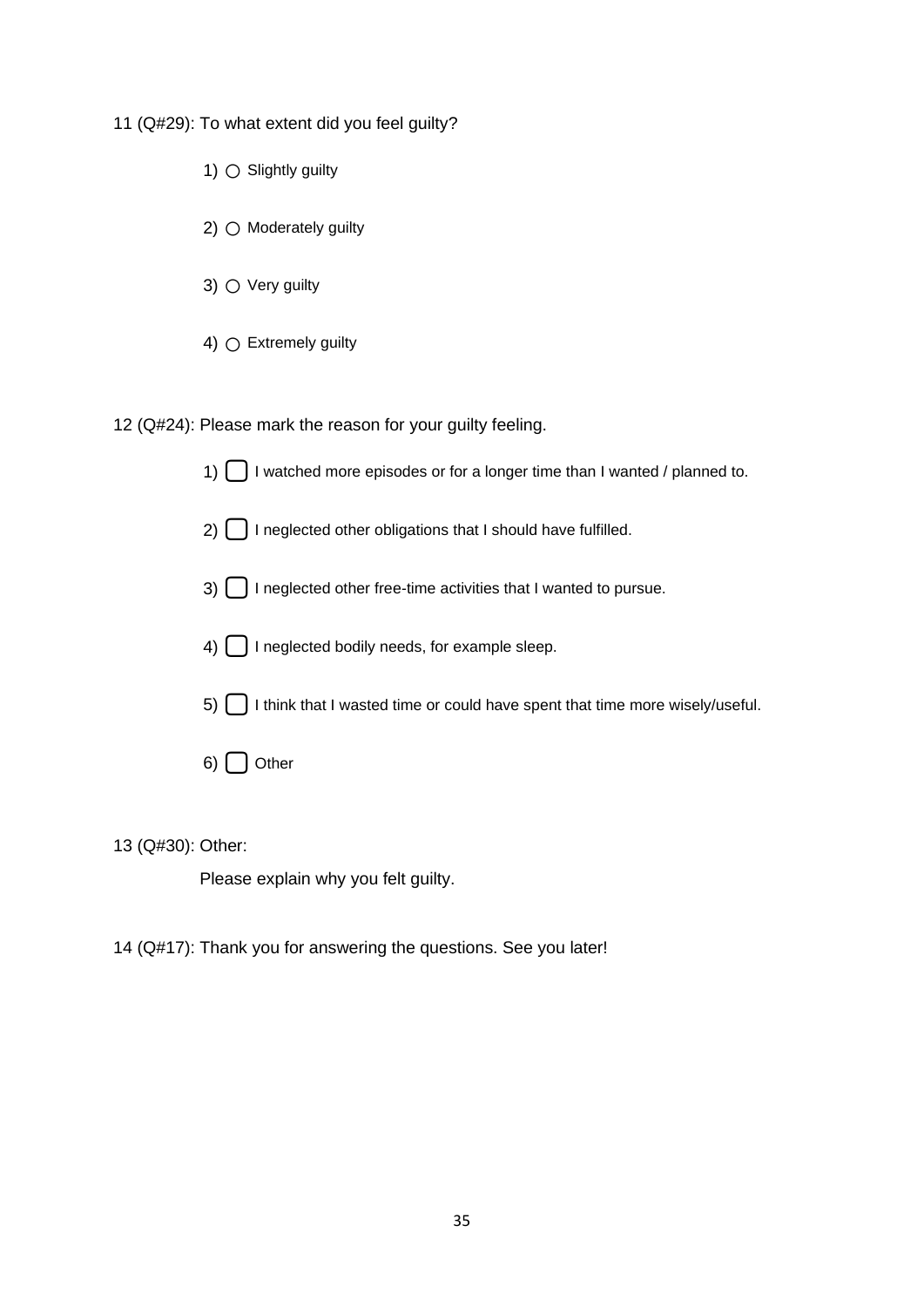### **Morning State Assessment**

#### **Wellbeing, Stress, Guilt, Depression, Anxiety**

#### **Questions**

1 (Q#7): recent moods and feelings. Have a nice day! Good Morning! We'd just like you to answer some questions about your

2 (Q#6): possible, what number best describes your level of stress **right now**? On a scale of 0 to 10, with 0 being no stress and 10 being the worst stress

3 (Q#22): within the past hour. Please indicate to what extent you experienced the following feelings

4 (Q#21): Low/sad mood

- 1)  $\bigcirc$  Not at all
- 2)  $\bigcirc$  Slightly
- $3)$   $\bigcirc$  Moderately
- 4)  $\bigcirc$  Strongly
- 5)  $\bigcirc$  Extremely

#### 5 (Q#23): Low energy/fatigue

- 1)  $\bigcirc$  Not at all
- 2)  $\bigcirc$  Slightly
- $3)$   $\bigcirc$  Moderately
- 4)  $\bigcirc$  Strongly
- 5)  $\bigcirc$  Extremely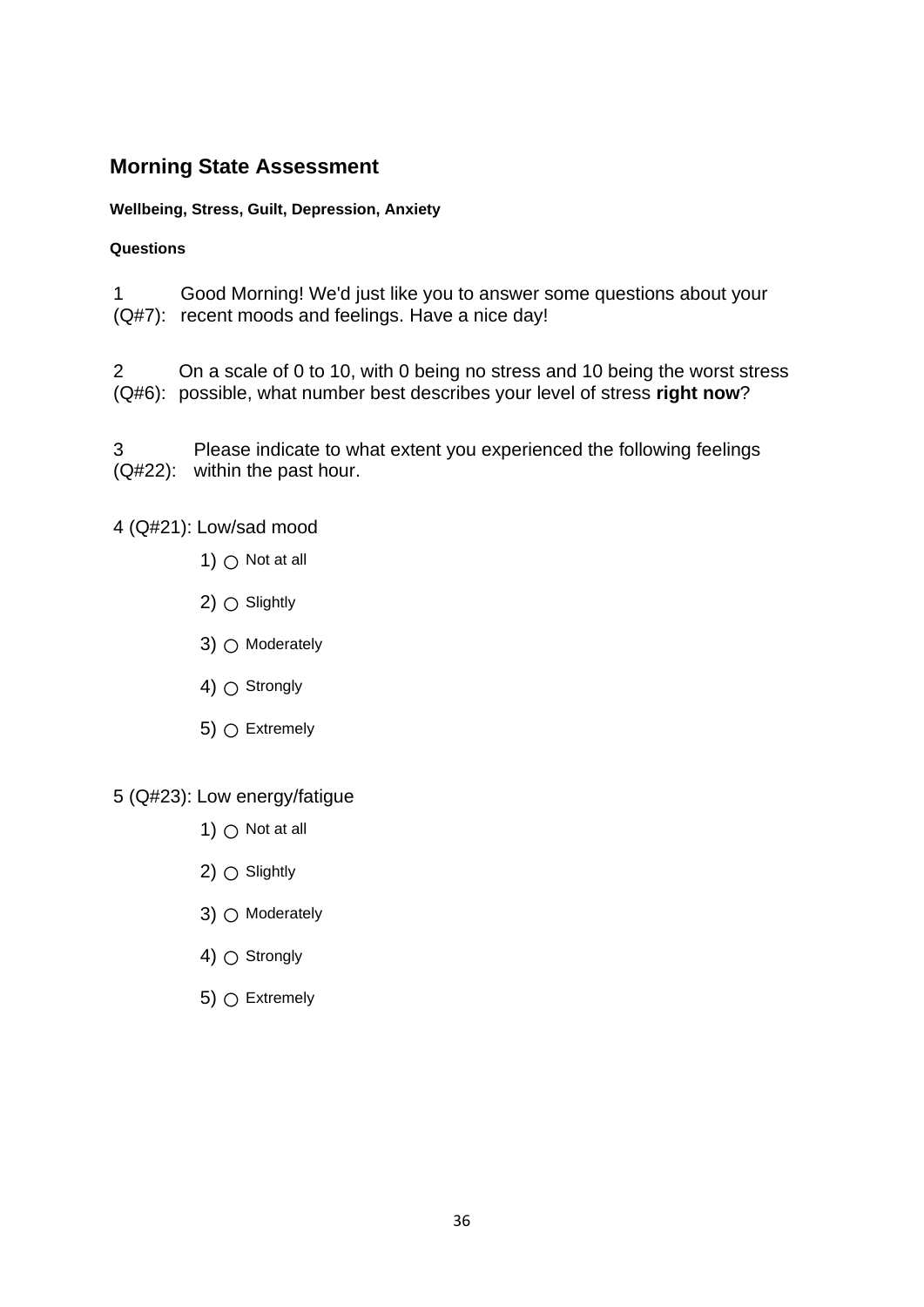#### 6 (Q#24): Feelings of guilt

- 1)  $\bigcirc$  Not at all
- 2)  $\bigcirc$  Slightly
- 3)  $\bigcirc$  Moderately
- 4)  $\bigcirc$  Strongly
- 5)  $\bigcirc$  Extremely

#### 7 (Q#25): Problems with concentration

- 1)  $\bigcirc$  Not at all
- 2)  $\bigcirc$  Slightly
- 3) Moderately
- 4)  $\bigcirc$  Strongly
- 5)  $\bigcirc$  Extremely

8 (Q#26): Sleeping problems in the last night

- 1)  $\bigcirc$  Not at all
- 2)  $\bigcirc$  Slightly
- 3) Moderately
- 4)  $\bigcirc$  Strongly
- 5)  $\bigcirc$  Extremely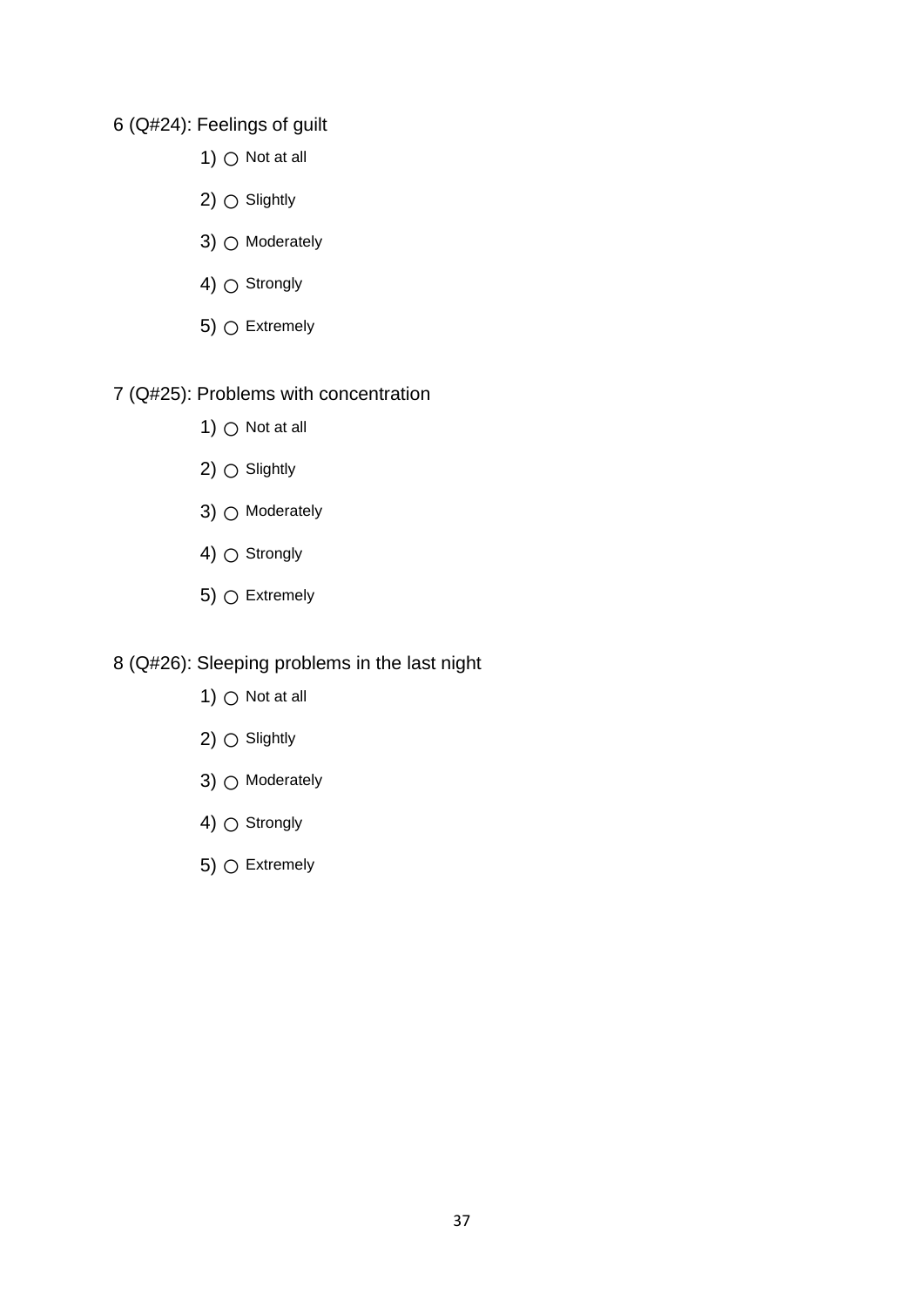### **Evening State Assessment**

#### **Wellbeing, Stress, Guilt, Depression, Anxiety**

#### **Questions**

1 (Q#7): moods and feelings. Thank you! Hey! We'd again like you to answer a few questions concerning your current

2 (Q#6): possible, what number best describes your level of stress **right now**? On a scale of 0 to 10, with 0 being no stress and 10 being the worst stress

3 (Q#8): the **past hour**. Please indicate to what extent you experienced the following feelings within

#### 4 (Q#17): Low/sad mood

- 1)  $\bigcirc$  Not at all
- 2)  $\bigcirc$  Slightly
- 3)  $\bigcirc$  Moderately
- 4)  $\bigcirc$  Strongly
- 5)  $\bigcirc$  Extremely

#### 5 (Q#18): Low energy/fatigue

- 1)  $\bigcirc$  Not at all
- $2)$   $\bigcirc$  Slightly
- 3)  $\bigcirc$  Moderately
- 4)  $\bigcap$  Strongly
- 5)  $\bigcirc$  Extremely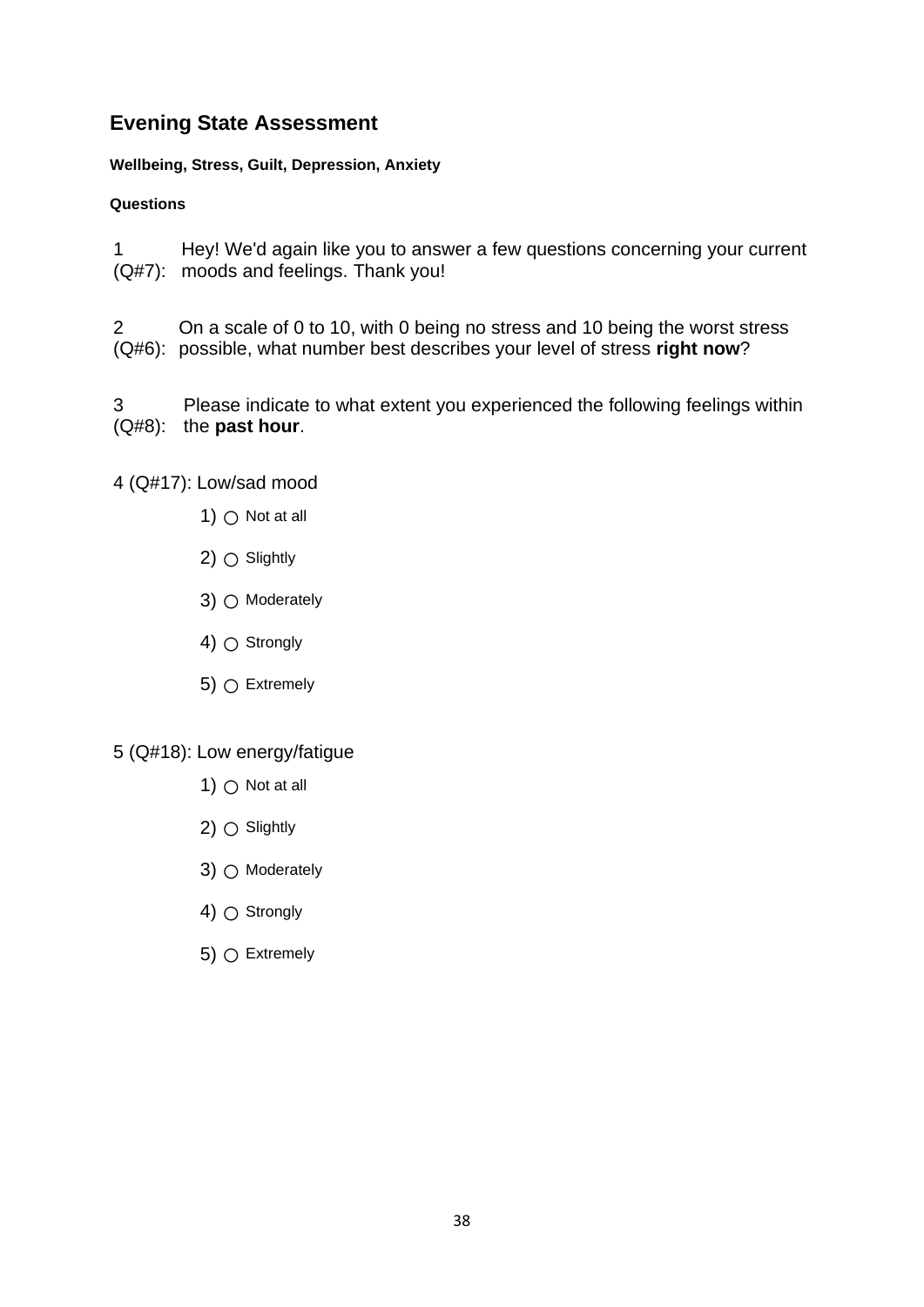#### 6 (Q#19): Feelings of guilt

- 1)  $\bigcirc$  Not at all
- $2)$   $\bigcirc$  Slightly
- 3)  $\bigcirc$  Moderately
- 4)  $\bigcap$  Strongly
- 5)  $\bigcirc$  Extremely

#### 7 (Q#20): Problems with concentration

- 1)  $\bigcirc$  Not at all
- $2)$   $\bigcirc$  Slightly
- 3) Moderately
- 4)  $\bigcap$  Strongly
- 5)  $\bigcirc$  Extremely

8 (Q#16): the box that best describes your experience of each **during the day**. Next, there are some statements about feelings and thoughts. Please tick

9 (Q#12): Today, how often have you felt nervous, anxious or on edge?

- 1)  $\bigcirc$  Not at all
- 2)  $\bigcirc$  Several times
- 3)  $\bigcap$  More than half of the day
- 4)  $\bigcirc$  Nearly all day

10 (Q#13): Today, how often have you not been able to stop or control worrying?

- 1)  $\bigcirc$  Not at all
- $2)$   $\bigcirc$  Several times
- 3)  $\bigcirc$  More than half of the day
- 4)  $\bigcirc$  Nearly all day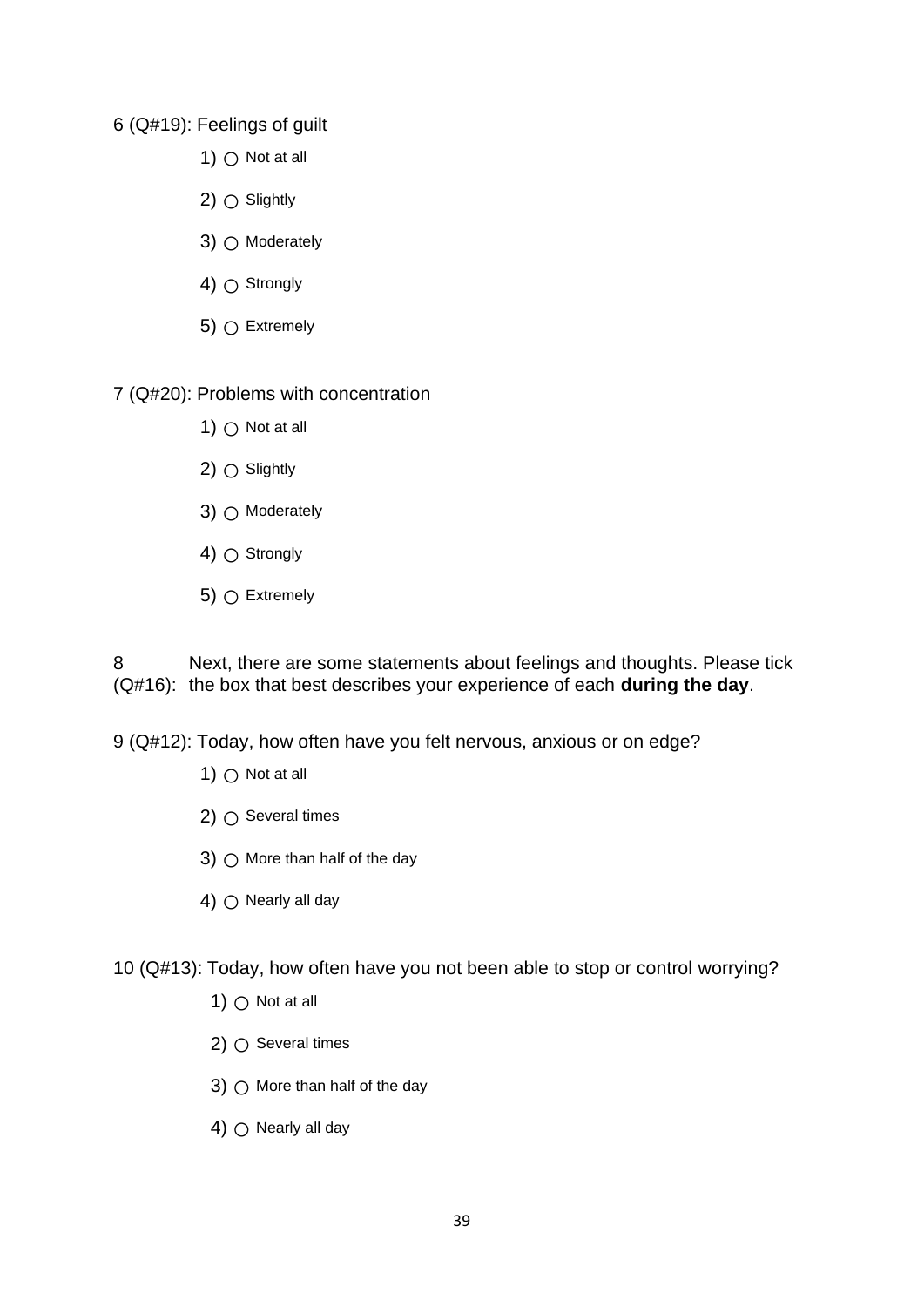- 11 (Q#14): Today, how often have you felt down, depressed or hopeless?
	- 1)  $\bigcirc$  Not at all
	- $2)$   $\bigcirc$  Several times
	- 3)  $\bigcirc$  More than half of the day
	- 4)  $\cap$  Nearly all day
- 12 (Q#15): Today, how often did you have little interest or pleasure in doing things?
	- 1)  $\bigcap$  Not at all
	- $2)$   $\bigcirc$  Several times
	- 3)  $\bigcirc$  More than half of the day
	- 4)  $\bigcap$  Nearly all day
- 13 (Q#22): indicate your agreement with each item by choosing the answer that suits Next, there are five statements that you may agree or disagree with. Please your agreement on the statement based on your **momentary feeling** the most. That means your answer should reflect how you feel about a particular statement **right now**. Please be open and honest.

14 (Q#23): In most ways my life is close to my ideal.

- 1)  $\bigcirc$  Strongly disagree
- $2)$   $\bigcirc$  Disagree
- 3)  $\bigcirc$  Slightly disagree
- 4)  $\bigcirc$  Neither agree nor disagree
- 5)  $\bigcirc$  Slightly agree
- 6)  $\bigcirc$  Agree
- $7)$   $\bigcirc$  Strongly agree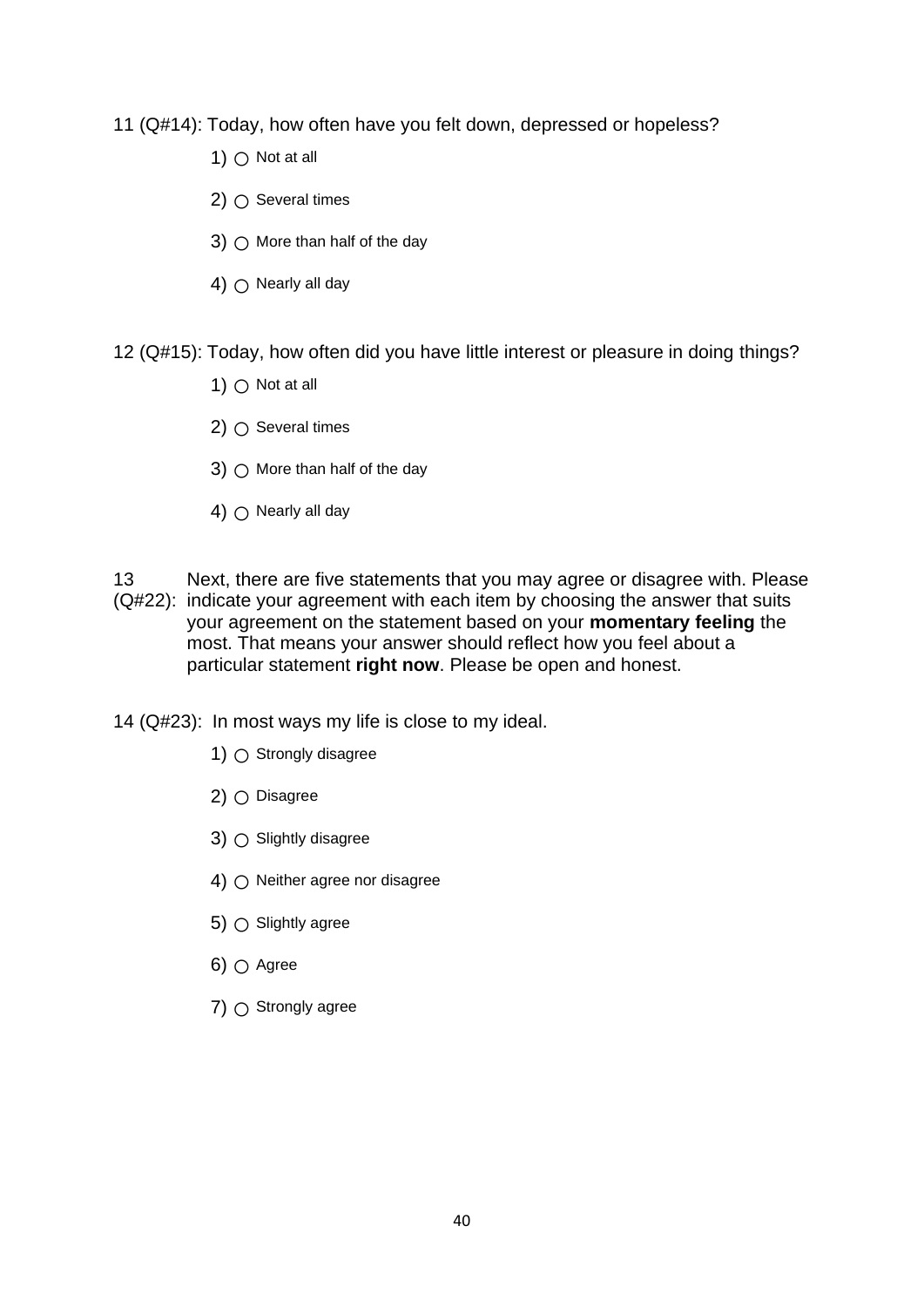15 (Q#27): The conditions of my life are excellent.

- 1) Strongly disagree
- $2)$   $\bigcirc$  Disagree
- 3) Slightly disagree
- 4)  $\bigcirc$  Neither agree nor disagree
- 5)  $\bigcirc$  Slightly agree
- 6)  $\bigcap$  Agree
- 7)  $\bigcirc$  Strongly agree

#### 16 (Q#26): I am satisfied with my life.

- 1)  $\bigcirc$  Strongly disagree
- $2)$   $\bigcirc$  Disagree
- 3)  $\bigcirc$  Slightly disagree
- 4)  $\cap$  Neither agree nor disagree
- 5)  $\bigcirc$  Slightly agree
- 6)  $\bigcap$  Agree
- $7)$   $\bigcirc$  Strongly agree
- 17 (Q#25): So far I have gotten the important things I want in life.
	- 1) Strongly disagree
	- 2) Disagree
	- 3) Slightly disagree
	- 4) Neither agree nor disagree
	- 5)  $\bigcirc$  Slightly agree
	- 6)  $\bigcirc$  Agree
	- $7)$   $\bigcirc$  Strongly agree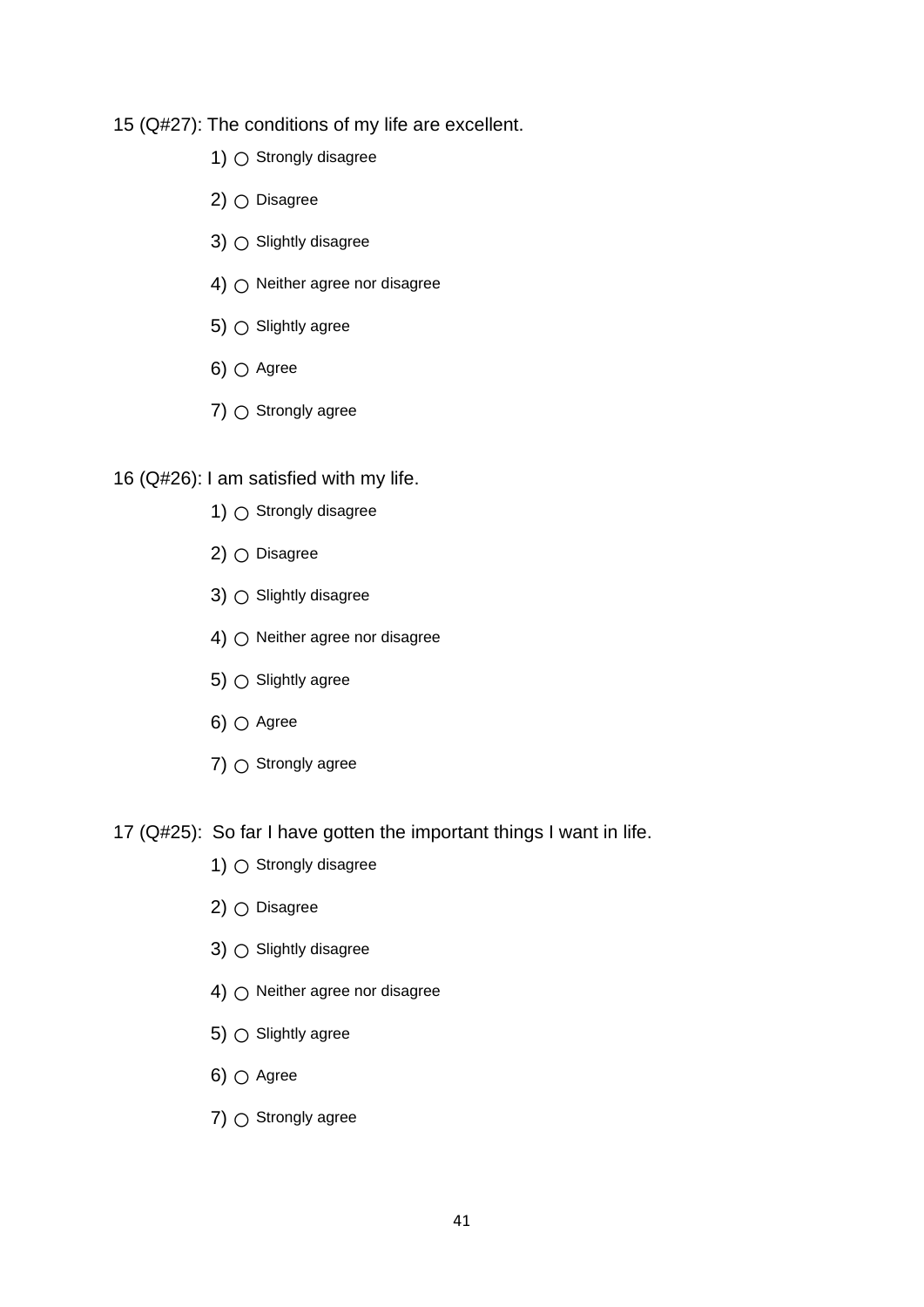18 (Q#24): If I could live my life over, I would change almost nothing.

- 1) Strongly disagree
- $2)$   $\bigcirc$  Disagree
- 3)  $\bigcirc$  Slightly disagree
- 4)  $\bigcirc$  Neither agree nor disagree
- 5)  $\bigcirc$  Slightly agree
- $6)$   $\bigcirc$  Agree
- $7)$   $\bigcirc$  Strongly agree

### **Demographics & General Information**

#### **Collect basic information about the participants.**

#### **Questions**

- 1 Welcome to our study about VoD watching behaviour! Thank you for your
- (Q#2): time and support! Before the daily questionnaires start, we would like to get some basic information about you.
- 2 (Q#3): Please indicate your gender.
	- 1)  $\bigcirc$  Male
	- 2)  $\bigcirc$  Female
	- 3)  $\bigcirc$  Other (or do not wish to answer)

3 (Q#4): How old are you?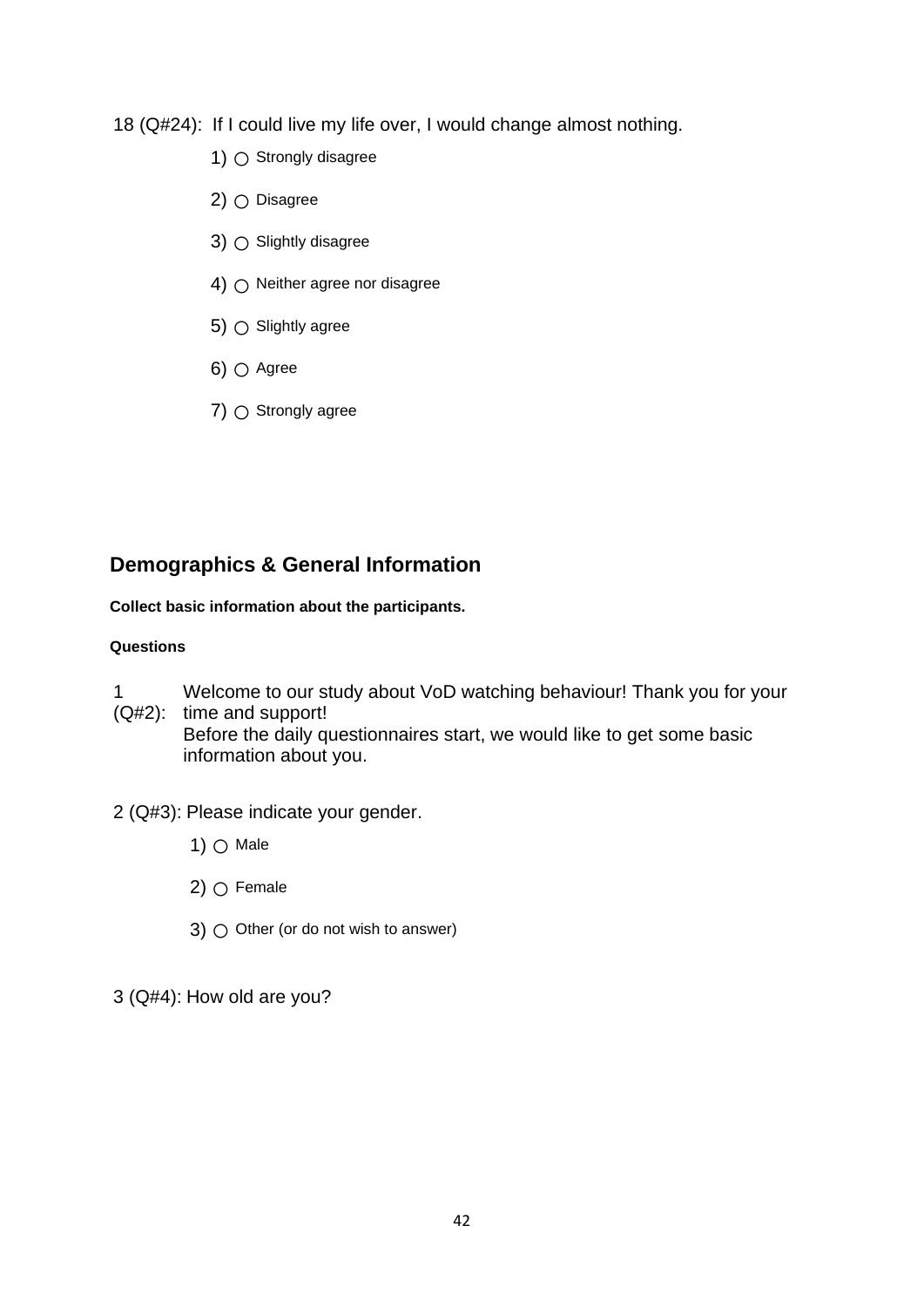4 (Q#6): What is your nationality?

- 1)  $\bigcirc$  Dutch
- 2)  $\bigcirc$  German
- 3)  $\bigcirc$  Other, European
- -1) Other, non-European

5 (Q#11): Please indicate your current occupation.

| 1) $\bigcap$ Pupil                    |
|---------------------------------------|
| $2)$ $\left[$ $\right]$ Student       |
| $3)$ $\bigcap$ Apprentice             |
| 4) Employed full-time                 |
| 5) Employed part-time                 |
| $6)$   Unemployed                     |
| $7)$ $\left[\phantom{a}\right]$ Other |

6 (Q#7): on-demand (VoD) watching behaviour. This does not mean linear television, As you were informed beforehand, we would like to investigate your videobut streaming platforms such as, for example, Netflix. The following questions are meant to explore your usage of these services to watch series, shows or/and movies.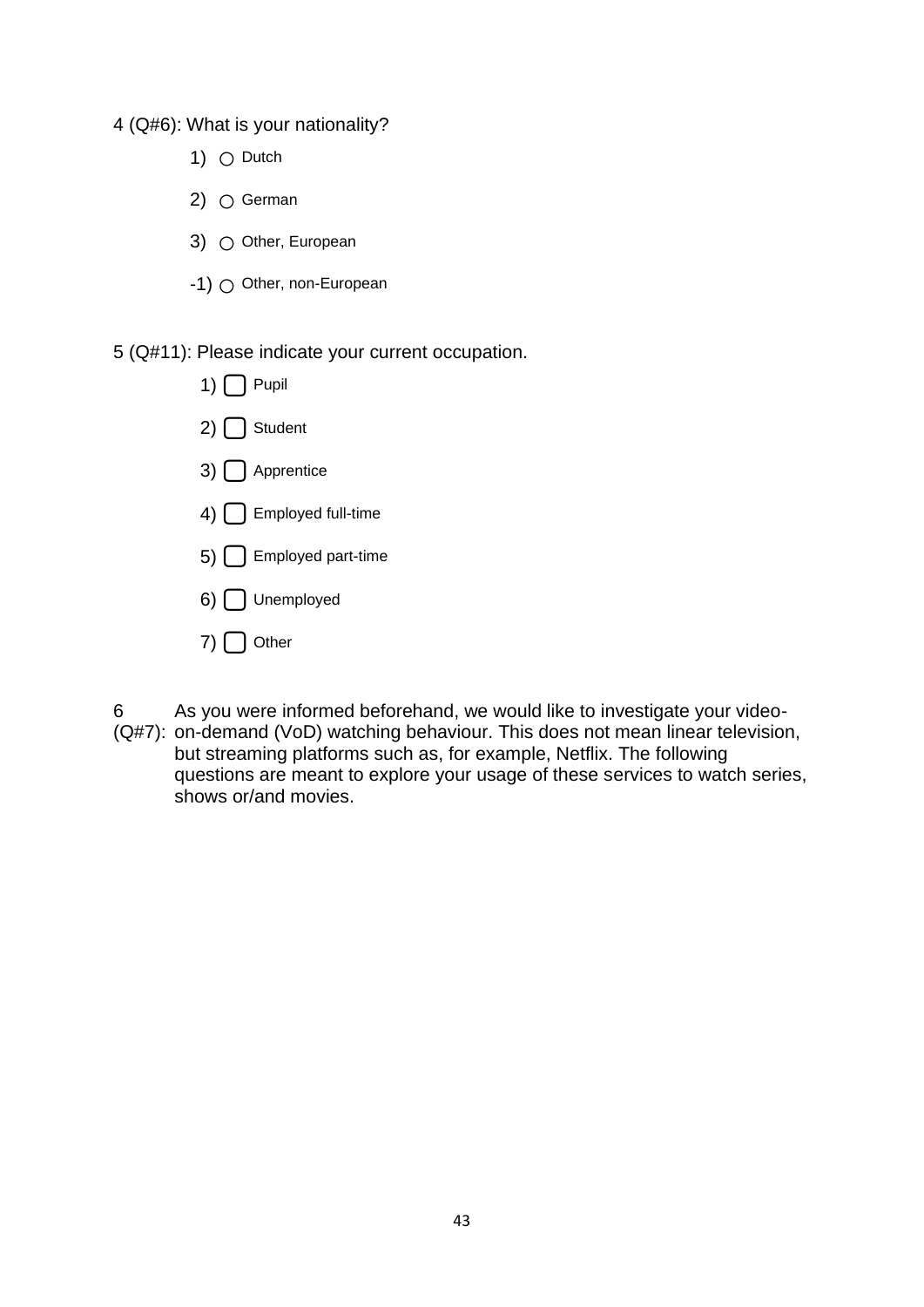7 (Q#8): series, shows, or/and movies. Multiple answers are possible. Please mark the VoD streaming services that you usually use to watch

1)  $\bigcap$  Netflix 2) ∩ Amazon Prime Video  $3)$   $\Box$  Hulu  $(4)$   $\bigcap$  Disney+  $5)$  Maxdome  $6)$  Sky Home 8) ◯ YouTube  $7)$  Other

8 (Q#9): Do you use one of these services at least once a week?

- 1)  $\bigcap$  Yes
- $2)$   $\bigcirc$  No

### **Baseline Measurement**

#### **One time measurements at start of study. So far includes GAD-7 and PHQ-9**

#### **Questions**

1 (Q#5): out once in the beginning and the end of the study. Hey! We'd like you to respond to some statements that only need to be filled

Over the last 2 weeks, how often have you been bothered by any of the following problems?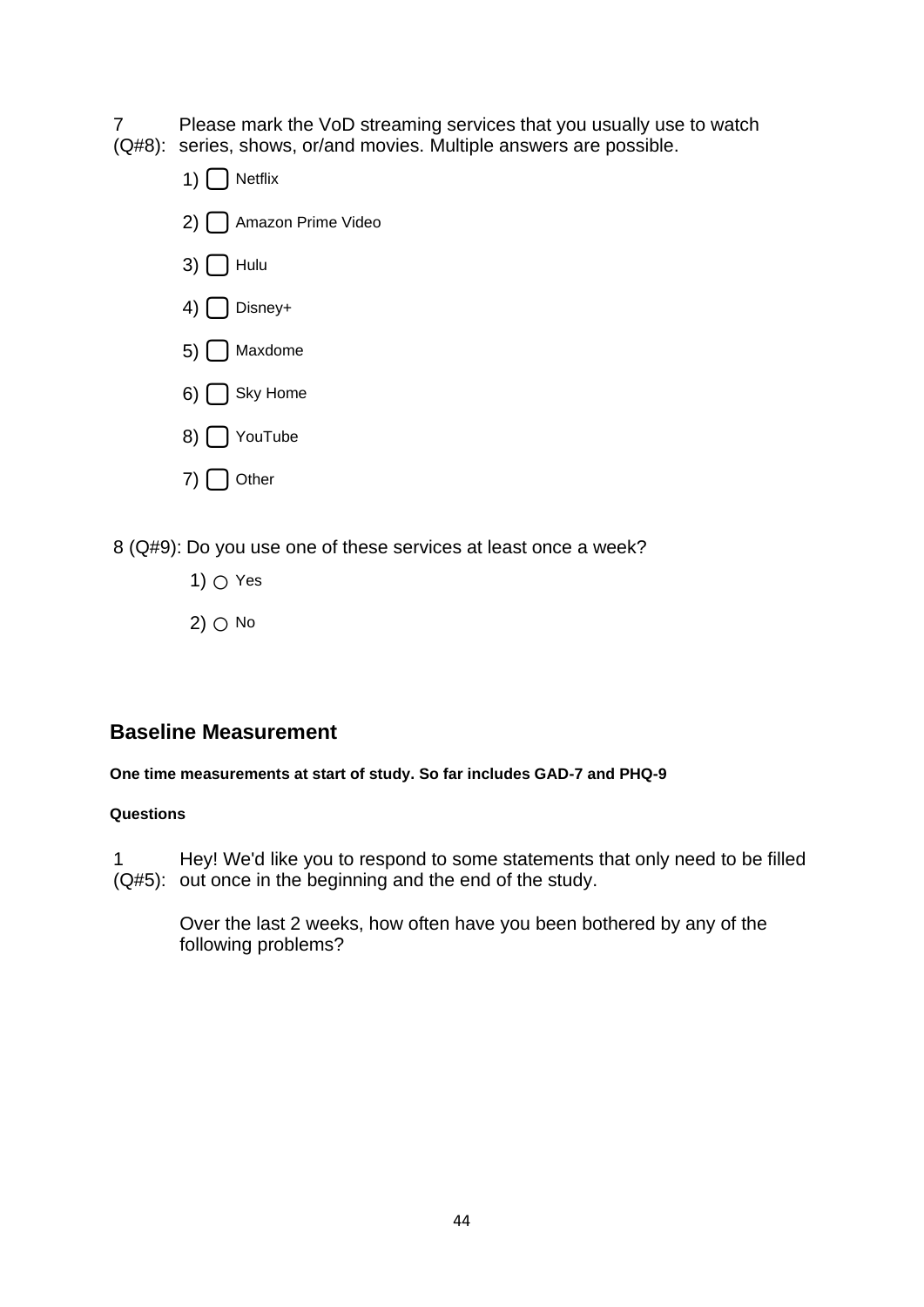2 (Q#4): Little interest or pleasure in doing things.

- 1)  $\bigcirc$  Not at all
- 2)  $\bigcirc$  Several days
- 3)  $\bigcirc$  More than half the days
- 4)  $\bigcirc$  Nearly every day

3 (Q#6): Feeling down, depressed, or hopeless.

- 1)  $\bigcirc$  Not at all
- 2)  $\bigcirc$  Several days
- 3)  $\bigcirc$  More than half the days
- 4)  $\bigcirc$  Nearly every day

4 (Q#7): Trouble falling or staying asleep, or sleeping too much.

- 1)  $\bigcirc$  Not at all
- 2)  $\bigcirc$  Several days
- 3)  $\bigcirc$  More than half the days
- 4)  $\bigcap$  Nearly every day
- 5 (Q#8): Feeling tired or having little energy.
	- 1)  $\bigcirc$  Not at all
	- 2)  $\bigcirc$  Several days
	- 3)  $\bigcirc$  More than half the days
	- 4)  $\bigcirc$  Nearly every day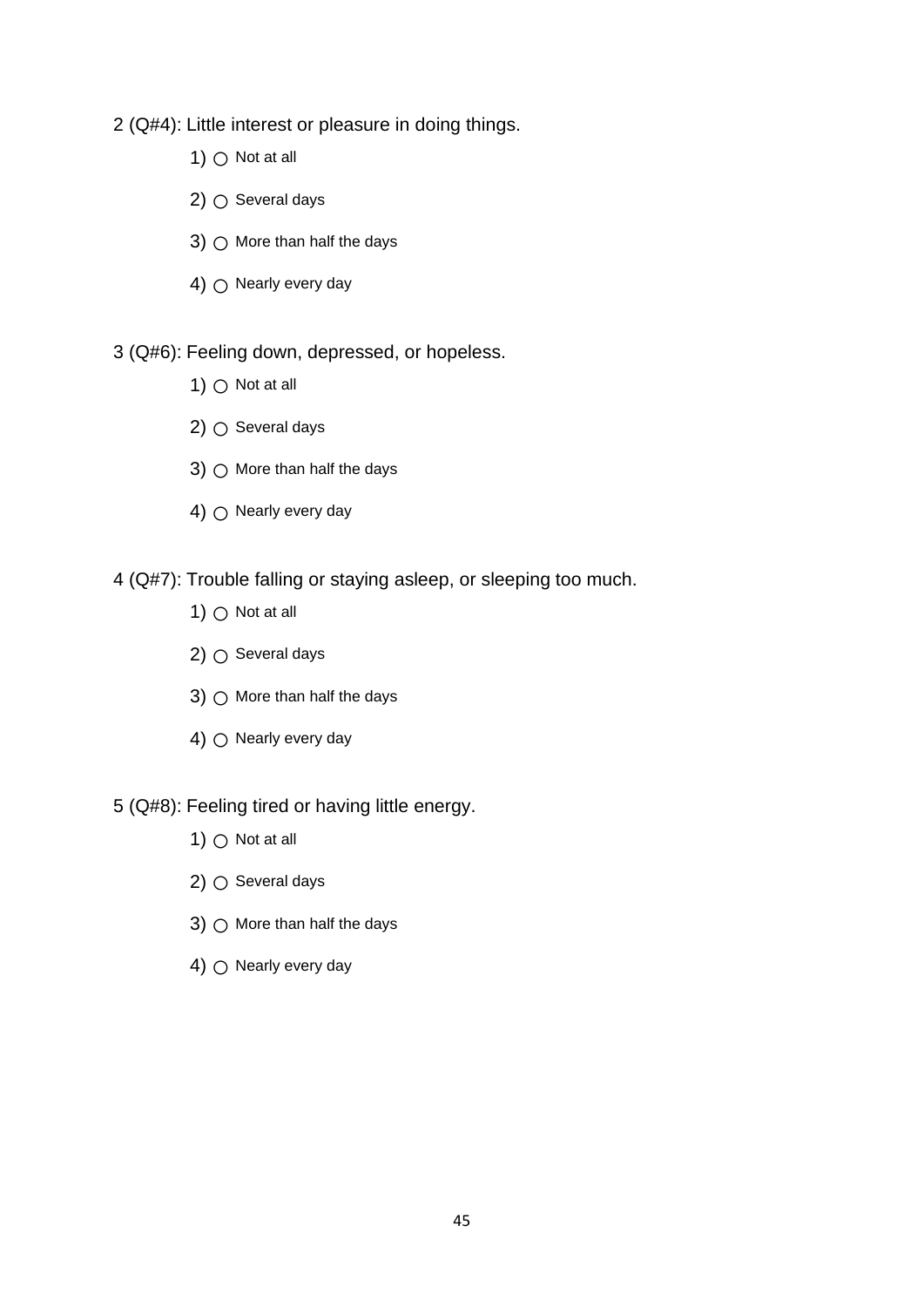6 (Q#9): **|** Poor appetite or overeating.

- 1)  $\bigcap$  Not at all
- 2)  $\bigcirc$  Several days
- 3)  $\bigcirc$  More than half the days
- 4)  $\bigcirc$  Nearly every day

7 (Q#11): watching television. Trouble concentrating on things, such as reading the newspaper or

- 1)  $\bigcirc$  Not at all
- $2)$   $\bigcirc$  Several days
- 3)  $\bigcirc$  More than half the days
- 4)  $\bigcap$  Nearly every day

8 (Q#10): your family down. Feeling bad about yourself or that you are a failure or have let yourself or

- 1)  $\bigcirc$  Not at all
- 2)  $\bigcirc$  Several days
- 3)  $\bigcirc$  More than half the days
- 4)  $\bigcirc$  Nearly every day
- 9 (Q#13): opposite being so figety or restless that you have been moving around a lot Moving or speaking so slowly that other people could have noticed. Or the more than usual.
	- 1)  $\bigcirc$  Not at all
	- $2)$   $\bigcirc$  Several days
	- 3)  $\bigcirc$  More than half the days
	- 4)  $\bigcirc$  Nearly every day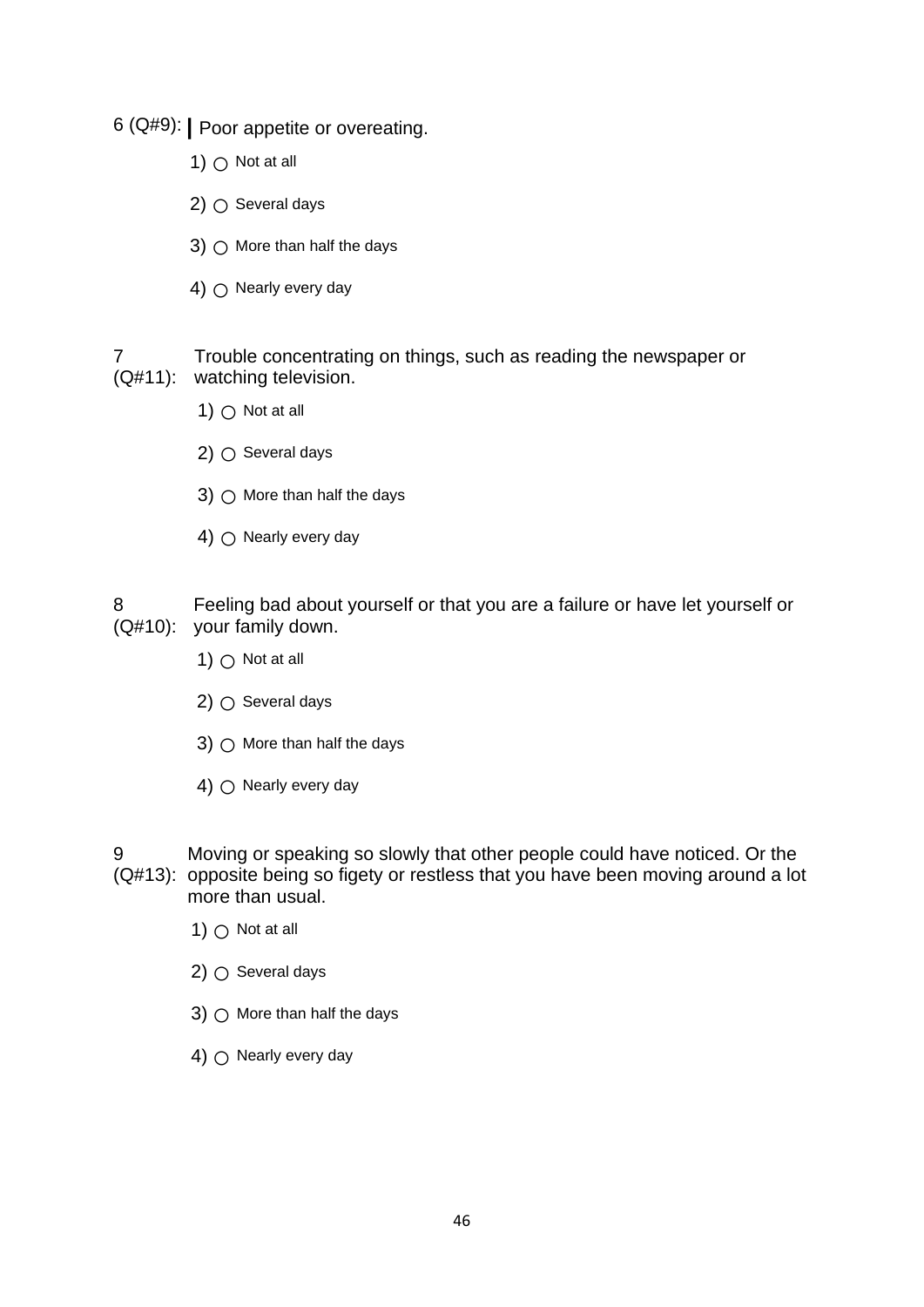10 (Q#14): Thoughts that you would be better off dead, or of hurting yourself.

- 1)  $\bigcirc$  Not at all
- $2)$   $\bigcirc$  Several days
- 3)  $\bigcap$  More than half the days
- $4)$   $\cap$  Nearly every day
- 11 (Q#15): for you to do your work, take care of things at home, or get along with If you checked off any problems, how difficult have these problems made it other people?
	- 1)  $\bigcap$  Not difficult at all
	- $2)$   $\bigcirc$  Somewhat difficult
	- 3)  $\bigcirc$  Very difficult
	- 4)  $\bigcap$  Extremely difficult
- 12 (Q#16): Thank you already for filling out those questions! Just a couple more and you'll be done!

Over the last 2 weeks, how often have you been bothered by any of the following problems?

13 (Q#17): Feeling nervous, anxious, or on edge.

- 1)  $\bigcap$  Not at all
- $2)$   $\bigcirc$  Several days
- 3)  $\bigcap$  More than half the days
- 4)  $\bigcap$  Nearly every day
- 14 (Q#18): Not being able to stop or control worrying.
	- 1)  $\bigcirc$  Not at all
	- $2)$   $\bigcirc$  Several days
	- 3)  $\bigcirc$  More than half the days
	- 4)  $\bigcap$  Nearly every day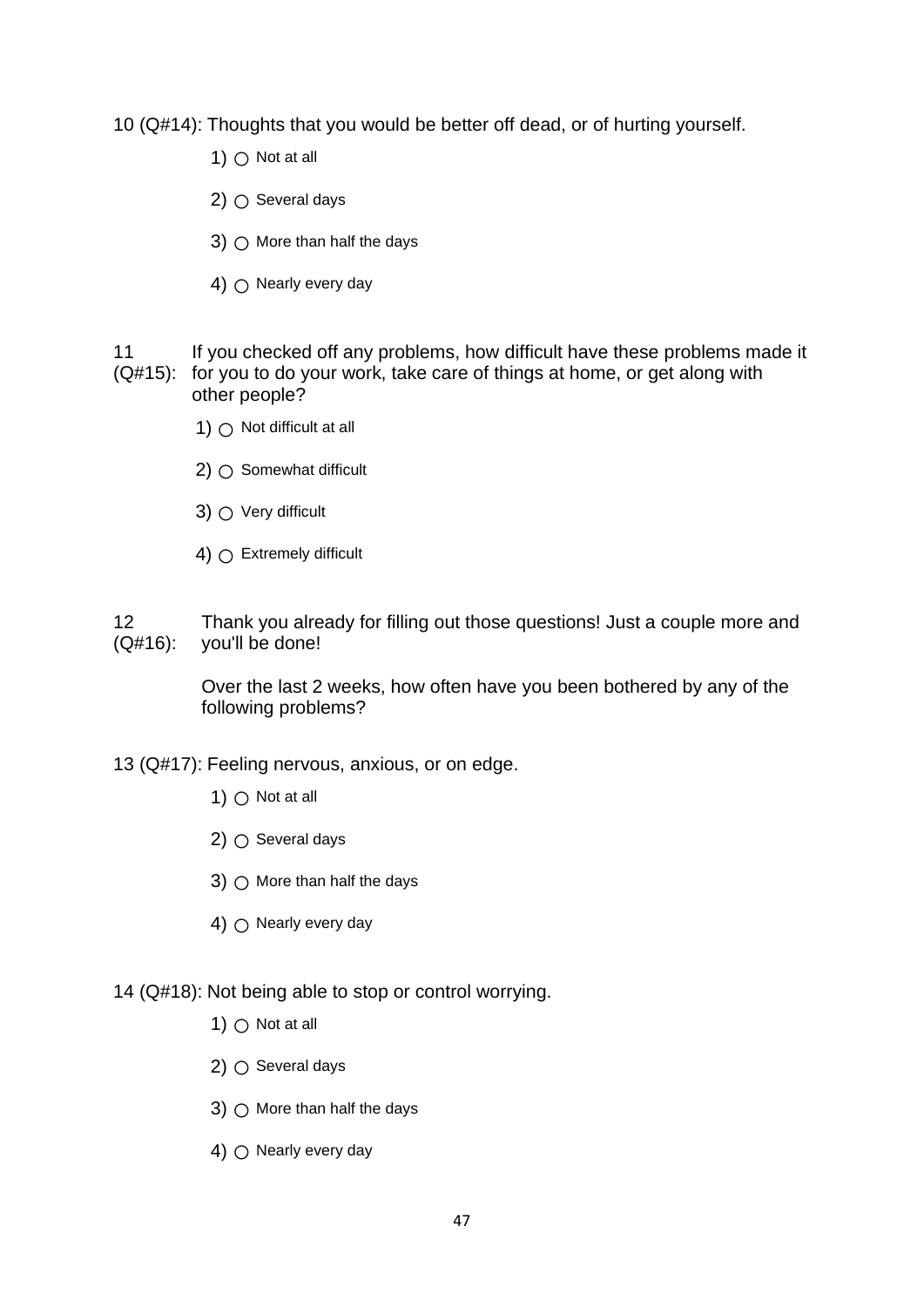#### 15 (Q#19): Worrying too much about different things.

- 1)  $\bigcirc$  Not at all
- $2)$   $\bigcirc$  Several days
- 3)  $\bigcirc$  More than half the days
- 4)  $\bigcirc$  Nearly every day

16 (Q#20): Trouble relaxing.

- 1)  $\bigcirc$  Not at all
- $2)$   $\bigcirc$  Several days
- 3)  $\bigcirc$  More than half the days
- 4)  $\bigcirc$  Nearly every day

17 (Q#21): Being so restless that it's hard to sit still.

- 1)  $\bigcirc$  Not at all
- 2)  $\bigcirc$  Several days
- 3)  $\bigcirc$  More than half the days
- 4)  $\bigcap$  Nearly every day
- 18 (Q#23): Becoming easily annoyed or irritable.
	- 1)  $\bigcirc$  Not at all
	- 2)  $\bigcirc$  Several days
	- 3)  $\bigcirc$  More than half the days
	- 4)  $\bigcirc$  Nearly every day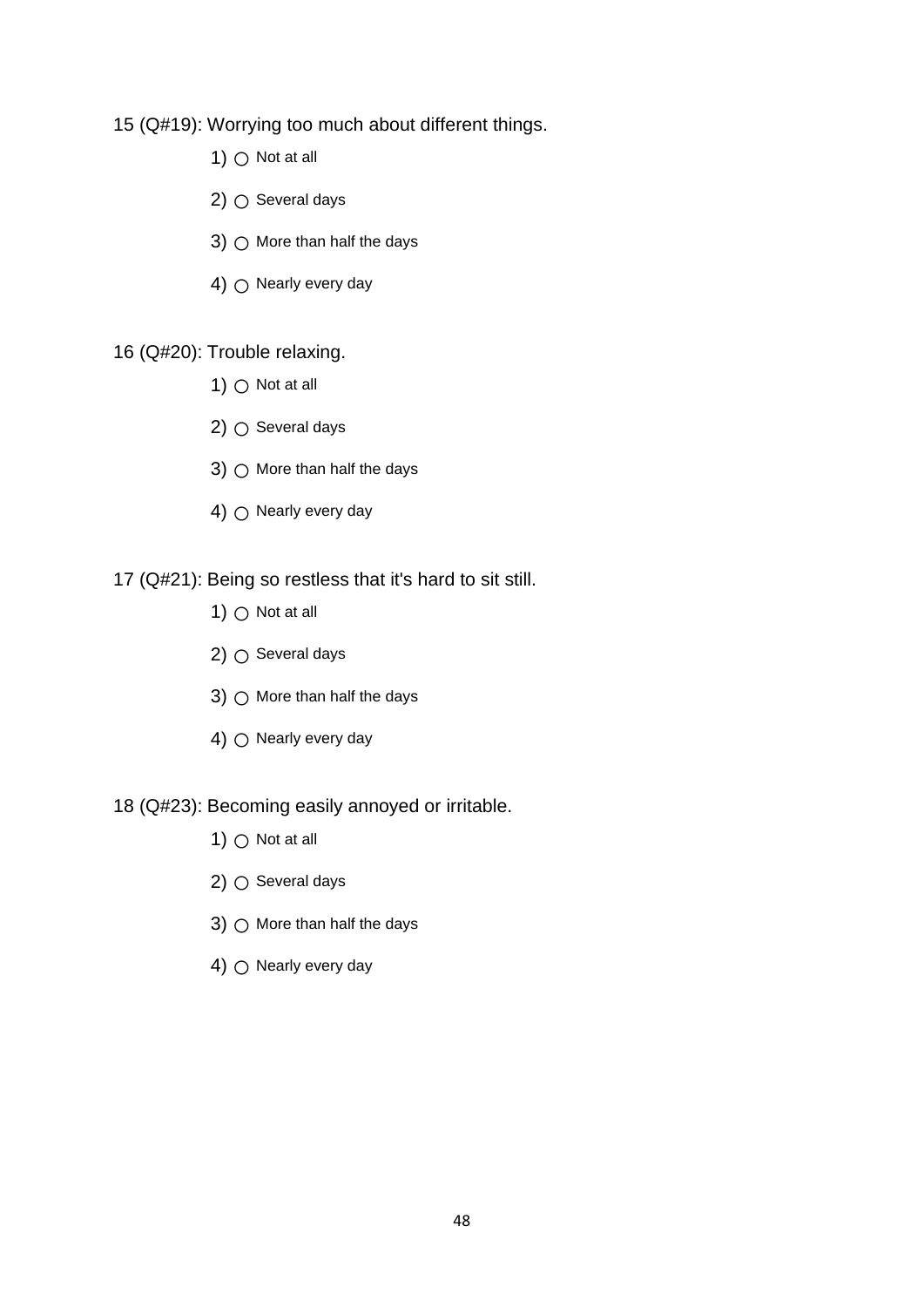19 (Q#24): Feeling afraid as if something awful might happen.

- 1)  $\bigcirc$  Not at all
- $2)$   $\bigcirc$  Several days
- 3)  $\bigcirc$  More than half the days
- $4)$   $\cap$  Nearly every day
- 20 (Q#25): for you to do your work, take care of things at home, or get along with If you checked off any problems, how difficult have these problems made it other people?
	- 1)  $\bigcap$  Not difficult at all
	- $2)$   $\bigcirc$  Somewhat difficult
	- 3)  $\bigcirc$  Very difficult
	- 4)  $\bigcap$  Extremely difficult

#### **Final Measurement**

#### **One time measurements at start of study. So far includes GAD-7 and PHQ-9**

#### **Questions**

1 (Q#5): out one more time at the end of the study. Hey! We'd like you to respond to some statements that only need to be filled

Over the last 2 weeks, how often have you been bothered by any of the following problems?

- 2 (Q#4): Little interest or pleasure in doing things.
	- 1)  $\bigcap$  Not at all
	- $2)$   $\bigcirc$  Several days
	- 3)  $\bigcap$  More than half the days
	- 4)  $\bigcirc$  Nearly every day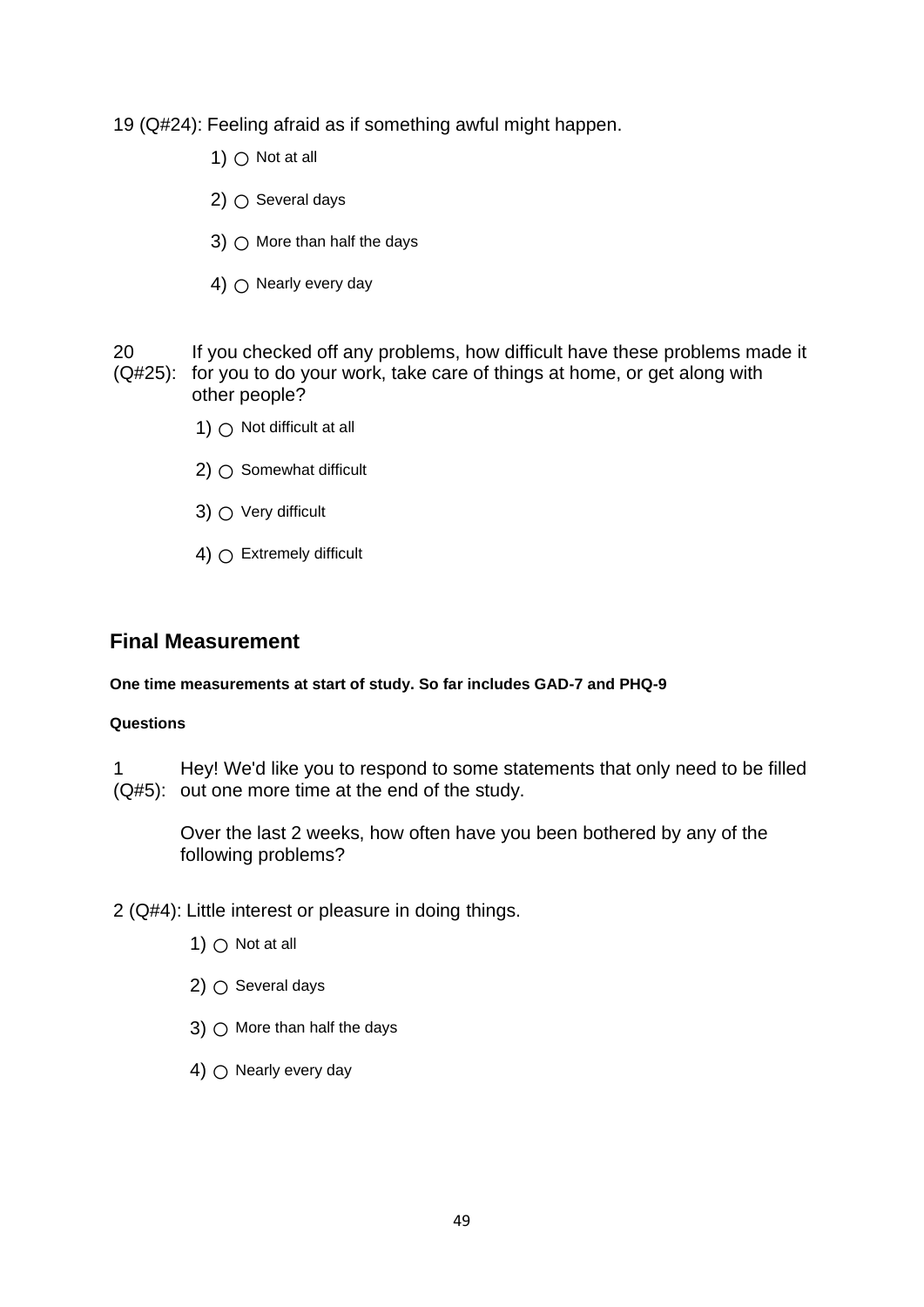- 3 (Q#6): Feeling down, depressed, or hopeless.
	- 1)  $\bigcirc$  Not at all
	- 2)  $\bigcirc$  Several days
	- 3)  $\bigcirc$  More than half the days
	- 4)  $\bigcirc$  Nearly every day
- 4 (Q#7): Trouble falling or staying asleep, or sleeping too much.
	- 1)  $\bigcirc$  Not at all
	- 2)  $\bigcirc$  Several days
	- 3)  $\bigcirc$  More than half the days
	- 4)  $\bigcirc$  Nearly every day
- 5 (Q#8): Feeling tired or having little energy.
	- 1)  $\bigcirc$  Not at all
	- 2)  $\bigcirc$  Several days
	- 3)  $\bigcirc$  More than half the days
	- 4)  $\bigcap$  Nearly every day
- 6 (Q#9): Poor appetite or overeating.
	- 1)  $\bigcirc$  Not at all
	- 2)  $\bigcirc$  Several days
	- 3)  $\bigcirc$  More than half the days
	- 4)  $\bigcirc$  Nearly every day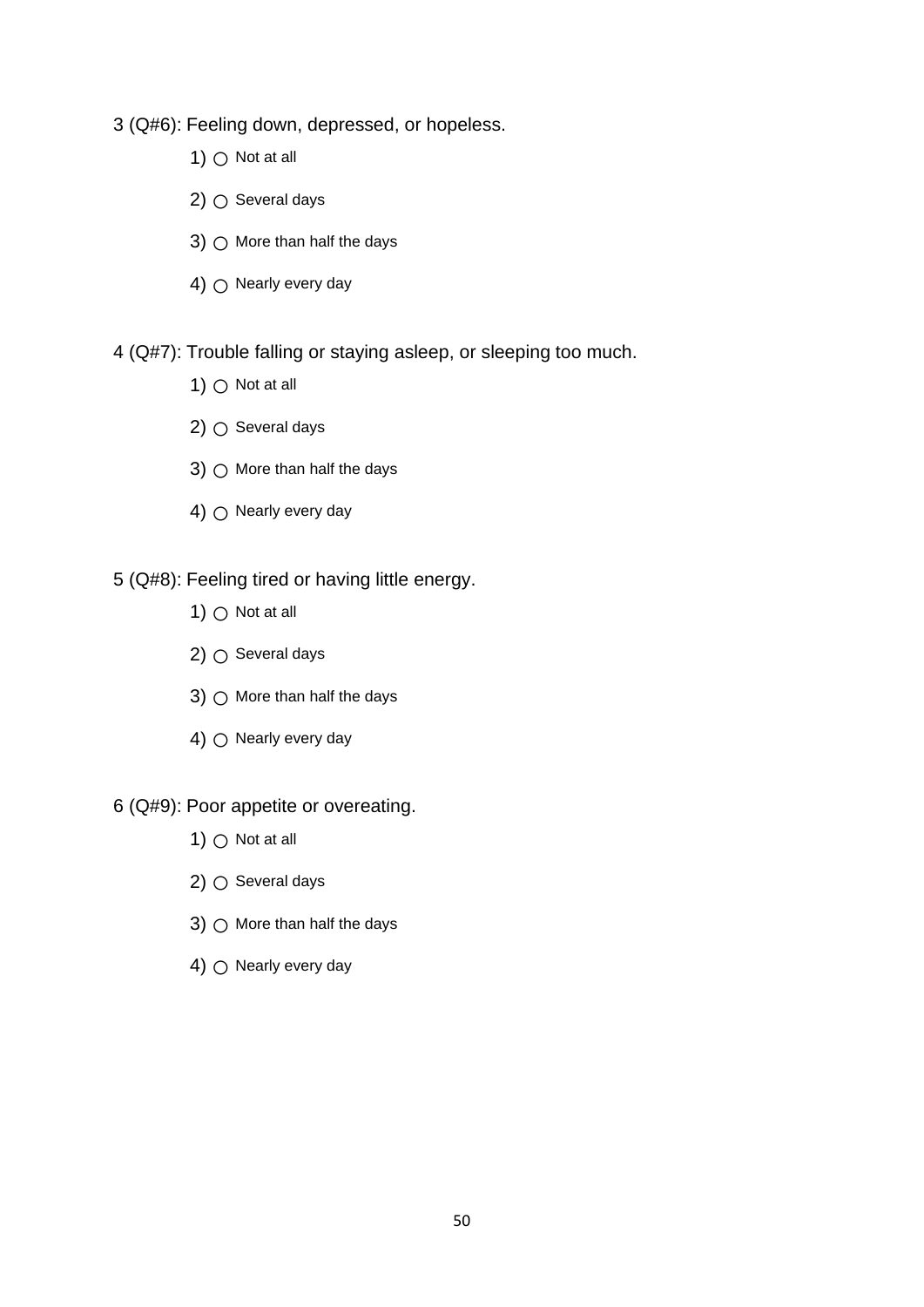- 7 (Q#11): watching television. Trouble concentrating on things, such as reading the newspaper or
	- 1)  $\bigcap$  Not at all
	- 2)  $\bigcirc$  Several days
	- 3)  $\bigcirc$  More than half the days
	- 4)  $\bigcap$  Nearly every day

8 (Q#10): your family down. Feeling bad about yourself or that you are a failure or have let yourself or

- 1)  $\bigcirc$  Not at all
- $2)$   $\bigcirc$  Several days
- 3)  $\bigcirc$  More than half the days
- 4)  $\bigcirc$  Nearly every day
- 9 (Q#13): opposite being so figety or restless that you have been moving around a lot Moving or speaking so slowly that other people could have noticed. Or the more than usual.
	- 1)  $\bigcirc$  Not at all
	- $2)$   $\bigcirc$  Several days
	- 3)  $\bigcirc$  More than half the days
	- 4)  $\bigcirc$  Nearly every day

10 (Q#14): Thoughts that you would be better off dead, or of hurting yourself.

- 1)  $\bigcirc$  Not at all
- 2)  $\bigcirc$  Several days
- 3)  $\bigcirc$  More than half the days
- 4)  $\bigcap$  Nearly every day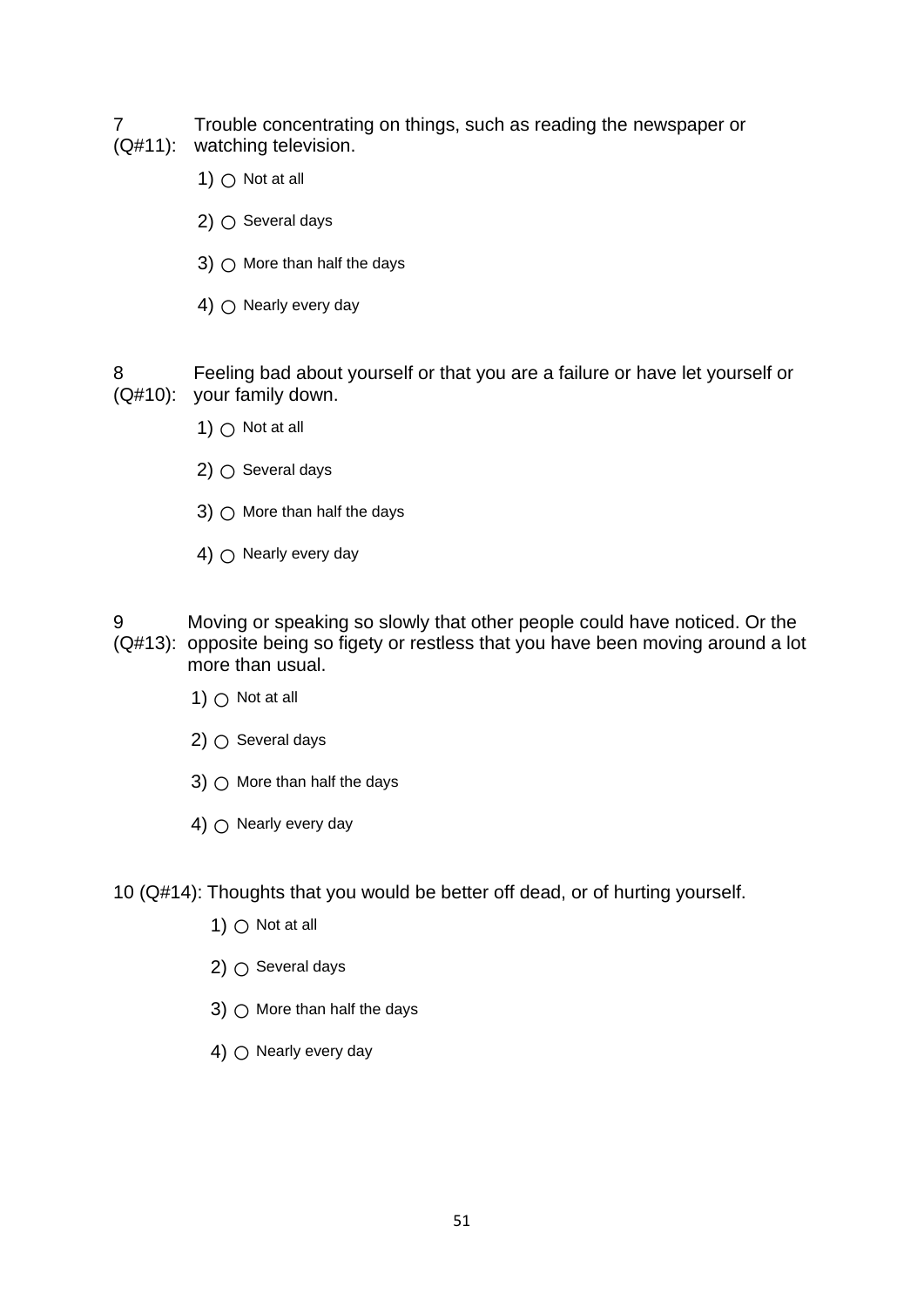- 11 (Q#15): for you to do your work, take care of things at home, or get along with If you checked off any problems, how difficult have these problems made it
	- other people?
		- 1)  $\bigcirc$  Not difficult at all
		- $2)$   $\bigcirc$  Somewhat difficult
		- 3)  $\bigcirc$  Very difficult
		- 4)  $\bigcap$  Extremely difficult

12 (Q#16): Thank you already for filling out those questions! Just a couple more and you'll be done!

> Over the last 2 weeks, how often have you been bothered by any of the following problems?

- 13 (Q#17): Feeling nervous, anxious, or on edge.
	- 1)  $\cap$  Not at all
	- $2)$   $\bigcirc$  Several days
	- 3)  $\bigcap$  More than half the days
	- 4)  $\bigcirc$  Nearly every day

14 (Q#18): Not being able to stop or control worrying.

- 1)  $\bigcap$  Not at all
- $2)$   $\bigcirc$  Several days
- 3)  $\bigcap$  More than half the days
- 4)  $\bigcirc$  Nearly every day
- 15 (Q#19): Worrying too much about different things.
	- 1)  $\bigcirc$  Not at all
	- $2)$   $\bigcirc$  Several days
	- 3)  $\bigcirc$  More than half the days
	- 4)  $\bigcap$  Nearly every day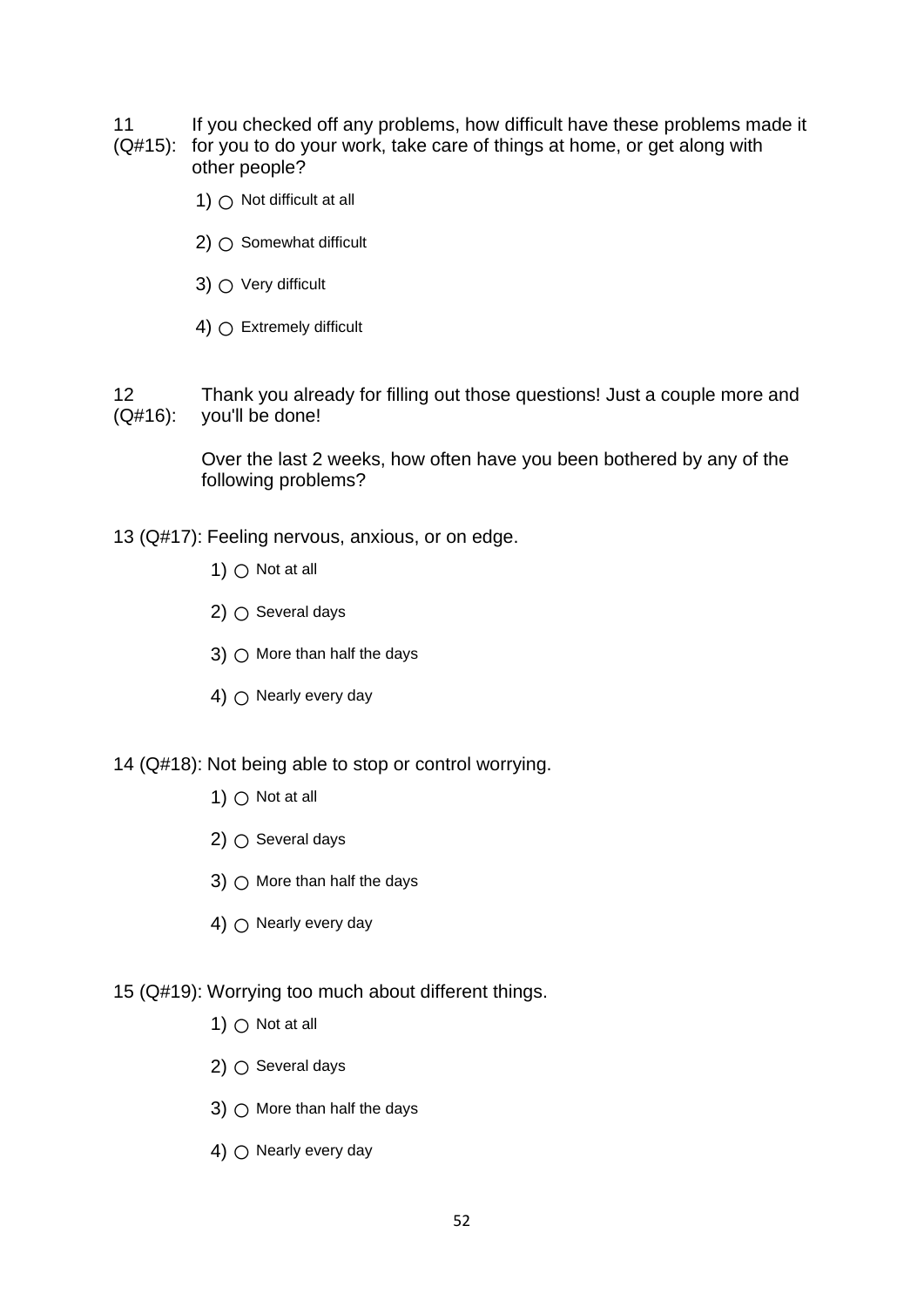16 (Q#20): Trouble relaxing.

- 1)  $\bigcirc$  Not at all
- $2)$   $\bigcirc$  Several days
- 3)  $\bigcirc$  More than half the days
- 4)  $\bigcirc$  Nearly every day
- 17 (Q#21): Being so restless that it's hard to sit still.
	- 1)  $\bigcirc$  Not at all
	- 2)  $\bigcirc$  Several days
	- 3)  $\bigcirc$  More than half the days
	- 4)  $\bigcirc$  Nearly every day
- 18 (Q#23): Becoming easily annoyed or irritable.
	- 1)  $\bigcirc$  Not at all
	- 2)  $\bigcirc$  Several days
	- 3)  $\bigcirc$  More than half the days
	- 4)  $\bigcap$  Nearly every day
- 19 (Q#24): Feeling afraid as if something awful might happen.
	- 1)  $\bigcirc$  Not at all
	- 2)  $\bigcirc$  Several days
	- 3)  $\bigcirc$  More than half the days
	- 4)  $\bigcirc$  Nearly every day